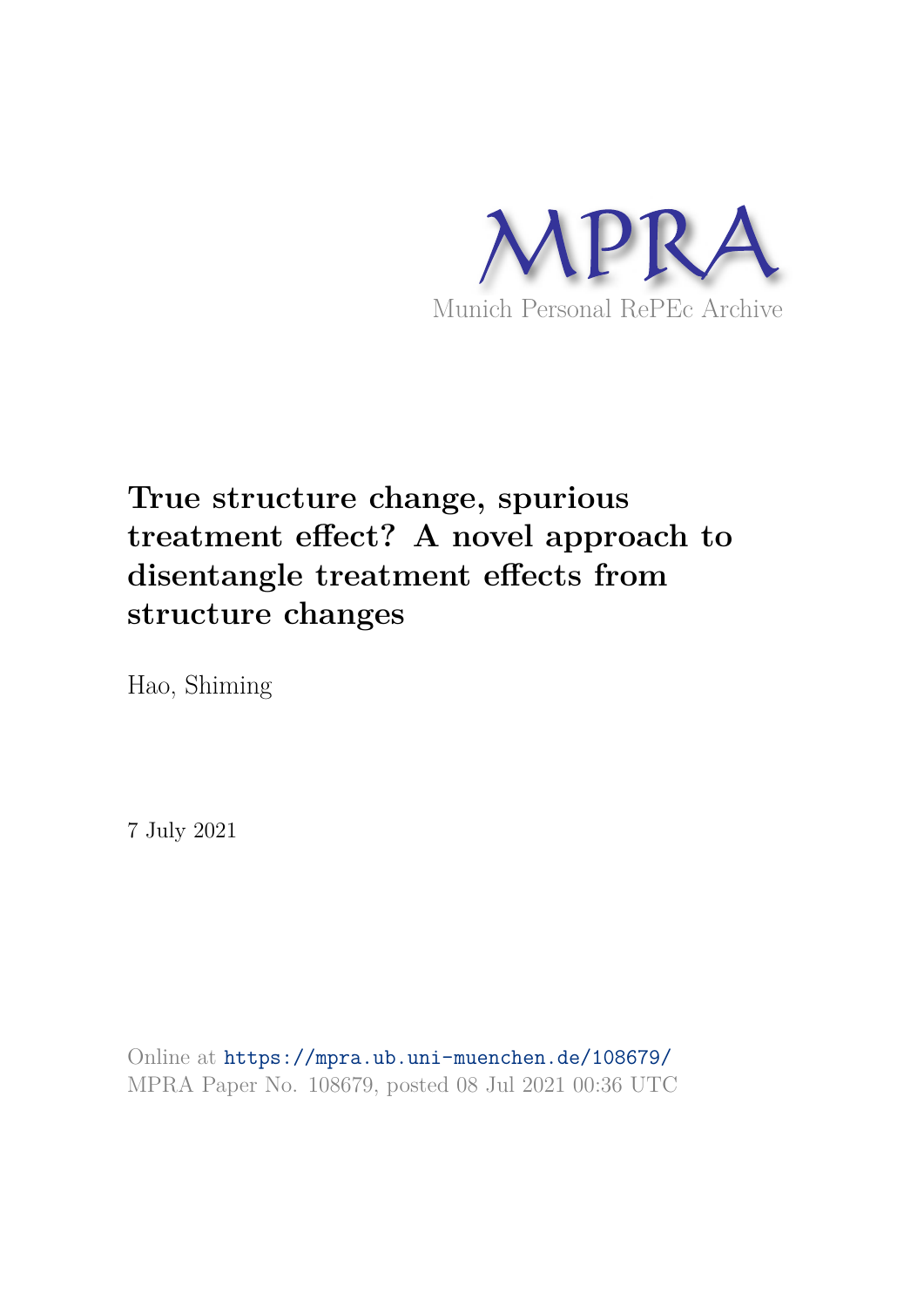# **True structure change, spurious treatment effect? A novel approach to disentangle treatment effects from structure changes**

# Shiming Hao<sup>a, b,\*</sup>

*a School of Economics & Trade, Hunan University, 109 Fenglin Road, Changsha, 410082, Hunan, PR China* 

*b Academy of social-economic development, 2 Lushan South Road, 410012, Hunan, PR China* 

**Abstract:** This paper develops a new flexible approach to disentangle treatment effects from structure changes. It is shown that ignoring prior structure changes or endogenous regime switches in causal inferences will lead to false positive or false negative treatment effects estimations. A difference in difference in difference strategy and a novel approach based on Automatically Auxiliary Regressions (AARs) are designed to separately identify and estimate treatment effects, structure changes effects and endogenous regime switch effects. The new approach has several desirable features. First, it does not need instrument variables to handle endogeneities and it is easy to implement with hardly any technical barriers to the empirical researchers; second, it can be extended to isolate one treatment from other treatments when the outcome is the working of a series of treatments; third, it outperforms other popular competitors in small sample simulations and the biases caused by endogeneities vanish with sample size. The new method is illustrated then in a comparative study of supporting direct destruction theory on the impacts of Hanshin-Awaji earthquake and Schumpeterian creative destruction theory on the impacts of Wenchuan earthquake.

**Key words**: structure changes; treatment effects; latent variable; endogeneity; regime switch model; social interactions

# **1. Introduction**

<u>.</u>

Is the estimated treatment effect you get really the true treatment effect you want to get? "Of cause", you may argue, "my model satisfies the parallel assumption (Callaway & Sant'Anna, 2021; Sun & Abraham, 2021), conditional independent assumption (Huber & Melly, 2015; Machado, 2017) and (quasi-)exogenous conditions among others (White, 2006; Imbens & Rubin, 2015), $^{1}$  my data is impeccable, my results are convincing after detailed robustness tests (Leamer, 1983; Franks et al., 2019; Cinelli C. & Hazlett, 2020), and any other competitive hypothesis has been excluded, therefore the treatment effect estimated must be consistent and irrefutable".

We sincerely thank Cheng Hsiao, Hiroshi Fujiki, Hansheng Wan and participants at the 2020 China Meeting of The Econometric Society, 2019 Asian Meeting of the Econometric Society, 2020 International Symposium on Econometrics for constructive helps and comments on this paper. Hao acknowledges the funds provided by National Key Social Science Foundation Grant (15ZDB176) and China Law Society Grant (No. CLS (2018) Y11).

Corresponding author at: School of Economics & Trade, Hunan University, 109 Fenglin Road, Changsha, 410082, Hunan, China. Tel.: +8615211196096.

*E-mail address*: haoshiming@hnu.edu.cn (S. Hao).

 $1$  Under exogenous conditions, three commonly made restrictions of the treatment assignment mechanism are individualistic, probabilistic and unconfoundedness (Imbens & Rubin, 2015).Under an individualistic assignment mechanism, the combination of a probabilistic and unconfoundedness has been referred to both as strong unconfoundedness and strong ignorability (Stuart, 2010).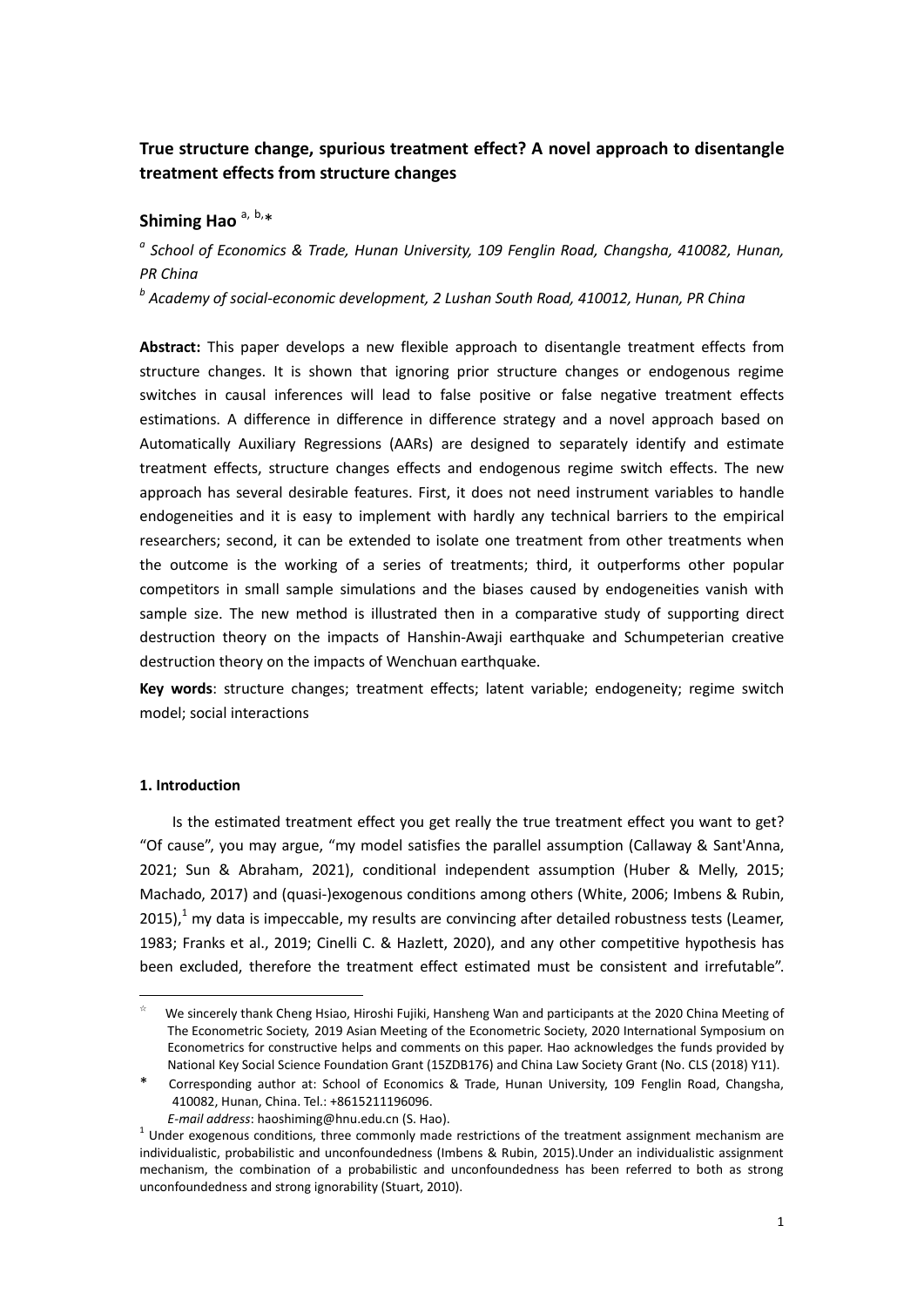Beyond all doubt, this kind of research paradigm and routine has come to be the golden rules and precious precepts since the "credibility revolution" swept through economic studies for more than the past half century (see, *inter alia*, Keynes, 1939, 1940; Tinbergen, 1940; Haavelmo, 1944; Hendry, 1980; Black, 1982; Leamer, 1983; Pratt & Schlaifer, 1984; Hackman, 2001; Angrist & Pischke, 2009).  $^1$  Nevertheless, we will show in this paper that two crucial factors have been neglected in the literatures both empirically and methodologically: prior structure changes and endogenous regime switches. If prior structure changes and endogenous regime switches are not controlled, causal inference fails down.

To see this, let us consider a simulated case adapted from a real empirical topic: the impact of electrification on modernization (Dinkelman, 2011; Alexopoulos & Cohen, 2016; Michaels et al., 2012; Lewis & Severnini, 2020). Suppose  $y_{t,i}$  represents the share of employment in industry j of a specific region at year  $t$ , the structure change or regime switch of the employment structure  $y_{t,i}$  is denoted as  $s_{t,i}$ , which is totally driven by an unobservable latent variable  $w_{t,i}$ ,  $s_{t,i} = 1$  if  $t \ge t_{s0,i}$ . The mechanism of this kind of structure change is straightforward (Kim, 2004, 2009; Chang et al., 2017), for example  $w_{t,i}$  could be some latent innate endowments, such as industrial agglomeration densities, labor mobilities and other natural endowments, driving the changes of industrial employment structures (Moroney, 1975; Waring & Burgess, 2011). We are interested in evaluating the effect of promotion of electrification  $D_{t,i}$  on employments  $y_{t,i}$ , where  $\mathbf{D}_{t,i} = 1$  if  $t \ge t_{D0,i}$ . Therefrom, we could write down three data generating processes (DGPs):

$$
\mathbf{y}_{t,j,1} = (w_{t,j} + s_{t,j}\beta_{j,1})\eta_{j,1} + x_{t,j}\alpha_{j,1} + \omega_{t,j}, w_{t,j} \perp x_{t,j} \tag{1}
$$

$$
y_{t,j,2} = w_{t,j} \eta_{j,2} + D_{t,j} \xi_{j,2} + x_{t,j} \alpha_{j,2} + \omega_{t,j}, w_{t,j} \perp (D_{t,j}, x_{t,j}),
$$
 (2)

$$
y_{t,j,3} = (w_{t,j} + s_{t,j}\beta_{j,3})\eta_{j,3} + D_{t,j}\xi_{j,3} + x_{t,j}\alpha_{j,3} + \omega_{t,j},
$$
(3)

where  $x_{t,j}$  are covariates,  $w_{t,j}'$  and  $x_{t,j}$  are drawn from  $\mathcal{U}(0,1)$ , errors  $\bm{\omega}_{t,j}$  are drawn from  $\mathcal{N}(0,0.01)$ , and  $\mathbf{w}_t = sort(\mathbf{w}'_t)$  for  $t = 1,2,...,100$ . DGP-(1) is a standard structure change model with regime switch (Chang et al., 2017), DGP-(2) is a standard treatment evaluation model where we assume  $y_{t,i,2} \perp D_{t,i} |x_{t,i}$ , DGP-(3) is a combination of these two DGPs. If we assume  $\beta_{j,1} = \beta_{j,2} = 1.2$ ,  $\beta_{j,3} = 0.72$ ,  $\eta_{j,1} = \eta_{j,2} = \eta_{j,3} = 0.25$ ,  $\xi_{j,2} = 0.3$ ,  $\xi_{j,3} = 0.12$ ,  $\alpha_j = 0.5$ and  $t_{s0,j} = t_{D0,j} = 50$ , then these three DGPs' outcomes correspond to the following left, middle and right graph respectively:



 $1$  The main core of this revolution lies in the call for attentions to research designs under causal inference other than statistical exhaustions under relevance mining. To identify causality from correlations, researches need to argue whether the above assumptions and conditions are satisfied in their empirical works (Angrist & Pischke, 2009; Imbens & Rubin, 2015).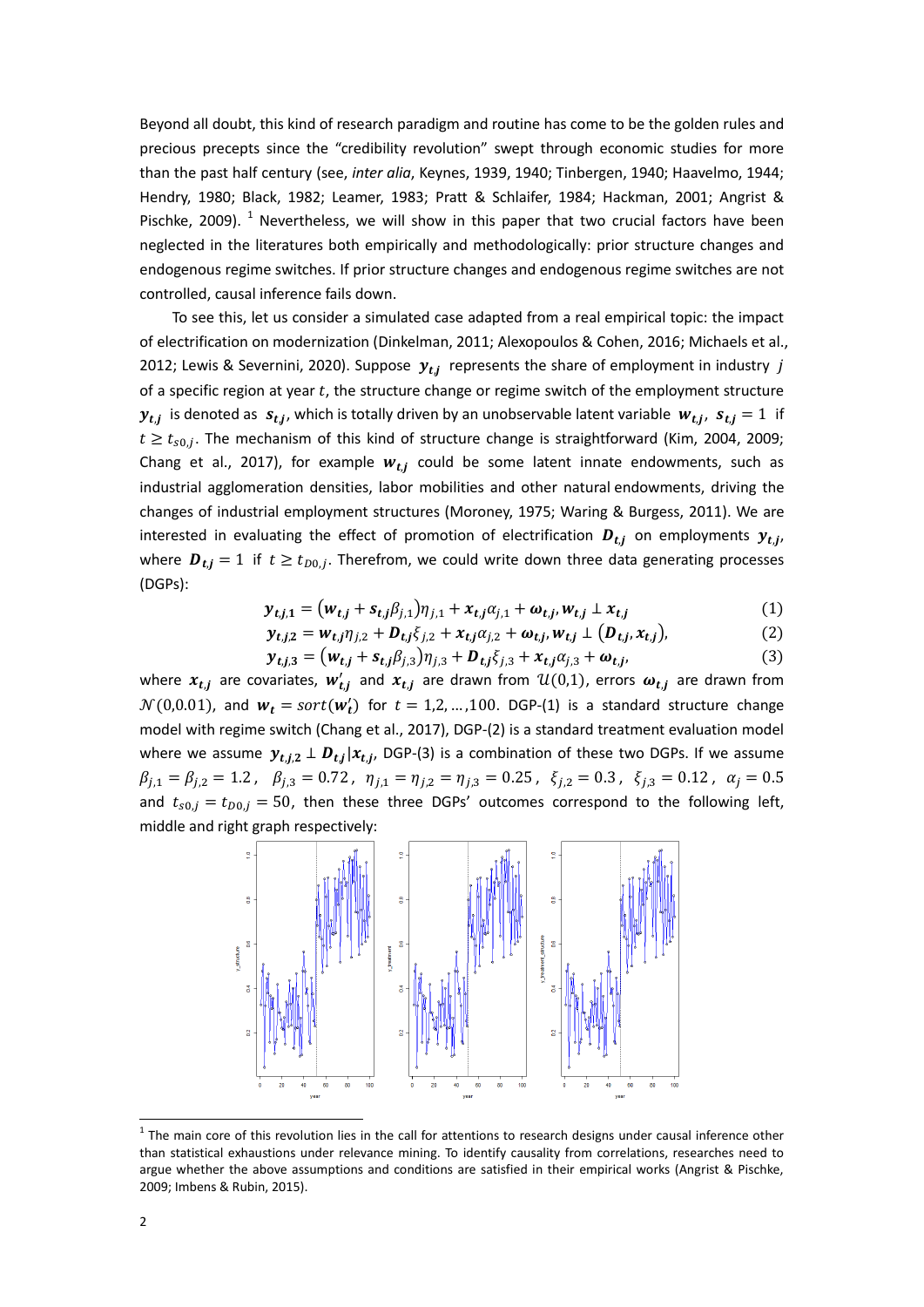**Figure 1.** Who is who: structure change effect (left), treatment effect (middle), or both (right)?

As we shall see from Figure 1, these three outcomes are the same  $y_{t,j,1} = y_{t,j,2} = y_{t,j,3}$ although they are generated from three different GDPs. The question now is that if we observe one of these figures for the collected time-series  $y_{t,i}$ , say the share of employment in industry j of a specific region, which DGP should we adopt? The left (1), the middle (2) or the right (3)? In this instance, if the true DGP is (3) with  $\xi_{i,3} = 0.12$  but we adopt model (2) directly to evaluate the impacts of electrification, we will get over-estimated treatment effect  $\xi_{i,2} = 0.3$ . On the contrary, if the true DGP is (1), but we adopt model (2) directly, then we will get a spurious treatment effect  $\xi_{j,2} = 0.3$ , and the true effect is due to a structure change  $\beta_{j,1}\eta_{j,1} = 1.2 \cdot$  $0.25 = 0.3$ , here electrification has no impacts on industrial employments at all. This illustration shows us that ignoring prior structure changes and regime switches will fail down causal inferences in economics especially in regional policy evaluations (Alberto et al., 2010, 2015; Hsiao et al., 2012; Gobillon & Magnac, 2016; Xu, 2017).

Although it seems obvious, what beyond our expectation is that almost all empirical works in observation studies ignored this problem coincidentally. And there are also rare methodological approaches to deal with this issue in spite of the huge, increasing, updating literature on treatment effects and structure changes. Isolating the impact of one factor from other factors can be tricky and remains scattered in the literature (Fujiki & Hsiao, 2015; Lopez & Gutman, 2017). The most correlated paper to ours is Fujiki & Hsiao (2015), which is also the first paper noticing this issue. Through a backcasting technic, they propose a panel approach based on the well-known HCW method (Hsiao et al., 2012) to disentangle the effects of multiple treatments, they then find that the economic recessions after the Hanshin-Awaji earthquake are due to structure changes instead of the quake.

Other references that seem to be closest to this paper are multiple treatments (see, *inter alia*, Heckman et al., 2016) and multiple structure changes with endogenous regressors (see, *inter alia*, Hall, et al., 2012). However as shown in DGP-(3),this paper's setting is totally different from these two directions,  $1$  and it stands on its own feet for the following highlights: (1) different from multiple treatments, the mechanism of the structure change defined in DGP-(3) is totally different from treatments because  $s_t$  in (3) is driven by latent  $w_t$ ; and different from multiple structure changes, the mechanism of the treatment defined in DGP-(3) is totally different from structure changes because  $\bm{D_t}$  in (3) is driven by  $x_{ti}^2$  (2) this paper distinguishes three sets of concepts: structure change, structure change effect and endogenous regime switch effect, while there is no strict distinction in the existing literature which will easily lead to misleading conclusions such as *false positive* or *false negative* mistakes;<sup>3</sup> (3) this paper is the first to simultaneously consider endogenous regime switches and endogenous treatments with unknown error distributions and unobservable latent variable, while the existing Bayesian methods reply on prior-known information (Kim, 2004, 2009; Chang et al., 2017).

This paper fills the research gap in disentangling treatment effects from structure changes or

The may suspect that the setting and the issue proposed in this paper is actually a problem of multiple treatments or multiple structure changes (both  $s_t$  and  $D_t$  can be regarded as treatments or structure changes), hence weakens the innovation and potential value of this paper.

 $2$  In the multiple treatments literature, researchers usually assume that treatments are determined by confounders; while in multiple structure change literature, structure changes are determined by latent factors.

<sup>&</sup>lt;sup>3</sup> False positive means that the true treatment effect is zero, but we get nonzero treatment effect estimations (maybe ATE, ATT or MTE); by contrast, *false negative* means that the true treatment effect is nonzero, but we get zero treatment effect estimations.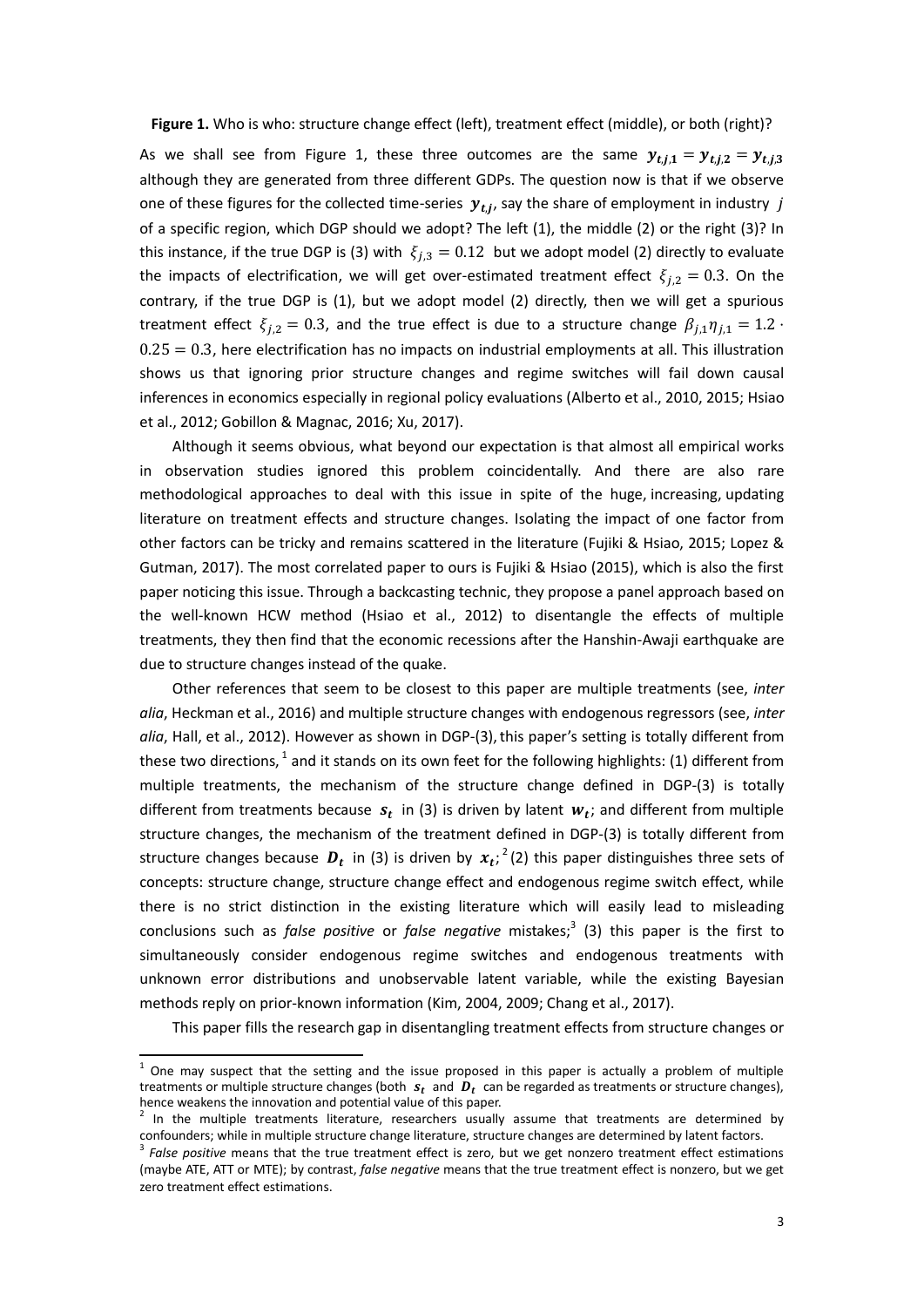other treatment effects through a novel method. As far as we know, this is the second paper in this respect. Compared with Fujiki & Hsiao (2015)'s first try, the new method proposed can handle endogenous regime switches and endogenous treatments without IVs or other exogenous shocks, and is much more robust to the selection of control units. Simulations show that the new method outperforms the first try, especially in handling the endogenous problems caused by unobservable latent variable and omitted confounders.

This paper proceeds in the following way. Section 2 presents the DGP for endogenous regime switches and treatments in details, and illustrates it in three empirical cases. Section 3 introduces a new difference in difference strategy to identify the parameters. Section 4 proposes a novel estimation approach and establishes the estimators' asymptotic behaviors. Section 5 carries out small sample Monte Carlo studies and section 6 illustrates the new method through a comparative empirical study on the impacts of the earthquakes occurred in Hanshin-Awaji, Japan and Wenchuan, China. Section 7 concludes.

#### **2. Models with endogenous structural changes and treatment effects**

In this section, this paper introduces a new approach to model a social-economic outcome with structure changes and treatment effects. We will show that this new framework allows us to disentangling structural change effects from treatment effects. To show the issue that we want to reveal, instead of exhausting the technical complexities, we consider a simple time series setting, while the framework of this paper can be extended to panel data.

#### *2.1. Endogenous structural changes and treatment effects*

We decompose model (3) with endogenous regime switch and treatment effect into two layers, corresponding to two nested Data Generating Processes (DGPs) $^1$ . For the first layer, we study the interested economic indicators' latent growth pattern with a structural change and endogenous regime switch, where we assume the social-economic outcome's latent growth is driven by a latent factor

$$
y_{lp,t} = w_t \eta + s_t \eta \beta + v_t, \tag{4}
$$

$$
\mathbf{s}_t = \mathbf{s}(\mathbf{w}_t) = 1 \cdot \mathbb{I}\{\mathbf{w}_t \ge \tau_s\} + 0 \cdot \mathbb{I}\{\mathbf{w}_t < \tau_s\},\tag{5}
$$

 $y_{\text{in},t} = (y_{\text{in},1},..., y_{\text{in},T})'$  is the latent growth part for some observed social-economic outcome that we are interested in but totally unobservable, subscript  $lp$  represents for the latent part with a structural change,  $w_t = (w_1, ..., w_T)'$  denotes the latent factor which is also not observable to econometricians,  $\eta$  captures the impacts of the latent factor on the potential economic growth,  $s_t$  denotes the structure change where  $s_t = 0$  for  $1 \le t < t_{s0}$  and  $s_t = 1$ for  $t_{s0} \leq t < T$ , so the structure change take places at  $t = t_{s0}$ .  $v_t$  denotes an i.i.d. exogenous random shock whose density follows an unknown but symmetry distribution  $\mathbf{v}_t =_{i.i.d.} \mathfrak{F}(0, \sigma_v^2)$ , where we assume that  $\mathbb{E}(\nu_t) = 0$  and  $\sigma_v^2 < \infty$ . We assume  $y_{lp,t}$  is driven by  $(w_t, s_t)$  and model (4) is correctly specified,  $t = 1, 2, ..., t_{s0}, ..., T$ . The latent variable  $w_t$  can describe macro-dynamic factors in fiscal studies, unobservable individuals' heterogeneousness in microeconometrics or path dependence and self-enforcement described in New Institutional theory.

 $1$  We call it as nested for the reason that we allow one layer exert influences on the other but not vice versa, hence our framework is distinguished from simultaneousness.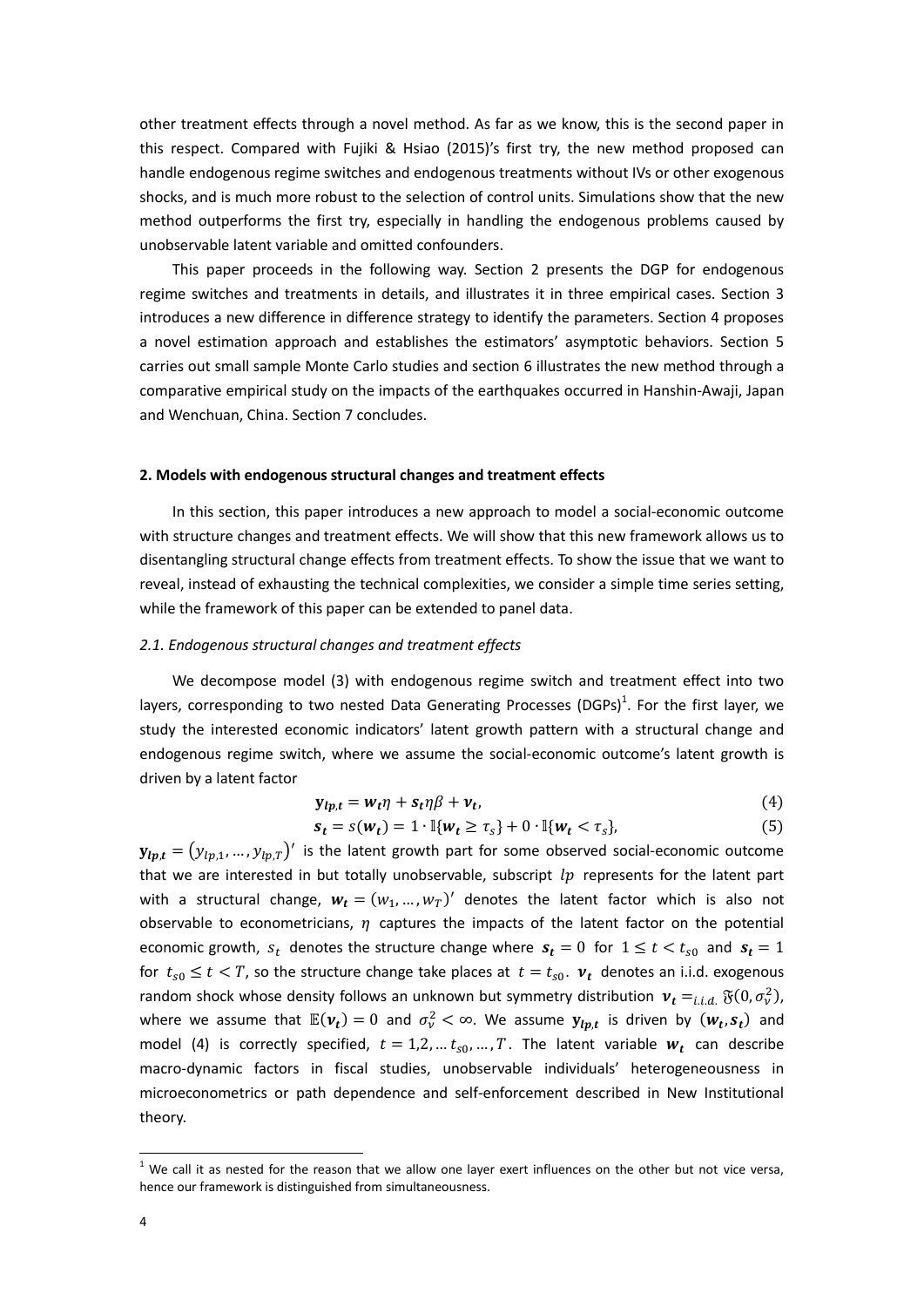We assume that the structure change  $s_t$  is driven by a latent variable  $w_t$ , hence the DGP for the structure change (5) we considered in this paper is a traditional Markov Switching Model where  $\tau_s$  denotes the threshold,  $\mathbb{I}\{\cdot\}$  is the indicator function (see Kim, 2004; Chang, 2017 for examples). Model (2) can be then rewritten as

$$
y_{lp,t} = \widetilde{w}_t \eta + v_t = (w_t + s_t \beta)\eta + v_t, \tag{6}
$$

where  $\tilde{w}_t = (w_t + s_t \beta)$  measures the new latent growth part with a regime switch,  $\beta$  is the magnitude of structure change. Note that  $(y_{lp,t}, w_t)$  is totally unobservable, hence we regard model (4-6) as a latent growth model for some observed social-economic outcome  $y_t$ , in other words  $y_{lp,t}$  is the latent part of  $y_t$ .  $y_{lp,t}$  can be then called the potential growth part, and  $y_t$ is the observed growth part.

For the second layer, we study the observed growth pattern with a treatment, where we assume the treatment is driven by some other exogenous indicators

$$
y_t = y_{tp,t} + D_t \xi + x_t \alpha + \epsilon_t, \tag{7}
$$

$$
\mathbf{D}_t = D(x_t) = 1 \cdot \mathbb{I}\{x_t \ge \tau_D\} + 0 \cdot \mathbb{I}\{x_t < \tau_D\},\tag{8}
$$

where  $\mathbf{y}_t = (y_1, ..., y_T)'$  is the observed social-economic outcome's growth,  $\mathbf{y}_{lp,t}$  is its latent part defined in (4),  $\bm{D_t}$  denotes the treatment where  $\bm{D_t} = 0$  for  $1 \le t \le t_{D0}$  and  $\bm{D_t} = 1$  for  $t_{D0} \leq t < T$ , so the treatment take places at  $t = t_{D0}$ ,  $\xi$  is the treatment effect, and  $x_t =$  $(x_{1t}, ..., x_{nt})'$  denotes other P-dimensional confounders driving the observed economic growth as well as the treatment variable with  $\alpha = (\alpha_1, ..., \alpha_d)'$ . We do not allow high-dimensional covariates in this paper, hence usually  $P \ll T$ .  $\epsilon_t$  is an i.i.d. random exogenous shock and we assume  $\epsilon_t =_{i.i.d.} N(0, \sigma_\epsilon^2)$  with  $\sigma_\epsilon^2 < \infty$ . We assume  $y_t$  is fully driven by  $(w_t, s_t, x_t, D_t)$  and models (7-8) are correctly specified,  $t = 1, 2, ..., t_{50}, ..., t_{D0}, ..., T$ . Note that we do not require the treatment must be exogenous for the methods we developed in this paper, hence  $D_t$  could be a natural exogenous shock as well as an endogenous social-economic policy or intervention. However  $s_t$  is endogenous.

Combining layer one (4) and layer two (7), we get the total GDP for endogenous structure change and treatment effect

$$
\mathbf{y}_t = (w_t + s(w_t)\beta)\eta + D(x_t)\xi + x_t\alpha + \epsilon_t + \mathbf{v}_t,\tag{9}
$$

where  $s(w_t)$  and  $D(x_t)$  are defined in (5) and (8) respectively, we assume  $(v_t, \epsilon_t)$  is jointly i.i.d. distributed with

$$
\begin{pmatrix} \mathbf{v}_t \\ \epsilon_t \end{pmatrix} =_{i.i.d.} \mathfrak{G} \left( \begin{pmatrix} 0 \\ 0 \end{pmatrix}, \begin{pmatrix} \sigma_v^2 & \rho \\ \rho & \sigma_\epsilon^2 \end{pmatrix} \right),
$$

 $\mathfrak G$  is a Lebesgue measurable distribution defined on  $\mathbb R^2$  with marginal distributions  $\mathfrak F$  and  $\mathcal N$ ,  $\rho = Cov(\mathbf{v}_t, \boldsymbol{\epsilon}_t)$ .  $\beta$  is the magnitude of structure change,  $\eta$  measures the endogenous regime switch effects describing the persistent impacts of the regime switch caused by structure change,  $\beta\eta$  measures the structure change effects,  $\xi$  is the treatment effect. Note that we not only distinguish treatment effect from structure change effect, but also structure change effect from endogenous regime switch effect. The structure change effect  $\beta\eta$  describes the direct effect of structure change on the outcome, while the endogenous regime switch effect  $\eta$  of  $\widetilde{w}_t$ describes the indirect effect of latent growth on the outcome through structure change. Usually  $\eta \neq \beta \eta$  in empirical applications.  $\beta \eta + \xi$  is the total effect we observed for the treatment and structure change. Note that we either allow  $t_{s0} < t_{D0}$  or  $t_{D0} < t_{s0}$  for the methods we developed, but for convenience we consider  $t_{s0} < t_{D0}$  hence  $t = 1, 2, ..., t_{s0}, ..., t_{D0}, ..., T$  for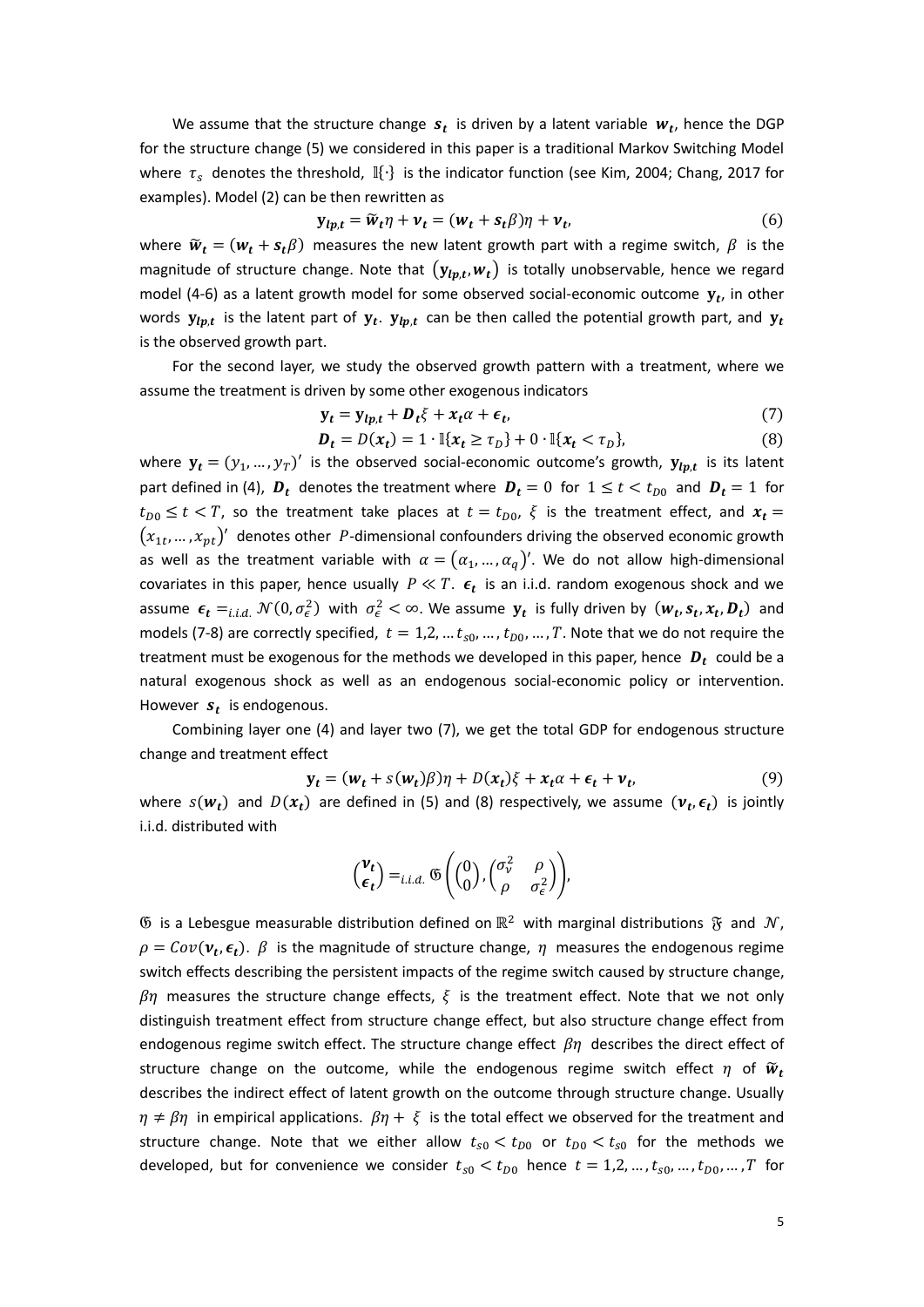(9) throughout this paper. Also note that we allow multiple structure changes and treatments, but for convenience we only consider univariate structure change and treatment in this paper. Special care should be paid to notice that we do not allow  $t_{s0} = t_{D0}$  in this paper, hence the treatment and structure change cannot take place at a same time.

For the GDP (9) with a structure change and treatment effect,  $(y_t, s_t, D_t, x_t)$  are observable to experimenters while the latent growth factor  $w_t$  is unobservable, what we are interested in are identification and estimation of the structural parameters  $\theta = (w_1, ..., w_T, \beta, \eta, \beta\eta, \xi, \alpha, \sigma_{v+\epsilon}, \rho) \subset \mathbb{R}^{T+7}$ . Due to the unobservability of the latent growth part  $w_t$ , we cannot use OLS directly to estimate model (9).<sup>1</sup> Apart from this, the methodology developed in this paper does not require  $x_t$  to be fully observed, hence the treatment  $\boldsymbol{D}_t$ somehow could also be endogenous, we are then interested in consistently estimating  $\theta' = (\beta \eta, \xi)$ . Under this scenario, IVs are available methods to estimate (9) but good IVs are extremely difficult to find, MLE-type methods also fail here for we don't know the exact distribution of  $6$  therein and the large sample performances of MLE with structure changes are not well understood. Bayesian methods of MCMC or EM to deal with latent variables also face the problem of prior specification, high-dimensional computation burden and inference difficulties (Li & Yu, 2012). As far as we know, our model is of potential interests to many social-economic researchers, but there are no suitable methods to deal with this problem and disentangling treatment effects from structural change effects remains a less explored (or even forgotten) area in econometrician's backyard garden.

#### *2.2. Empirical illustrations*

To show the issues we want to appeal, three real empirical cases appearing from the area of macro- and micro-economic studies are then illustrated.

 **Case One (regional policy evaluation):** Suppose now we are interested in studying the treatment effects of some macro-policy interventions on economic growth (measured by Gross Domestic Product, GDP), such as the 2008 economic stimulus package of China to fight against the global economic crisis, the general model (9) is set as

 $GDP_t = (economic\; fundamentals_t + the\;regime\;of\;the\;economy_t\cdot\beta)\cdot\eta + covariates_t$ 

$$
\cdot \alpha + e_{\text{conomic stimulus package}_t} \cdot \xi + \epsilon_t + \nu_t,
$$

 $t = t_1 ... , t_{s0}, ..., t_{D0}, ..., T,$  (10) where economic fundamentals are some latent factors that drive the development of the

economy and determine the regimes of the economy (Chang et. al, 2017), covariates are other economic indicators needed to be controlled for, which will exert influences on the economy such as investment in fixed assets, foreign trades, foreign direct investments, domestic consumptions to name a few in the economic growth literature (Becker et al., 2010). There is a structure change at  $t = t_{s0}$  and the treatment takes place at  $t_{D0} = 2008$ . What we are interested in is the consistent estimation and inference of the treatment effect  $\xi$ . However, if the researcher ignores the regime switch of the economy, say the DGP is misspecified as

 $GDP_t = covariates_t \cdot \alpha + economic$  stimulus packag $e_t \cdot \xi + \boldsymbol{u}_t$  $(11)$ Then identification and estimation of  $\xi$  fail here whatever methods are adopted including case

<sup>&</sup>lt;sup>1</sup> For the reason that  $s_t$  is endogenous, we call  $\tilde{w}_t$  in (6) an endogenous regime switch.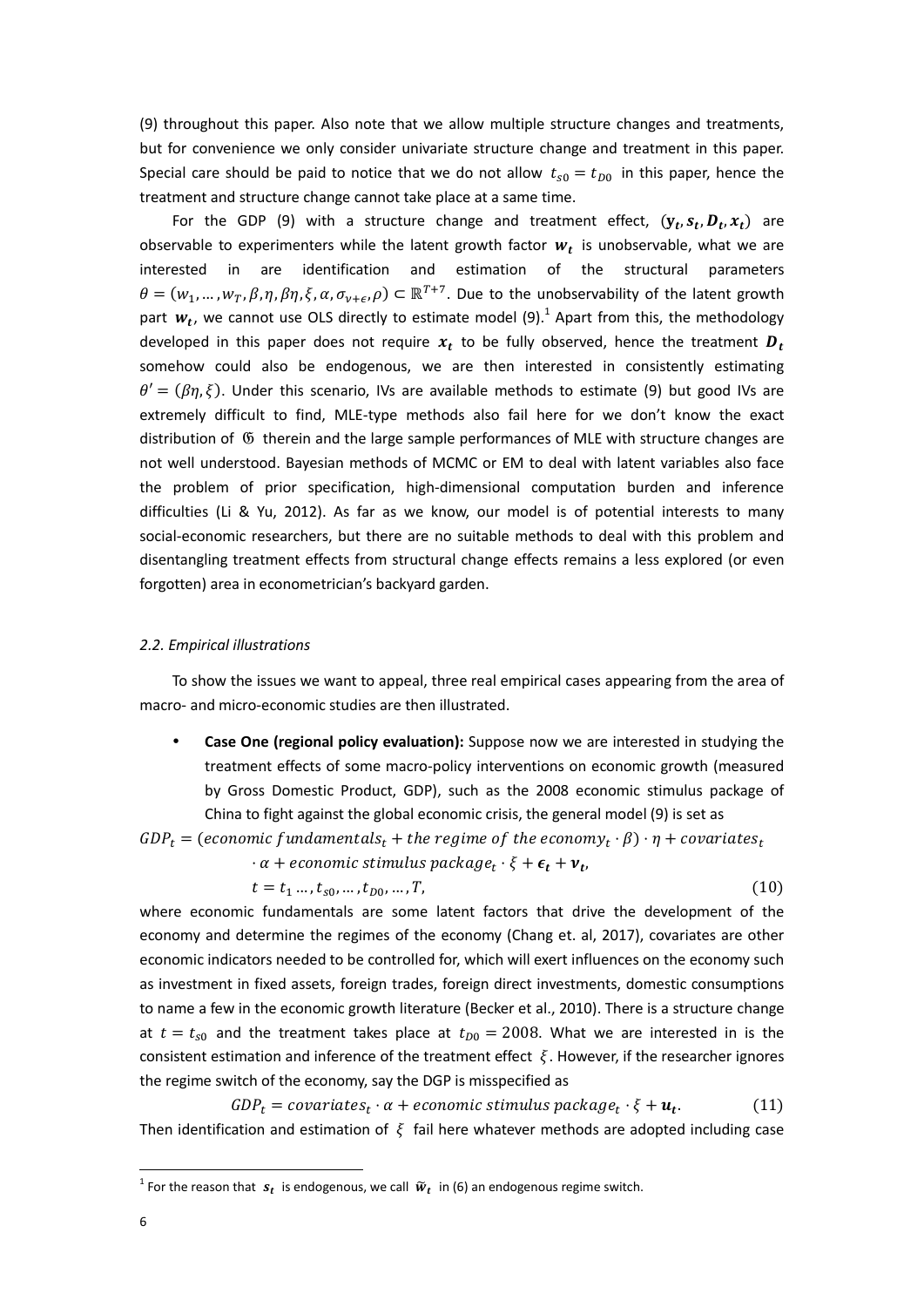(event) study, IVs, synthetic control methods or difference in difference even if the Conditional Independent Assumption (CIA)  $GDP_t \perp$  economic stimulus package<sub>t</sub> covariates<sub>t</sub> is fulfilled. Furthermore, the most important problem we want to attract your attention is the failure of identification in (11). As we shall see

$$
\mathbb{E}(GDP_t|\mathbf{D}_t=1,\mathbf{x}_t) - \mathbb{E}(GDP_t|\mathbf{D}_t=0,\mathbf{x}_t) \n= \underbrace{\mathbb{E}(GDP_t^1 - GDP_t^0|\mathbf{D}_t=1,\mathbf{x}_t)}_{ATT=\xi} + \underbrace{\mathbb{E}(GDP_t^1 - GDP_t^0|\mathbf{D}_t-\Delta_t=1,\mathbf{x}_t)}_{\beta\eta}
$$

where  $\mathbf{D}_t$  denotes the economic stimulus package,  $\mathbf{s}_t$  denotes the structure change,  $\mathbf{x}_t$ denotes covariates and  $\Delta_t = \mathbf{D}_t - \mathbf{s}_t$ . As long as  $\beta\eta > 0$  (or  $\beta\eta < 0$ ), the identification strategy of traditional methods will over- (or under-) estimate the treatment effect  $\xi$ . What's more, we will detect *false positive* treatment effect while the true effect is actually a structure change effect  $(\beta \eta)$  and the true treatment effect is zero  $\xi = 0$ , or *false negative* treatment effect while the true treatment effect and the structural change effect offset each other ( $\beta \eta + \xi = 0$ ), and the true treatment effect is not zero  $\xi \neq 0$ . This case warns us that ignoring structure change factors or endogenous regime switches in evaluating policy interventions will lead us to biased conclusions and wrong policy implications.

 **Case Two (under-estimated job training effects):** Evaluating the effects of job training programs lies in the top topics of labor economics, where most of the researches mainly concern the problem of self-selection bias or Ashenfelter's dip. However, we will show in this paper that there is another bias omitted in the literatures. Suppose the general empirical input-output model of job training is set as

 $log(wages_{it}) = (personal \, ability_{it} + job \, position \, promotion_{it} \cdot \beta) \cdot \eta + covariates_{it} \cdot \alpha$ + job training<sub>it</sub>  $\cdot \xi + \iota_i + \mu_t + \epsilon_{it} + \nu_{it}$  (12)

where covariates may include education level, family background among others according to the literature, we suppose  $log(wages_{it}) \perp job training_{it} | covariates_{it}$  and all the right hand side variables in (12) are independent of  $(\iota_i, \mu_t, \epsilon_{it}, \nu_{it})$ ,  $i = 1, ..., N$ . It's easy to see that wages, personal ability and job promotion are directly influenced by job trainings, while job promotion is also directly influenced by personal ability. Hence, different from (10) where  $t_{s0} < t_{D0}$ , job promotion happens after job trainings, hence  $t = t_1 ... , t_{D0} ... , t_{S0} ...$ , T. What we are interested in is the causal effects of job training on personal wages' change

$$
\frac{\partial y_{it}}{\partial \bm{D}_{it}} = \frac{\partial w_{it}}{\partial \bm{D}_{it}} \eta + \frac{\partial s_{it}}{\partial w_{it}} \frac{\partial w_{it}}{\partial \bm{D}_{it}} \eta \beta + \xi = \eta \left( \frac{\partial w_{it}}{\partial \bm{D}_{it}} + \frac{\partial s_{it}}{\partial \bm{D}_{it}} \beta \right) + \xi \tag{13}
$$

where  $y_{it}$  is log(wages<sub>it</sub>),  $w_{it}$  represents personal ability which is totally unobservable hence latent,  $s_{it}$  is job promotion, the treatment  $D_{it}$  is job training. Of particular note is that the treatment effect we are interested in now is not  $\xi$  but (13) where  $w_{it}$  and  $s_{it}$  is not independent of  $D_{it}$ . Suppose there exists a job promotion after job training, then we have  $\partial D_{it} = \partial S_{it} = 1$ . If we further assume that there is a unit ability improvement after job training  $\partial w_{it} = 1$  and  $sign(\eta) = sign(\beta) = sign(\xi) > 0$  w.l.o.g., then the treatment effect turns out to be  $\partial y_{it}/\partial D_{it} = \eta + \eta \beta + \xi$ . Compared with  $\xi$  if the latent part is ignored, we can now see that ignoring personal ability's endogenous switch will under-estimate the training effect, where the under-estimated part  $\eta + \eta \beta$  captures the indirect effects of job training on wages through unobservable personal ability improvements.

Under this scenario, one can verify that equation (12) is equivalent to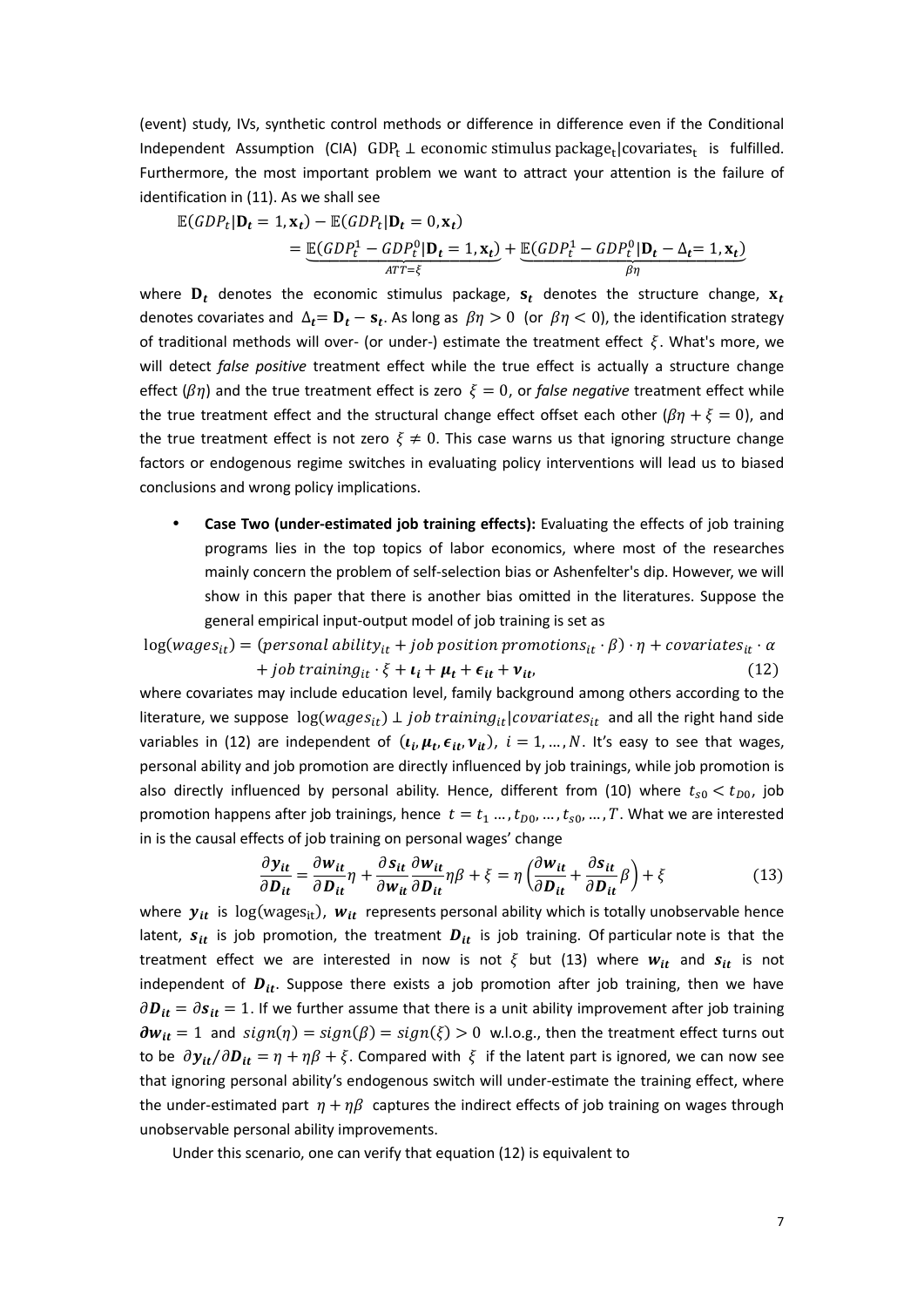$log(wages_{it}) = covariates_{it} \cdot \alpha + job trainings_{it} \cdot \xi + 1/2 \cdot job trainings_{it}$ 

 $\cdot$  personal ability<sub>it</sub>  $\cdot \phi + 1/2 \cdot j$  ob trainings<sub>it</sub>  $\cdot j$  ob promotion<sub>it</sub>  $\cdot \phi + \iota_i$ 

$$
+\mu_t + u_{it} \tag{14}
$$

with  $\phi = \eta$  and  $\varphi = \eta \beta$  capturing the indirect treatment effect through personal ability improvement and job promotion. $<sup>1</sup>$  From this point of view, we suspect that many labor literature</sup> under-estimated job training effects.

 **Case Three (optimal controls with social interactions):** We will show that the distinguish between structure changes, endogenous regime switches and treatment effects has its own unique meanings rooted in the microeconomic theories, ignoring structural factors will not only cause biased empirical estimations but also false theoretical conclusions.

Suppose a firm is facing a choice of different business models while the local government is facing a choice of whether or not carrying out a promotion of clean energy technology. Firms' decision sets are denoted as  $s_{cit} \in \{0,1\}$  where  $s_{cit} = 1$  if firm *i* in state *c* choses to turn its business model into a new one at  $t = t_{s_0c_i}$ , otherwise  $s_{cit} = 0$ ; similarly, local governments' decisions are denoted as  $D_{cit} \in \{0,1\}$  where  $D_{cit} = 1$  if the new technology is carried out at  $t = t_{D_0cii}$ , otherwise  $\boldsymbol{D}_{cit} = 0$ . Note that the promotion of new technologies by the local governments can be seen as a treatment to the firms, and we allow heterogeneous responses so that  $t_{s, ci}$  and  $t_{D, ci}$  can vary among different states c and firms *i*. Given the public information set  $\mathfrak{B}_{sD} = (\mathbf{w}_{cit}, \mathbf{x}_{cit})$ , in which  $\mathbf{w}_{cit}$  represents the firms-level observable information driving the choice of  $s_{cit}$ , and  $x_{cit}$  captures local governments' information driving **, we let**  $\mathfrak{W}_{sD} = (\epsilon_{cit}, v_{cit})$  **denote some unobservable private information to the** econometricians, of which each component is only observable to the local governments or firms themselves respectively. If we rewrite the decision set (5) and (8) as  $s_{cit} = a_{ci} \cdot \mathbb{I}\{w_{cit} \geq \tau_{si}\}$  +  $b_{ci} \cdot \mathbb{I}{\{w_{cit} < \tau_{si}\}}$  and  $D_{cit} = c_{ci} \cdot \mathbb{I}{\{x_{cit} \geq \tau_{Di}\}} + d_{ci} \cdot \mathbb{I}{\{x_{cit} < \tau_{Di}\}}$  respectively for some real values  $a_{ci}, b_{ci}, c_{ci}, d_{ci} \in \{0,1\}, i = 1,2,..., N_c, c = 1,2,..., C$ , and  $t_{ci} = 1, ..., t_{s_0ci}, ..., t_{D_0ci}, ..., T$ , then given the total information set  $(\mathfrak{B}, \mathfrak{W})$ , the problem we are facing now is the optimal choice of  $\Theta_{ci} = \{a_{ci}, b_{ci}, c_{ci}, d_{ci}, t_{s_0ci}, t_{D_0ci}\}\subset \mathbb{R}^6$  for firm i and the corresponding local goverment. Note that in this game, we require local governments' actions are taken after firms, so  $\, {\bf s}_{cit} \,$  is observable to local governments while  $\, {\bm D}_{cit} \,$  is not observable to firms. Suppose there exist a smooth function  $G_l^{SD}(a_{ci}, b_{ci}, c_{ci}, d_{ci})$  satisfying

 $\dot{\mathbf{s}}_{cit} = \begin{cases} G_s^{00}(a_{ci}, b_{ci}, c_{ci}, d_{ci}), 1 \leq t_{ci} < \mathbf{t}_{s_0ci} \\ G_s^{10}(a_{ci}, b_{ci}, c_{ci}, d_{ci}), \mathbf{t}_{s_0ci} \leq t_{ci} < \mathbf{t}_{D_0} \end{cases}$  $G_S^{10}(a_{ci}, b_{ci}, c_{ci}, d_{ci})$ ,  $t_{s_0ci} \le t_{ci} < t_{D_0ci}$  $G_s^{11}(a_{ci}, b_{ci}, c_{ci}, d_{ci})$ ,  $t_{D_0ci} \le t_{ci} < T$ ,  $\dot{\mathbf{D}}_{cit} = \begin{cases} G_D^{00}(a_{ci}, b_{ci}, c_{ci}, d_{ci}), 1 \leq t_{ci} < t_{s_0ci}, \ G_D^{10}(a_{ci}, b_{ci}, c_{ci}, d_{ci}), t_{s_0ci} \leq t_{ci} < t_{D_0} \end{cases}$  $G_D^{10}(a_{ci}, b_{ci}, c_{ci}, d_{ci})$ ,  $t_{s_0ci} \le t_{ci} < t_{D_0ci}$  $G_D^{11}(a_{ci}, b_{ci}, c_{ci}, d_{ci})$ ,  $t_{D_0ci} \le t_{ci} < T$ ,

where the state function  $G_l^{SD}(a_{ci}, b_{ci}, c_{ci}, d_{ci})$  are specified to describe 4 states on which the decision set  $l = s, D$  can lay depending on the occurrence of s-regimes and D-regimes,  $\dot{\mathbf{s}}_{cit}$ ,  $\dot{\mathbf{D}}_{cit}$  describes the motion of the decision state variables  $\mathbf{s}_{cit}$ ,  $\mathbf{D}_{cit}$  respectively on the time interval. The optimization problem turns out to be

<sup>&</sup>lt;sup>1</sup> One should be cautious that  $\eta$  and  $\eta\beta$  now capture treatment effect instead of structure change effect or endogenous switch effect as in (10) shown in case one. We will show in the next section of this paper that if  $s_t$  is not independent of  $D_t$  or  $w_t$  is not independent of  $x_t$ , then we cannot disentangle treatment from structure change through identification. Under this scenario, the treatment effect and structure change effect mix with each other, so that  $\eta$ ,  $\eta\beta$  capture the indirect treatment effect though the latent variable  $w_t$  and structure change  $s_t$  (the structure change is indirectly caused by treatment through the latent variable).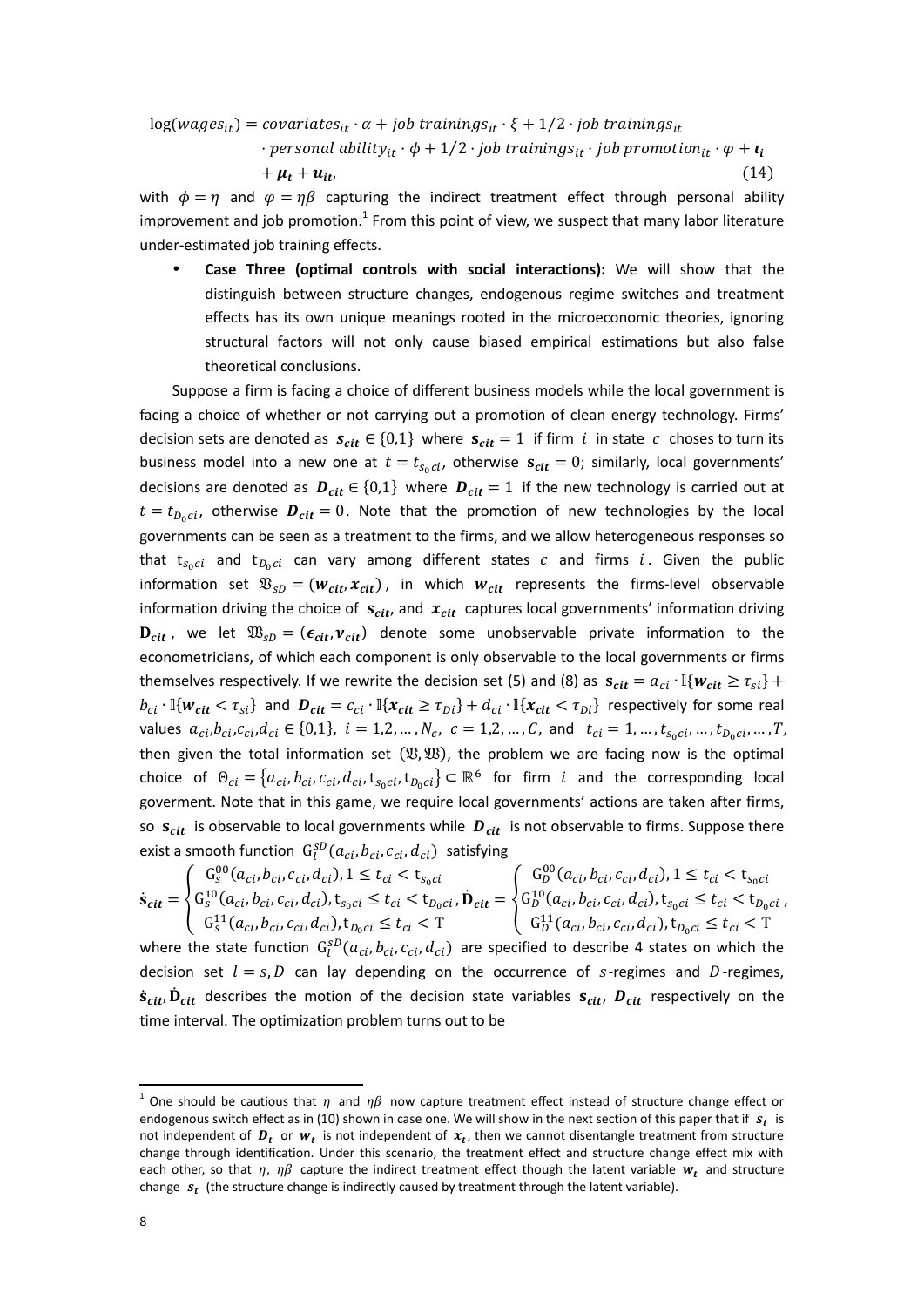$$
\underset{\Theta \subset \mathbb{R}^6 \Sigma_{c=1}^C N_c}{\text{argmax}} \quad V(\Theta) = \underset{\Theta \subset \mathbb{R}^6 \Sigma_{c=1}^C N_c}{\text{argmax}} \left( \mathbb{E} \left( \int_1^{t_{S_0}} (\mathcal{H}_1 - \lambda_S^{00} G_S^{00} - \lambda_D^{00} G_D^{00}) dt + \int_{t_{S_0 c i}}^{t_{D_0}} (\mathcal{H}_2 - \lambda_S^{10} G_S^{10} - \lambda_D^{10} G_D^{10}) dt + \int_{t_{D_0}}^T (\mathcal{H}_3 - \lambda_S^{11} G_S^{11} - \lambda_D^{11} G_D^{11}) dt \right) \right)
$$
(15)

with the Hamiltonian  $H_{\hat{k}} = \mathcal{F}(a_{ci}, b_{ci}, c_{ci}, d_{ci})e^{-\delta t} + \lambda_s^{SD} G_S^{SD} + \lambda_D^{SD} G_D^{SD}, k = 1,2,3$  and a well-defined smooth object function  $\mathcal{F}(a_{ci},b_{ci},c_{ci},d_{ci})$  subjected to  $\dot{\mathbf{s}}_{cit}$  and  $\dot{\mathbf{D}}_{cit}$ ,  $\lambda_l^{SD}$  is the co-state variable associated with the decision state  $l$  when the firms and local governments are in regime  $(s_{cit}, D_{cit})$ , the expectation operator is taken over all  $c$  and  $i$ . Note that  $6\sum_{c=1}^{C} N_c$  can be very large, so this is a high-dimensional optimization problem. Under some regular conditions of Boucekkine et al. (2013) and Seidl (2019), for each  $c$  and  $i$ , the solution of (15)  $\Theta_{ci}^{*}$  satisfies a series of first-order equations corresponding to a *Matching Condition* 

 $\mathbf{y}_{\text{cit}_{\text{ci}}} = (\mathbf{w}_{\text{cit}_{\text{ci}}} + s(\mathbf{w}_{\text{cit}_{\text{ci}}})\beta_{\text{ci}})\eta_{\text{ci}} + D(\mathbf{x}_{\text{cit}_{\text{ci}}})\xi_{\text{ci}} + \mathbf{x}_{\text{cit}_{\text{ci}}}\alpha_{\text{ci}} + \epsilon_{\text{cit}_{\text{ci}}} + \mathbf{v}_{\text{cit}_{\text{ci}}}}$ (16) for a well-defined object function  $\mathcal{F}(a_{ci}, b_{ci}, c_{ci}, d_{ci})$ , where  $y_{cit_{ci}}$  is the total social welfare,  $(w_{cit_{ci}} + s(w_{cit_{ci}})\beta_{ci})\eta_{ci}$  is firm's welfare and  $D(x_{cit_{ci}})\xi_{ci} + x_{cit_{ci}}\alpha_{ci}$  is local government's welfare,  $\beta_{ci}\eta_{ci}$  captures heterogeneous effects of firms' decisions on social welfare while  $\xi_{ci}$ captures heterogeneous treatment effects of the promotion of clean energy technologies for different  $c$  and  $i$ . In this perspective, if the social interactions and games between firms and local governments are neglected from the optimizations (15), the *matching condition* will not convergent to (16), the solution of (15) will not convergent to  $\Theta_{ci}^*$ , and the overall solution will not convergent to the optimal  $\Theta^*$ . It follows that neglecting the confrontation and adjustment of enterprises ahead of time to the expected behavior of the governments will lead to unexpected social policy effects, this can be the reason why some of the social interventions lose their effects or cause opposite effects.

Suppose a firm's decision  $s_{cit}$  is also affected by his peers' decisions  $s_{cit}$ ,  $j \in \mathcal{P}_{ci}$  where  $P_{ci}$  is the reference group for firm i in state c (Manski, 2013), then given the incomplete information set  $(\mathfrak{B}_{ss'}, \mathfrak{B}_{ss'})$  where  $\mathfrak{B}_{ss'} = (x_{cit}, x_{cit})$  and  $\mathfrak{B}_{ss'} = (\nu_{cit}, \nu_{cit})$ , the utility function for firm i in this Bayesian-Nash game under social interactions can be specified as

$$
\mathcal{U}_{ci}(\mathbf{s}_{cit}, \mathbf{s}_{cjt}) = \left(x_{cit}\alpha_{ci} + \delta \sum_{j \in \mathcal{P}_{ci}} \alpha_{ci,j} x_{cjt_{cj}}\right) \mathbf{s}_{cit} - \frac{1}{2}\mathbf{s}_{cit}^2 - \frac{\phi}{2}\left(\mathbf{s}_{cit} - \sum_{j \in \mathcal{P}_{ci}} \gamma_{ci,j} \mathbf{s}_{cjt}\right)^2 + \mathbf{s}_{cit} D_{cit} \xi_{ci}.
$$
\n(17)

The specific meaning of (17) is defined in Blume et.al (2015). Note that  $\delta$  and  $\phi$  capture peer effects, and we allow firms' utility not only influenced by his peers' actions but also local governments' treatments. The solution of the first-order condition for (17) is

$$
\mathbb{E}(\boldsymbol{s}_{cit}|\boldsymbol{x}) = \frac{\phi}{1+\phi} \sum_{j \in \mathcal{P}_{ci}} \gamma_{ci,j} \mathbb{E}(\boldsymbol{s}_{cjt}|\boldsymbol{x}) + \frac{\delta}{1+\phi} \sum_{j \in \mathcal{P}_{ci}} \alpha_{ci,j} \boldsymbol{x}_{cjt_{cj}} + \frac{\alpha_{ci}}{1+\phi} \boldsymbol{x}_{cit_{ci}} + \frac{\xi_{ci}}{1+\phi} \mathbb{E}(\boldsymbol{D}_{cit}|\boldsymbol{x}).
$$
\n(18)

If we assume the promotion of clean energy technology by the local government will only take effects on firm *i* in state c other than *i*'s peers  $P_{ci}$ , and only firm *i* in state c is facing the choice of different business models, then we have  $y_{cjt_{ci}} = \alpha_{cj} x_{cjt_{cj}} + v_{cjt_{cj}}$  with  $s_{cjt} = 0$  and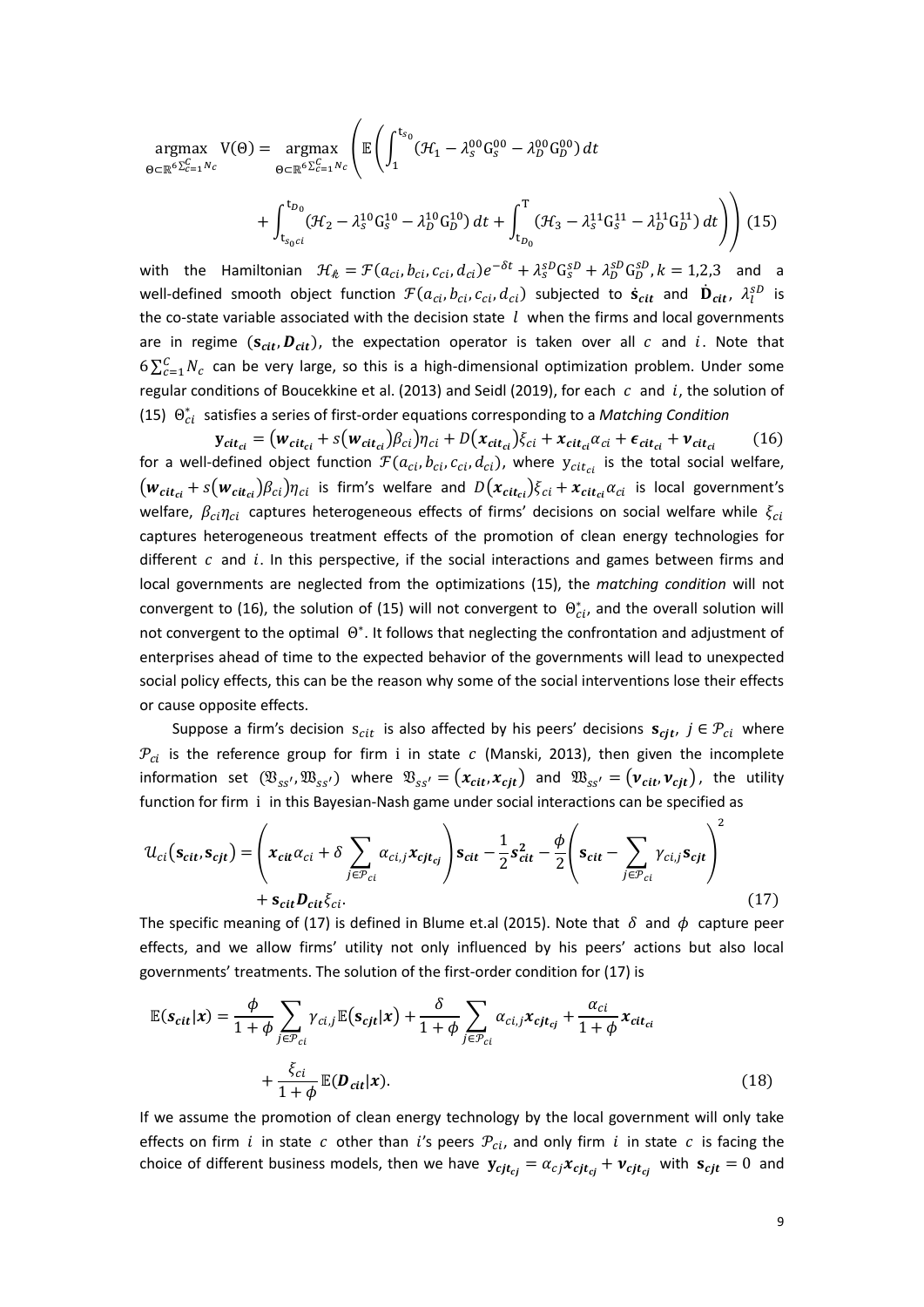**for all**  $j \in \mathcal{P}_{ci}$ **. Therefore from (16), we can get** 

$$
\mathbf{s}_{cit} = \frac{1}{\beta_{ci}\eta_{ci}} \mathbf{y}_{cit_{ci}} - \frac{1}{\beta_{ci}} \mathbf{w}_{cit_{ci}} - \frac{\alpha_{ci}}{\beta_{ci}\eta_{ci}} \mathbf{x}_{cit_{ci}} - \frac{\xi_{ci}}{\beta_{ci}\eta_{ci}} \mathbf{D}_{cit} - \frac{1}{\beta_{ci}\eta_{ci}} (\epsilon_{cit_{ci}} + \mathbf{v}_{cit_{ci}}) \quad (19)
$$

for firm  $i$ , and

$$
\mathbf{s}_{cjt} = \mathbf{y}_{cjt_{cj}} - \alpha_{cj} x_{cjt_{cj}} - \mathbf{v}_{cjt_{cj}}, \mathbb{E}\left(\mathbf{v}_{cjt_{cj}}\right) = 0 \tag{20}
$$

for *i's* peers  $j \in \mathcal{P}_{ci}$ . Substitute (20) into (18), we get the general social equilibrium equation

$$
\mathbb{E}(\boldsymbol{s}_{cit}|\boldsymbol{x}) = \frac{\phi}{(1+\phi)(n-1)} \sum_{j\in\mathcal{P}_{ci}} \mathbb{E}\left(\mathbf{y}_{cjt_{cj}}|\boldsymbol{x}\right) - \frac{1}{(1+\phi)(n-1)}(\phi-\delta) \left(\sum_{j\in\mathcal{P}_{ci}} \alpha_{ci,j}\mathbf{x}_{cjt_{cj}}\right) + \frac{\alpha_{ci}}{1+\phi}\mathbf{x}_{cit} + \frac{\xi_{ci}}{1+\phi}\mathbb{E}(\boldsymbol{D}_{cit}|\boldsymbol{x}).
$$
\n(21)

Simultaneously consider equation (17) and (19), if  $\phi - \delta = 0$  we then get

$$
\boldsymbol{w}_{\boldsymbol{cit}_{ci}} = \frac{1}{\eta_{ci}} \mathbf{y}_{\boldsymbol{cit}_{ci}} + \frac{1 + \beta_{ci} \eta_{ci}}{\eta_{ci} (n-1)} \sum_{j \in \mathcal{P}_{ci}} \mathbb{E} \left( \mathbf{y}_{\boldsymbol{cj}} | \mathbf{x} \right), \tag{22}
$$

where  $1 + \phi = -\beta_{ci}\eta_{ci}$ , and we set  $\gamma_{ci,i} = 1/n - 1$  according to the literature (e.g.: Manski, 2013). The *matching condition* with social interactions then turns out to be

$$
\frac{-1-\beta_{ci}\eta_{ci}}{(n-1)}\sum_{j\in\mathcal{P}_{ci}}\mathbb{E}\left(\mathbf{y}_{\text{cjt}_{cj}}|\mathbf{x}\right) = \mathbf{s}_{\text{cit}_{ci}}\beta_{ci}\eta_{ci} + \mathbf{D}_{\text{cit}_{ci}}\xi_{ci} + \mathbf{x}_{\text{cit}_{ci}}\alpha_{ci} + \boldsymbol{\epsilon}_{\text{cit}_{ci}} + \mathbf{v}_{\text{cit}_{ci}}.
$$
(23)

As we can see here that the latent variable  $w_{cit_{ci}}$  for the *matching condition* (16) under social interactions is a compound function of firms' welfares  $y_{cit_{ci}}$  and their peers' average welfares

$$
1/(n-1)\sum_{j\in\mathcal{P}_{ci}}\mathbb{E}\left(\mathbf{y}_{\text{cjt}_{cj}}|\mathbf{x}\right)
$$
. Parameter  $\beta_{ci}\eta_{ci}$  here in (23) captures some sort of endogenous

peer effects of peers' average welfares on firms' welfares as well as heterogeneous effects of firms' decisions on total social welfare.

#### **3. Identification**

# *3.1. Identification of endogenous structural changes and treatment effects*

As discussed before in the introduction part, most of the empirical studies are particularly interested in the following specifications

*GDP1*: 
$$
y_{t,1} = (w(D_t) + s(w_t)\beta_1)\eta_1 + D(x_t)\xi_1 + x_t\alpha_1 + \epsilon_{t,1} + \nu_{t,1}
$$
, (24)

*GDP2:* 
$$
y_{t,2} = (w_t + s(w_t)\beta_2)\eta_2 + D(x_t)\xi_2 + x_t\alpha_2 + \epsilon_{t,2} + \nu_{t,2}, w_t \perp D(x_t),
$$
 (25)

*GDP3:* 
$$
y_{t,3} = (w_t + s(w_t)\beta_3)\eta_3 + x_t\alpha_3 + v_{t,3}
$$
, (26)

$$
GDP4: \t y_{t,4} = D(x_t)\xi_4 + x_t\alpha_4 + \epsilon_{t,4}.
$$
\t(27)

corresponding to the GDP with treatment effect for (27), GDP with structural change effect and endogenous regime switch effect for (26), GDP with independent structural change effect and treatment effect for (25) and GDP with dependent structural change effect and treatment effect for (24). These are four different but widely used model specifications in empirical studies where we usually assume  $\beta_k \eta_k \neq \beta_{k'} \eta_{k'}$ ,  $\xi_k \neq \xi_{k'}$  and  $\alpha_k \neq \alpha_{k'}$  for  $k, k' \in \{1, 2, 3, 4\}$ , and each of the models is correctly specified. The difference between model (24) and (25) is that the latent variable  $w_t$  is influenced by treatment  $D_t$  in GDP1 (hence  $w_t$  is a function of  $D_t$ ) while  $w_t$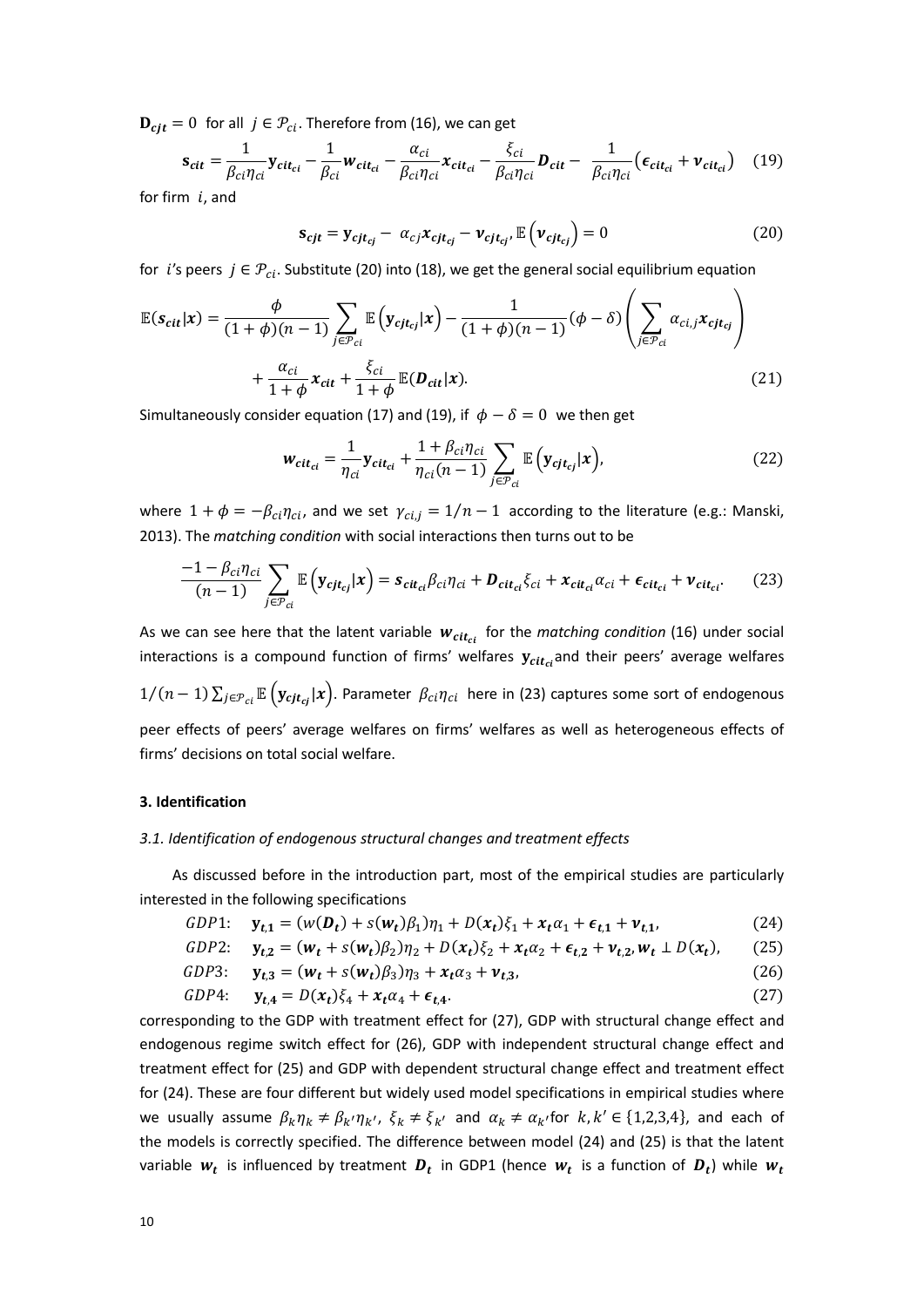is independent of  $\boldsymbol{D_t}$  in GDP2, which further implies that the structure change is caused by treatment in (24) while the structural change effect has no relationship with treatment effect in (25). GDP1 is common in economic studies for example the economy's structure changes (or transitions) are caused by an earthquake which could be regarded as an exogenous treatment (Okuyama, 2015).

The Direct Acyclic Graphs (DAGs) for these four DGPs are shown in Figure 2, corresponding to the following adjacency matrices



where  $\mathcal{L}_{mn} = 1$  if there is a direct link between nodes  $m, n \in \{D_t, w_t, s_t, x_t, y_t\}$ , otherwise  $\mathcal{L}_{mn} = 0$  for  $\mathcal{L} = \mathcal{A}, \mathcal{B}, \mathcal{C}, \mathcal{D}$ . We impose the following regularity conditions:



**Figure 2** DAGs for endogenous structure change and treatment effect

**Assumption 1.**  $y_t \perp D(x_t)|x_t$  for the GDPs 1, 2, 4 and  $y_t \perp s(w_t)|w_t$  for the GDPs 2-3.

**Assumption 2.**  $\epsilon_{kt}$  are i.i.d. with  $\epsilon_{kt} =_d N(0, \sigma_{ke}^2)$ , and  $v_{kt}$  are i.i.d. with  $v_{kt} =_d \mathfrak{F}_k(0, \sigma_{kv}^2)$ where  $\mathfrak{F}_k$  is a Lebesgue measurable distribution,  $k = 1,2,3,4$ ,  $t = 1, ..., t_{s0}, ..., t_{D0}, ..., T$ ; and  $\{\epsilon_{k1}, \epsilon_{k2}, ..., \epsilon_{k\bar{t}}\} \perp \{\epsilon_{k\bar{t}+1}, \epsilon_{k\bar{t}+2}, ..., \epsilon_{k\bar{T}}\}$  for  $2 \leq \bar{t} \leq T-2$ . Particularly,  $\|\epsilon_{2t}\|_{\infty} + \|\epsilon_{2t}\|_{-\infty} =$ 0 and  $||v_{2t}||_{\infty} + ||v_{2t}||_{-\infty} = 0$  on a given finite support.

**Assumption 3.**  $r(X_1) = 3 + p$ ,  $r(X_2) = 3 + p$ ,  $r(X_3) = 2 + p$  and  $r(X_4) = 1 + p$ , where  $X_1 = (w(D_t), s(w_t), D(x_t), x_t)_{T \times (3+p)}$  for DGP1,  $X_2 = (w_t, s(w_t), D(x_t), x_t)_{T \times (3+p)}$  for DGP2,  $X_3 = (w_t, s(w_t), x_t)_{T \times (2+p)}$  for DGP3 and  $X_4 = (D(x_t), x_t)_{T \times (1+p)}$  for DGP4.

**Assumption 4.** If we let  $\mathcal{L}_n$  denote the n's column of the matrix  $\mathcal{L}_{T\times N}$ , then there is a pseudo-subspace spanned by  $\mathcal{L}_n$ :  $k_1\mathcal{L}_{1} + k_2\mathcal{L}_{2} + \cdots + k_N\mathcal{L}_{N}$  for all nonzero numbers  $\mathscr{k}_n \in \mathbb{R}\backslash \{0\}$ , we denote this pseudo-subspace as  $\left. \mathcal{M}^-(\mathcal{L}) \right.^1$ 

Assumption 1 is the CIA condition widely used in causal inference framework, we also

 $1$  Our notation of the pseudo-subspace is defined in accordance with generalized inverse.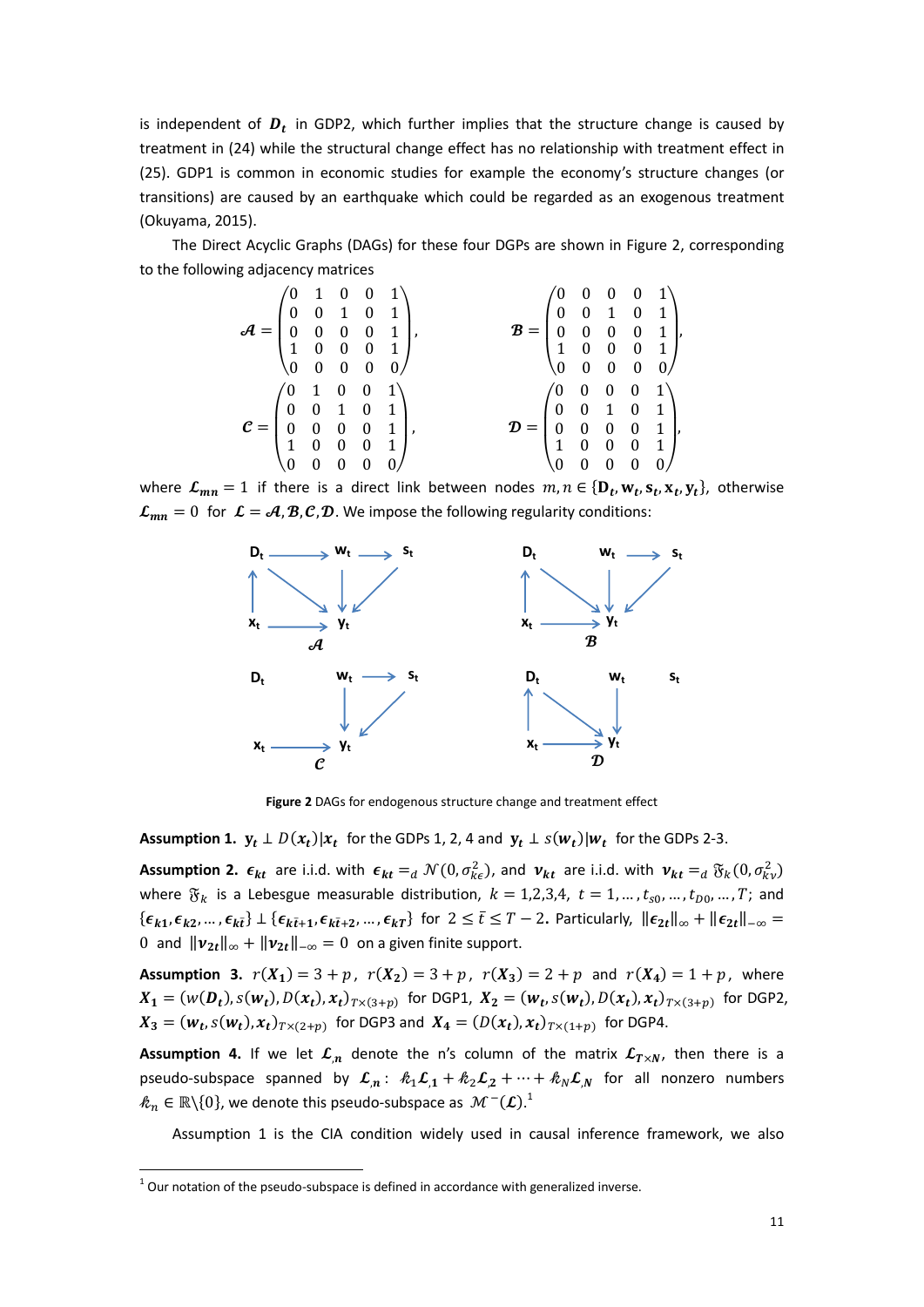require that the structure change  $s_t$  is independent of outcomes  $y_t$  given the latent variable  $w_t$  such that we are able to identify the structural change effects  $\beta\eta$  as well as the endogenous regime switch effects  $\eta$ , a stronger assumption is  $\mathbb{E}(\mathbf{y}_t w_t) = \mathbb{E}(\mathbf{y}_t) \mathbb{E}(w_t)$  but is not required here. Note that  $y_t \perp s(w_t)|w_t$  is no longer satisfied for the GDP 1, but  $y_t \perp s(w_t)|(w_t, D_t)$  is satisfied therein (Dawid, 1979). Assumption 3 requires that all the models (24-27) are estimable, and we rule out the situation that  $t_{s0} = t_{D0}$ , we do not allow treatment and structure change take place at a same time point.<sup>1</sup> The difference between the usual subspace and pseudo-subspace in Assumption 4 is that we do not allow  $\ell_n = 0$ , so one can see from the adjacency matrices that  $\mathcal{M}^-(\mathcal{B}) = \mathcal{M}^-(\mathcal{C} + \mathcal{D})$  while  $\mathcal{M}^-(\mathcal{A}) \neq \mathcal{M}^-(\mathcal{C} + \mathcal{D})$ . The definition of pseudo-subspace will tell us under what conditions the structure change effect can be disentangled from treatment effect, which is shown in the following proposition,

**Proposition 1.** If the Assumptions 1, 3 and 4 are satisfied, then the structure change effect  $\beta\eta$ , endogenous regime switch effect  $n$  and treatment effect  $\xi$  can be separately identified from each other under DGP2 with adjacency matrix  $\mathcal B$  but not under DGP1 with adjacency matrix  $\mathcal A$ .

**Remark 1.** Under the Assumptions 1, 3 and 4, structure change effects  $\beta\eta$ , endogenous regime switch effect  $\eta$  and treatment effect  $\xi$  can be identified separately and distinguished from each other as long as  $w_t \perp D_t$  and  $t_{s0} \neq t_{D0}$ .

**Remark 2.** A less weak condition for identification is  $w_t \perp D_t|x_t$ .

The intuition behind Proposition 1 is straightforward, if the structure change is caused by treatment as shown in DGP1 with adjacency matrix  $A$ , structural change effect, endogenous switch effect and treatment effect will then mix with each other, making it's impossible to distinguish between these three effects. For example, "structural changes of the economy struck by a natural disaster may occur due to the initial destructions and disruptions caused by the event and to the recovery and reconstruction activities, where the structural changes will result in new human capital accumulation and technology replacement" (Horwich, 2000; Noy, 2009; Okuyama, 2015; etc.). At this point, it's difficult to disentangle structure change effect  $\beta\eta$  from treatment effect  $\xi$ , and endogenous regime switch effect  $\eta$  from treatment effect  $\xi$ , but we can get a total mixing effect  $\beta \eta + \xi$ . Our Proposition implies that empirical researchers should take the differences between structure change effect  $\beta\eta$ , endogenous switching effect  $\eta$  and treatment effect  $\xi$  seriously, one should be clear which effect to be identified and estimated in their empirical settings. If they neglect this, it would be easy to make *false positive* or *false negative* mistake.

# *3.2. Who is who, difference in difference in difference*

As shown in Proposition 1, model (22) is unidentifiable, hence the specification we are interested in this paper is

 $y_t = (w_t + s_t \beta)\eta + D_t \xi + x_t \alpha + \epsilon_t + v_t, w_t \perp D_t, t = 1, ..., t_{s0}, ..., t_{D0}, ..., T.$  (28) Note that model (28) is a parameterization of the semi-parametric model (25), we require model (28) is correctly specified in empirical studies and the Assumptions 1-3 are also suitable for this model. The questions we are interested in now are the identifications of the structure change

<sup>&</sup>lt;sup>1</sup> In fact if  $t_{s0} = t_{D0}$ , structure change and treatment in  $X_1$  and  $X_2$  would be perfectly collinear, we cannot distinguish treatment from structure change.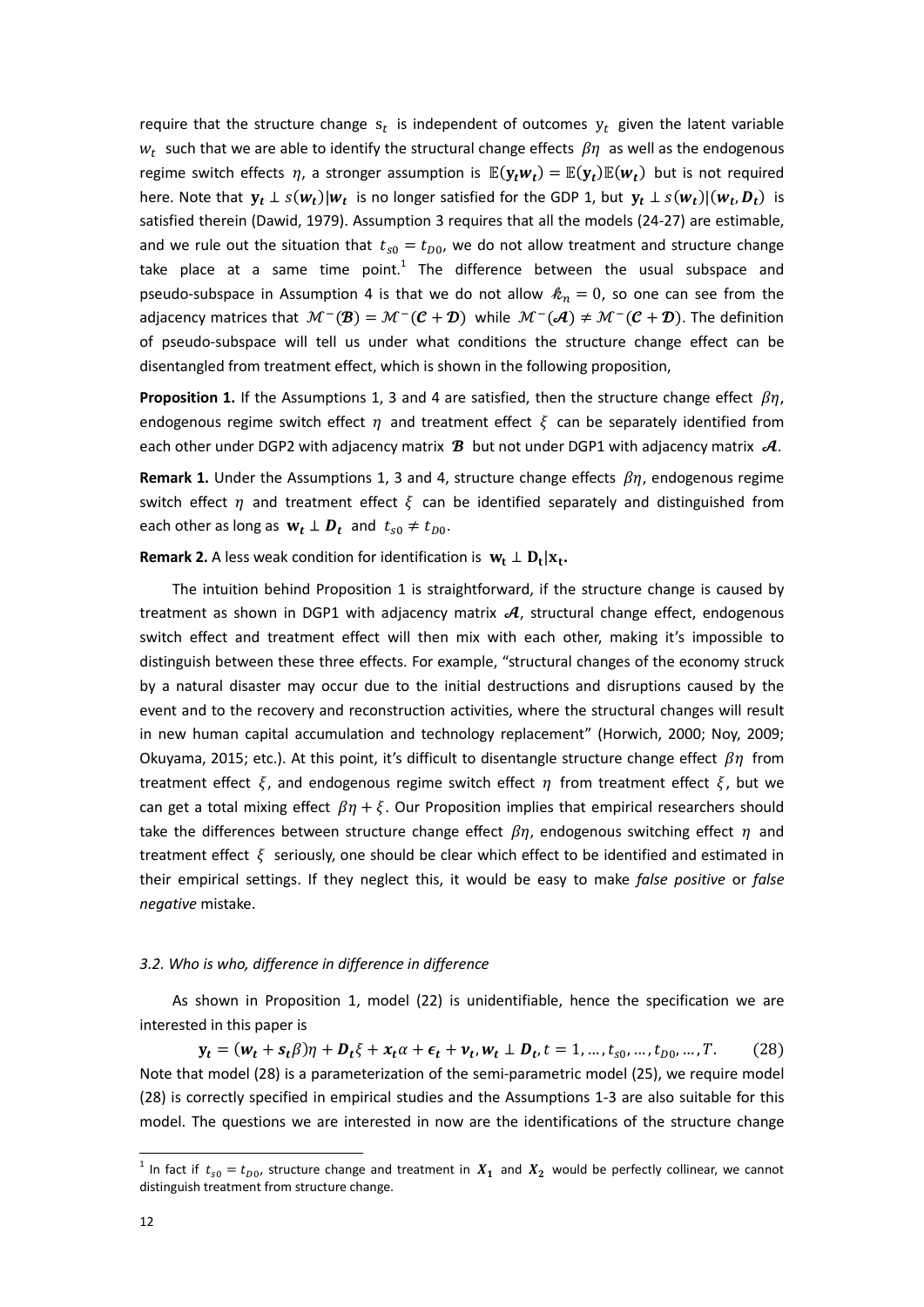effect  $\beta \eta$ , endogenous switch effect  $\eta$  and treatment effect  $\xi$ . The problem of identifications in this case can be seen as a pseudo causal inference problem on networks, herein the structure change  $s_t$  and treatment  $D_t$  can be seen as two nodes on the network but we do not allow them interference with each other.<sup>1</sup> Following the notations of Hudgens & Halloran (2008) and Forastiere et al. (2021), we let  $y_t^{(s,D)}$  denote the outcome under different realizations of  $s, D \in \{1,0\}$ , so we observe  $y_t^{(0,0)}$  for  $1 \le t < t_{s0}$ ,  $y_t^{(1,0)}$  for  $t_{s0} \le t < t_{D0}$  and  $y_t^{(1,1)}$  for  $t_{D0} \leq t < T$ . The outcome can be then rewritten as

 $\mathbf{y}_t = \mathbf{y}_t^{(0,0)} \cdot \mathbb{I}\{1 \le t < t_{s0}\} + \mathbf{y}_t^{(1,0)} \cdot \mathbb{I}\{t_{s0} \le t < t_{D0}\} + \mathbf{y}_t^{(1,1)} \cdot \mathbb{I}\{t_{D0} \le t < T\}$  (29) for any  $t \in \{1,...,T\}$ .  $\mathbf{y}_t^{(0,0)}$  for  $t_{\leq 0} \leq t < t_{D0}$  then denotes the counterfactual outcome if there is no structure change;  $y_t^{(0,0)}$  for  $t_{D0} \le t < t_T$  denotes the counterfactual outcome if there is no structure change and treatment;  $y_t^{(0,1)}$  for  $t_{D0} \le t < t_T$  denotes the counterfactual outcome if there is no structure change but treatment (Splawa-Neyman et al., 1923; Rubin, 1978; Holland, 1986). Under this scenario, we will show that  $(\beta \eta, \eta, \xi)$  can be separately identified through a Difference in Difference (DID) analogous strategy under corresponding *Parallel Trend Assumption*.

**Assumption 5.** There exist  $i \in \mathbb{Z} = \{1,2,3,...\}$  such that

$$
\mathbb{E}\left(\Delta y_t^{(0,0)}|s_t, D_t\right)_{1\leq t
$$

where  $\Delta y_t^{(0,0)} = y_t^{(0,0)} - y_i^{(0,0)}$  and the expectation operator is taken over  $t$ .<sup>2</sup>

Assumption 5 is analogous to the *Parallel Trend Assumption* widely used in DID settings, it implies that all the break effects detected in the observed  $y_t$  can only be attributed to structure change  $s_t$ , treatment  $D_t$  or both. If there is no structure change or treatment, then we would not detect any break effect for  $y_t^{(0,0)}$ ,  $1 \le t < T$ . The only difference between Assumption 5 as shown in Figure 2 and the traditional *Parallel Trend Assumption* is that our strategy is a before-after design while the traditional *Parallel Trend Assumption* is a potential counterfactual framework. So the new strategy compares the states before and after the changes while the traditional approach compares the states with and without the changes. The following theorem shows that under Assumption 5, these two approaches equivalent to each other in our settings.



 $<sup>1</sup>$  From this perspective, the weak condition implied by Proposition 1 can be seen as a SUTVA where we require</sup>  $s_t$  be independent of  $w_t$ .

<sup>2</sup> Expectation operator is taken over t means that  $\mathbb{E}(x)_{t_0 \le t \le t_1} = 1/(t_1 - t_0 + 1) \sum_{t=t_0}^{t_1} x_t$  for  $t = \{1, ..., t_0, ..., t_1, ..., T\}.$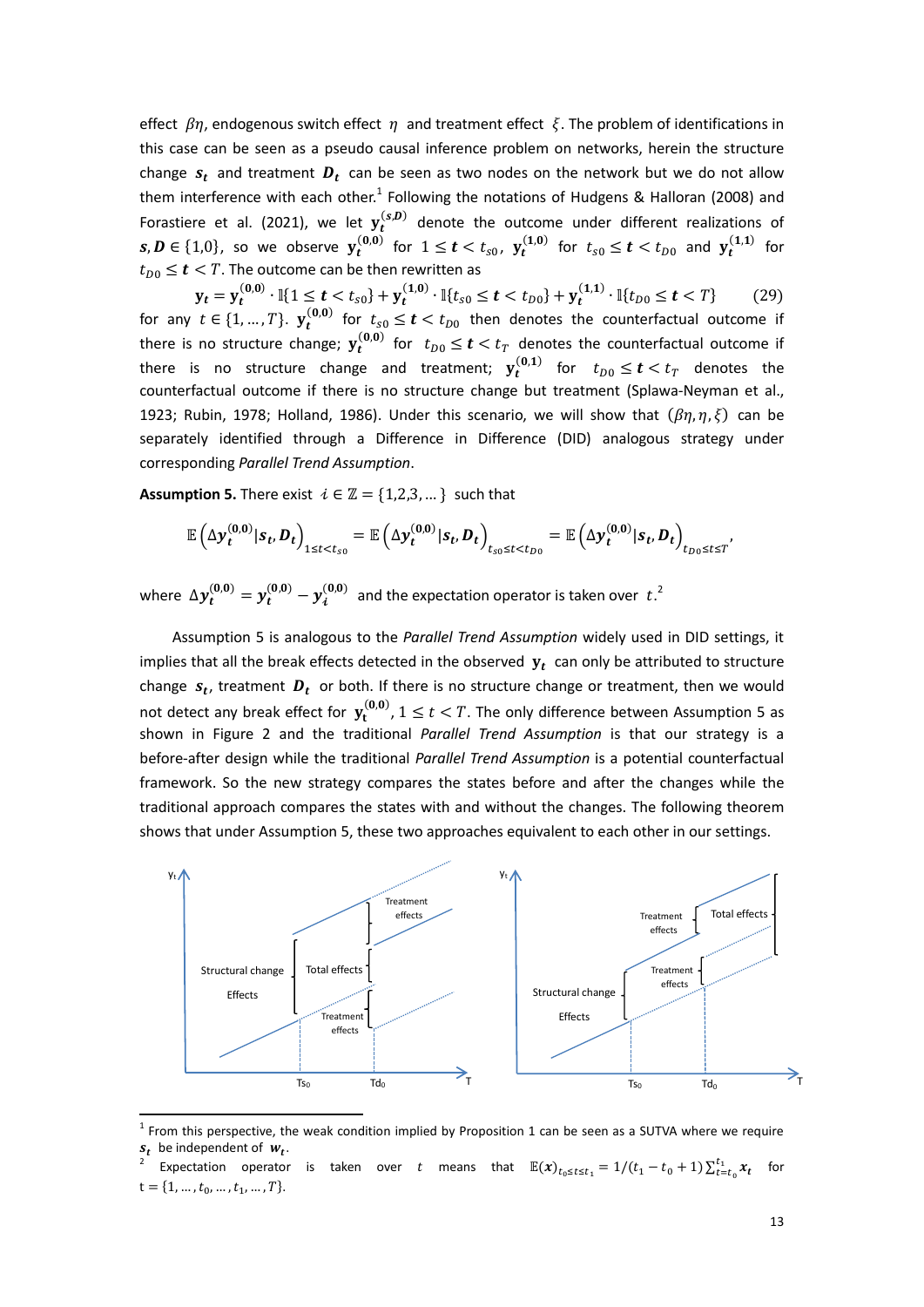#### **Figure 3.** A DID in DID identification strategy

**Theorem 1.** If the Assumptions 1-5 are satisfied, then we have

$$
\beta \eta + \xi = \mathbb{E}\left(\mathbf{y}_t^{(1,1)} | \mathbf{s}_t, \mathbf{D}_t\right)_{t_{D_0} \le t \le T} - \mathbb{E}\left(\mathbf{y}_t^{(0,0)} | \mathbf{s}_t, \mathbf{D}_t\right)_{t_{S_0} \le t < t_{D_0}},\tag{30}
$$

$$
\xi = \mathbb{E}\left(y_t^{(1,1)}|s_t, D_t\right)_{t_{D0} \le t \le T} - \mathbb{E}\left(y_t^{(1,0)}|s_t, D_t\right)_{t_{S0} \le t < t_{D0}},\tag{31}
$$

$$
\beta \eta = \mathbb{E}\left(y_t^{(1,0)} | s_t, D_t\right)_{t_{s0} \le t < t_{D0}} - \mathbb{E}\left(y_t^{(0,0)} | s_t, D_t\right)_{1 \le t < t_{s0}},\tag{32}
$$

where the expectation operator is taken over  $t$ .

Interestingly, Theorem 1 indicates that under Assumption 5, Rubin's counterfactual inference framework is equivalent to a before-after event study design in our settings (28), where  $y_t^{(0,0)}$  in (30),  $y_t^{(1,0)}$  in (31) and  $y_t^{(0,0)}$  in (32) are potential outcomes for  $t_{s0} \le t < t_{D0}$ ,  $t_{s0} \le t < t_{D0}$  and  $1 \le t < t_{s0}$  respectively. In this perspective, the structure change effect  $\beta \eta$ , treatment effect  $\xi$  and total effect  $\beta\eta + \xi$  can be separately identified and consistently estimated as long as the counterfactuals  $y_t^{(0,0)}$  for  $t_{s0} \le t < t_{D0}$ ,  $y_t^{(1,0)}$  for  $t_{s0} \le t < t_{D0}$  and  $y_t^{(0,0)}$  for  $1 \le t < t_{s0}$  can be consistently estimated.

# **4. A flexible estimation approach**

In real empirical studies, the method of IVs may fail here to estimate the parameters in (28) for suitable IVs are difficult to find; the method of DID, propensity scores matching, synthetic controls among others may also fail here for the latent variable is unobservable and suitable control units are not always available. $<sup>1</sup>$  In this regard, we propose a new method and a 3-steps</sup> estimation procedure to estimate the parameters  $(\beta, \eta, \xi, \alpha, \rho, \sigma_{\nu+\epsilon}, w_1, ..., w_T) \subset \mathbb{R}^{5+P+T}$ , where the latent variable  $w = (w_1, ..., w_T)'$  could be treated as unknown parameters w.l.o.g.

#### *4.1. A three-step estimation approach*

**Step 1:** estimation of  $\beta\eta$  through Automatically Auxiliary Regressions.

In the first step, we will show that the structure change effect  $\beta\eta$  could be consistently estimated through a new proposed called Automatically Auxiliary Regressions (hereafter AARs). Recall that the social-economic outcome and structure change in (28),  $y = (y_{t=1}, y_{t=2}, ..., y_{t=t_{D0}-1})'$  and  $\mathbf{s} = (s_{t=1}, s_{t=2}, ..., s_{t=t_{D0}-1})'$ , could be treated as functions of time:  $y(t)$  and  $s(t)$ . Hence by the Wasserstein approximation theorem, we consider polynomial approximations of  $y(t)$  and  $s(t)$  of order q with respect to t

$$
\begin{cases}\ny^{s=1}(t) = \frac{1}{q}a_{y,q}^{s=1}t^q + \dots + \frac{1}{2}a_{y,2}^{s=1}t^2 + a_{y,1}^{s=1}t + a_{y,0}^{s=1} + \varepsilon_y^{s=1} \equiv \beta_{y,q}^{s=1}t^q + \dots + \beta_{y,2}^{s=1}t^2 + \beta_{y,1}^{s=1}t + \beta_{y,0}^{s=1} + \varepsilon_y^{s=1}(t) \\
s^{s=1}(t) = \frac{1}{q}a_{s,q}^{s=1}t^q + \dots + \frac{1}{2}a_{s,2}^{s=1}t^2 + a_{s,1}^{s=1}t + a_{s,0}^{s=1} + \varepsilon_y^{s=1} \equiv \beta_{s,q}^{s=1}t^q + \dots + \beta_{s,2}^{s=1}t^2 + \beta_{s,1}^{s=1}t + \beta_{s,0}^{s=1} + \varepsilon_y^{s=1}(t)\n\end{cases} (3)
$$

 $1$  Except for the method of IVs, all causal inference methods in observation studies need to find control units of good qualities, which are scarce or even impossible in empirical studies such as evaluating the effects of some one-cuts-fit-all social policies.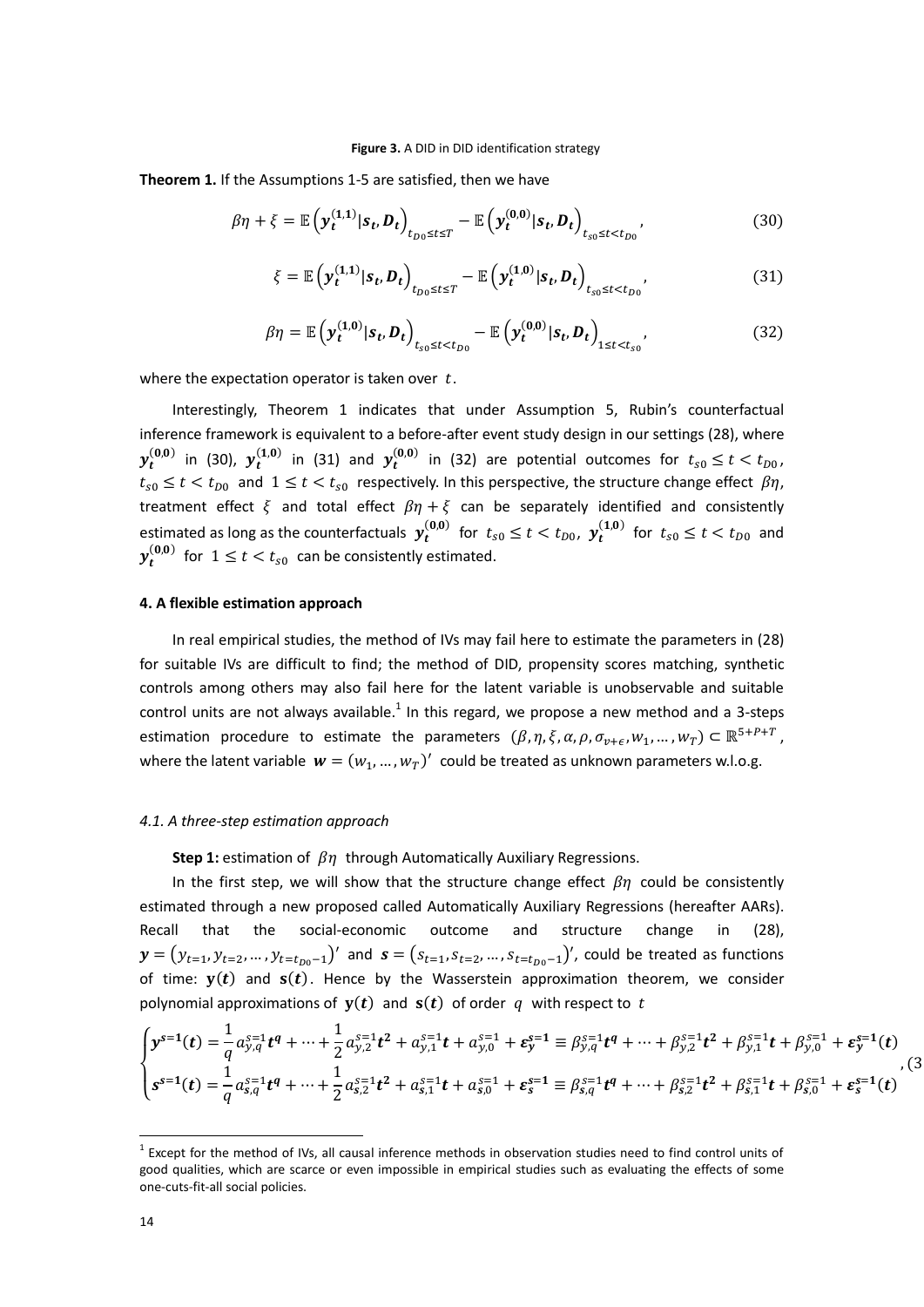where  $\beta_{\ell,q}^{S=1} \equiv a_{\ell,q}^{S=1}/q$  captures the weight of the  $q$ 's polynomial,  $\beta_{\ell,0}^{S=1} \equiv a_{\ell,0}^{S=1}$  is the intercept,  $\varepsilon_{\ell}$  follows some unknown distribution,  $\ell = y, s$ ,  $t = 1, ..., t_{s0}, ..., t_{D0-1}$  and  $q \leq t_{D0-1}$ .<sup>1</sup> The superscript  $s=1$  denotes the first step, where  $y^{s=1}(t) = y(t)$  in our first step. Taking derivatives of  $y(t)$ ,  $s(t)$  with respect to t, we get

$$
\begin{cases}\n\mathbf{y}'_{s=1}(t) = q\beta_{y,q}^{s=1}t^{q-1} + \dots + 2\beta_{y,2}^{s=1}t + \beta_{y,1}^{s=1} + \varepsilon_{y}^{s=1}(t) \\
\mathbf{s}'_{s=1}(t) = q\beta_{s,q}^{s=1}t^{q-1} + \dots + 2\beta_{s,2}^{s=1}t + \beta_{s,1}^{s=1} + \varepsilon_{s}^{s=1}(t)\n\end{cases} (34)
$$

The question we are interested in now is how we can model the dynamics between the economic outcome  $y(t)$  and the structure change  $s(t)$ . Following the literature of symbolic computations (e.g. Alonso et al., 1997; Alonso et al., 2007; Gutierrez & Urroz, 2020), it is easy to verify that there exists a function  $\mathcal{K}(\cdot) \in \mathcal{L}^2(\mathbb{R})$  such that the automatically auxiliary dynamics between  $\mathbf{v}(t)$  and  $\mathbf{s}(t)$  is satisfied with

$$
\mathcal{K}\left(\mathbf{y}_{s=1}^{\prime}(t),\mathbf{s}_{s=1}^{\prime}(t)\right) = a_{s,2}^{s=1}\mathbf{y}_{s=1}^{\prime}(t) - a_{y,2}^{s=1}\mathbf{s}^{\prime}(t) + a_{y,2}^{s=1}a_{s,1}^{s=1} - a_{s,2}^{s=1}a_{y,1}^{s=1} = 0,
$$
 (35)  
where the polynomials are chosen as  $q = 2$ .<sup>2</sup> Estimate equation (33) by OLS to get the estimators  $\hat{a}_{s,2}^{s=1}$ ,  $\hat{a}_{s,1}^{s=1}$ ,  $\hat{a}_{y,2}^{s=1}$  and  $\hat{a}_{y,1}^{s=1}$ ,<sup>3</sup> input all the estimators into (35) we then get

$$
\hat{\mathbf{y}}_{s=1}'(t) = \frac{\hat{a}_{y,2}^{s=1} \mathbf{s}_{s=1}'(t) + \hat{a}_{s,2}^{s=1} \hat{a}_{y,1}^{s=1} - \hat{a}_{y,2}^{s=1} \hat{a}_{s,1}^{s=1}}{\hat{a}_{s,2}^{s=1}}.
$$
(36)

Further consider the following auxiliary regression

$$
\mathbf{y}_{t}^{s=1} = \delta_{0}^{s=1} + \delta_{1}^{s=1} \hat{\mathbf{y}}'_{s=1}(t) + \boldsymbol{\varpi}_{t}^{s=1}, t = 1, ..., t_{s0}, ..., t_{D0-1},
$$
\nwhere we impose no extra restrictions on  $\boldsymbol{\varpi}_{t}^{s=1}$ . Run OLS to estimate (37) again, we will then get\n
$$
\hat{\mathbf{y}}_{t}^{s=1} = \hat{\delta}_{0}^{s=1} + \hat{\delta}_{1}^{s=1} \hat{\mathbf{y}}'_{s=1}(t).
$$

Under the following assumptions, we will prove that there exists a consistent estimator for the structure change effect defined in (32) through the AARs procedure (33-37):

**Assumption 6.**  $\varepsilon_{y,t}^{s=1}$  is i.i.d. with  $\varepsilon_{y,t}^{s=1} =_{i.i.d.} \mathfrak{S}_{s=1}(0, \sigma_{\varepsilon,s=1}^2)$ , where  $\mathfrak{S}$  is a Lebesgue measurable distribution and  $\sigma_{\varepsilon, s=1} < \infty$ ,  $t = 1, ..., t_{s0}, ..., t_{D0-1}$ .

**Assumption 7.**  $\eta \Delta_{s=1}(w_t) + \sum_p \alpha_p \Delta_{s=1}(x_{t,p}) = 0$ , where

$$
\Delta_{s=1}(w_t) \equiv \mathbb{E}(\delta_T \delta_\beta \odot w_t)_{s=1,t_{s0} \leq t \leq t_{D0-1}} - \mathbb{E}(\delta_T \delta_\beta \odot w_t)_{s=1,1 \leq t < t_{s0}},
$$

$$
\Delta_{s=1}(x_{t,p}) \equiv \mathbb{E}(\delta_T \delta_\beta \odot x_{t,p})_{s=1,t_{s0} \leq t \leq t_{D0-1}} - \mathbb{E}(\delta_T \delta_\beta \odot x_{t,p})_{s=1,1 \leq t < t_{s0}}'
$$

for  $p = 1, ..., P$ ,  $\odot$  denotes the Hadamard product, and

$$
\delta_T \equiv \begin{pmatrix} 2 \cdot 1 & 1 & 0 \\ \vdots & \vdots & \vdots \\ 2 \cdot t_{D0-1} & 1 & 0 \end{pmatrix}_{t_{D0-1} \times 3}, \quad \delta_\beta \equiv \begin{pmatrix} \beta_{y2} \\ \beta_{y1} \\ \beta_{y0} \end{pmatrix}.
$$

**Lemma 1.** Suppose that there exist constants  $0 < c_w, c_{x_n} < min(1/(t_{s0} - 1), 1/(t_{D0} - t_{s0}))$ such that  $\delta_t \delta_\beta \odot w_t = O((t_{D0}-t_{s0})^{c_w})$ ,  $\delta_t \delta_\beta \odot x_{t,p} = O((t_{D0}-t_{s0})^{c_{x_p}})$  for  $t_{s0} \le t \le t_{D0-1}$ and  $\delta_t \delta_\beta \odot w_t = O((t_{s0} - 1)^{c_w})$ ,  $\delta_t \delta_\beta \odot x_{t,p} = O((t_{s0} - 1)^{c_{x_p}})$  for  $1 \le t \le t_{s0-1}$ ,  $p =$ 1, ..., P. Then as  $t_{s0} \to \infty$  and  $t_{D0} \to \infty$ , we have  $\left[ (\delta_T \delta_\beta)' \delta_T \delta_\beta \right]^{-1} (\delta_T \delta_\beta)' t_t \mathbb{E} (\delta_T \delta_\beta)_{s=1,t} =$ 

 $1$  "Automatically" means that without any model specifications, we can approximate the structure change and treatment through a q-order polynomial series as shown in (33), then the dynamics of the change rates between these two variables can be shown in a continuous function shown in (35); "Auxiliary Regression" means that we can model the observed social-economic outcome and its change rate through a reduced-form model shown in (37).

<sup>&</sup>lt;sup>2</sup> The choice of q will not influence the consistency of our estimator.

 $3$  Any other estimation methods can also be adopted here, not limited to OLS. We consider OLS for convenience.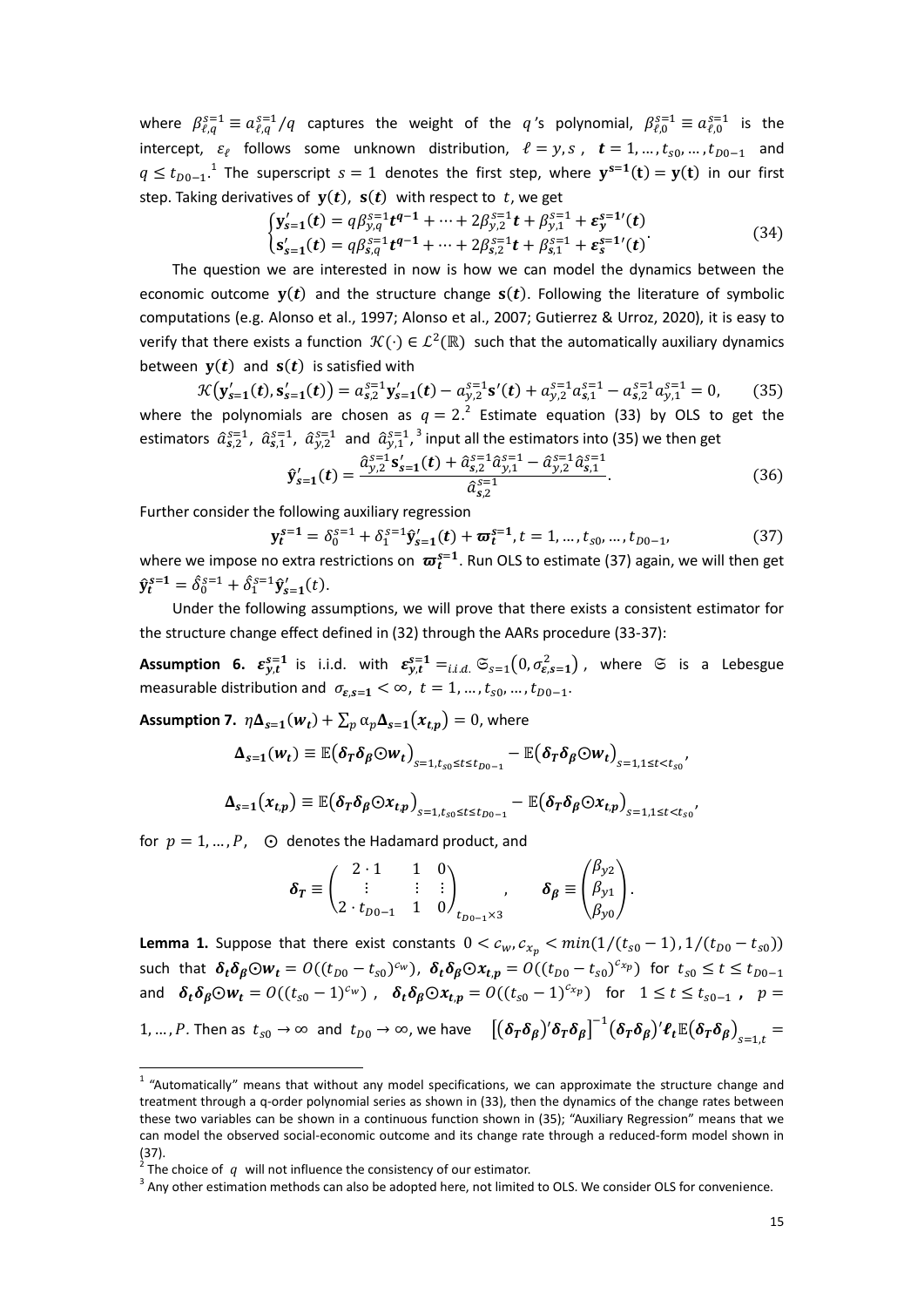$$
o_p(1) \quad \text{for} \quad t_{s0} \le t \le t_{D0-1} \quad \text{and} \quad \left[ (\delta_T \delta_\beta)' \delta_T \delta_\beta \right]^{-1} (\delta_T \delta_\beta)' \ell_t \mathbb{E} (\delta_T \delta_\beta)_{s=1,t} = o_p(1) \quad \text{for}
$$

 $1 \leq t \leq t_{s0-1}, \; \pmb{\ell}_t \in \{w_t, x_{t,1}, \dots, x_{t,P}\},$  the expectation operator is taken over  $t$ .

**Theorem 2.** Under the identification condition (32), as  $t_{s0} \rightarrow \infty$  and  $t_{D0} \rightarrow \infty$  we have

$$
\widehat{\beta}\widehat{\eta}_{AARS} = \mathbb{E}(\widehat{\mathbf{y}}_t^{s=1})_{t_{s0} \leq t \leq t_{D_0-1}} - \mathbb{E}(\widehat{\mathbf{y}}_t^{s=1})_{1 \leq t \leq t_{s0-1}} \longrightarrow_p \beta\eta
$$

for model (28), the expectation operator is taken over  $t$ . If the Assumptions 2, 5, 6 and 7 hold true, we then have  $\mathbb{E}(\widehat{\beta}\eta_{AARS}) = \beta\eta$ .

**Remark 3.** The idea of AARs is a bit like Indirect Inference methods in structural econometrics, where both methods draw the idea of auxiliary regressions (Li, 2010). As we see here we do not need IVs or control groups to consistently estimate the structure change effect even if there exist latent variable  $w_t$  and endogenous structure change  $s_t$ . The most critical condition for AARs to hold in small samples is Assumption 7, which requires that there are no structure changes or treatment effects in the latent variable  $w_t$  and the covariates  $x_t$ , hence the detected effect  $\widehat{\beta\eta}_{AARs}$  can only be due to the structure change  $s_t$  instead of other variations. Note that Assumption 7 is easily satisfied if  $\delta_T \delta_\beta w_t$  and  $\delta_T \delta_\beta x_{t,p}$  are martingale difference sequences (MDS), or  $w_t$  and  $x_{tp}$  are stationary for  $t = 1, ..., t_{s0}, ..., t_{D0-1}$ . If Assumption 7 is not satisfied in empirical studies, the AARs' estimator will be biased in small samples. However the good news is that AARs' estimator is still consistent in large samples. In summary, AARs' estimator will be unbiased and consistent if Assumption 7 is satisfied, otherwise it will be biased although consistent. $<sup>1</sup>$  We will give the empirical researchers some advices on</sup> testing Assumption 7 in the following step 2.

**Step 2:** estimations of  $\beta \eta + \xi$  and  $\xi$  through AARs.

As shown in Theorem 1, the treatment effect  $\xi$  could be consistently estimated as long as the structural change effect  $\beta\eta$  and the total effect  $\beta\eta + \xi$  could be consistently estimated. Consider the polynomials approximations similar to (34)

$$
\begin{cases}\n\mathbf{y}_{s=2}'(t) = q\beta_{y,q}^{s=2}t^{q-1} + \dots + 2\beta_{y,2}^{s=2}t + \beta_{y,1}^{s=2} + \varepsilon_{y}^{s=2'}(t) \\
\mathbf{D}_{s=2}'(t) = q\beta_{D,q}^{s=2}t^{q-1} + \dots + 2\beta_{D,2}^{s=2}t + \beta_{D,1}^{s=2} + \varepsilon_{D}^{s=2'}(t)\n\end{cases} (38)
$$

where  $q = 2$ ,  $\beta_{\ell,q}^{s=2} \equiv a_{\ell,q}^{s=2}/q$  and  $\beta_{\ell,0}^{s=2} \equiv a_{\ell,0}^{s=2}$ , note that

 $\hat{\mathbf{y}}^{s=2}(t) = \mathbf{y}(t) \cdot \mathbb{I} \{1 \le t < t_{s0}\} + (\mathbf{y}(t) - \hat{\beta}\hat{\eta}_{AARs}) \cdot \mathbb{I} \{t_{s0} \le t < t_{D0}\} + \mathbf{y}(t) \cdot \mathbb{I} \{t_{D0} \le t < T\}.$ Obviously, we have

$$
\hat{\mathbf{y}}^{s=2}(t) \longrightarrow_{\mathrm{p}} \mathbf{y}_{t}^{(0,0)} \cdot \mathbb{I}\{1 \le t < t_{s0}\} + \mathbf{y}_{t}^{(0,0)} \cdot \mathbb{I}\{t_{s0} \le t < t_{D0}\} + \mathbf{y}_{t}^{(1,1)} \cdot \mathbb{I}\{t_{D0} \le t < T\}
$$

in the light of Theorem 2, where  $y_t^{(0,0)}$  denote the counterfactual outcomes without structure change for  $1 \le t < t_{D0}$ . Consider the following auxiliary regression

$$
y_t^{s=2} = \delta_0^{s=2} + \delta_1^{s=2} \hat{y}_{s=2}'(t) + \varpi_t^{s=2},
$$
\n(39)

where we impose no extra restrictions on  $\varpi_t^{s=2}$ . Similar to (35-36), we can get

$$
\hat{\mathbf{y}}_{s=2}'(t) = \frac{\hat{a}_{y,2}^{s=2} \mathbf{D}_{s=2}'(t) + \hat{a}_{D,2}^{s=2} \hat{a}_{y,1}^{s=2} - \hat{a}_{y,2}^{s=2} \hat{a}_{D,1}^{s=2}}{\hat{a}_{D,2}^{s=2}} \tag{40}
$$

for  $t = 1, ..., t_{s0}, ..., t_{D0-1}, ..., T$ . Regress (39) by OLS and get  $\hat{y}_{t}^{s=2} = \hat{\delta}_{0}^{s=2} + \hat{\delta}_{1}^{s=2} \hat{y}'_{s=2}(t)$ .

 $<sup>1</sup>$  Assumption 7 guarantees unbiasness while Lemma 1 implies consistency.</sup>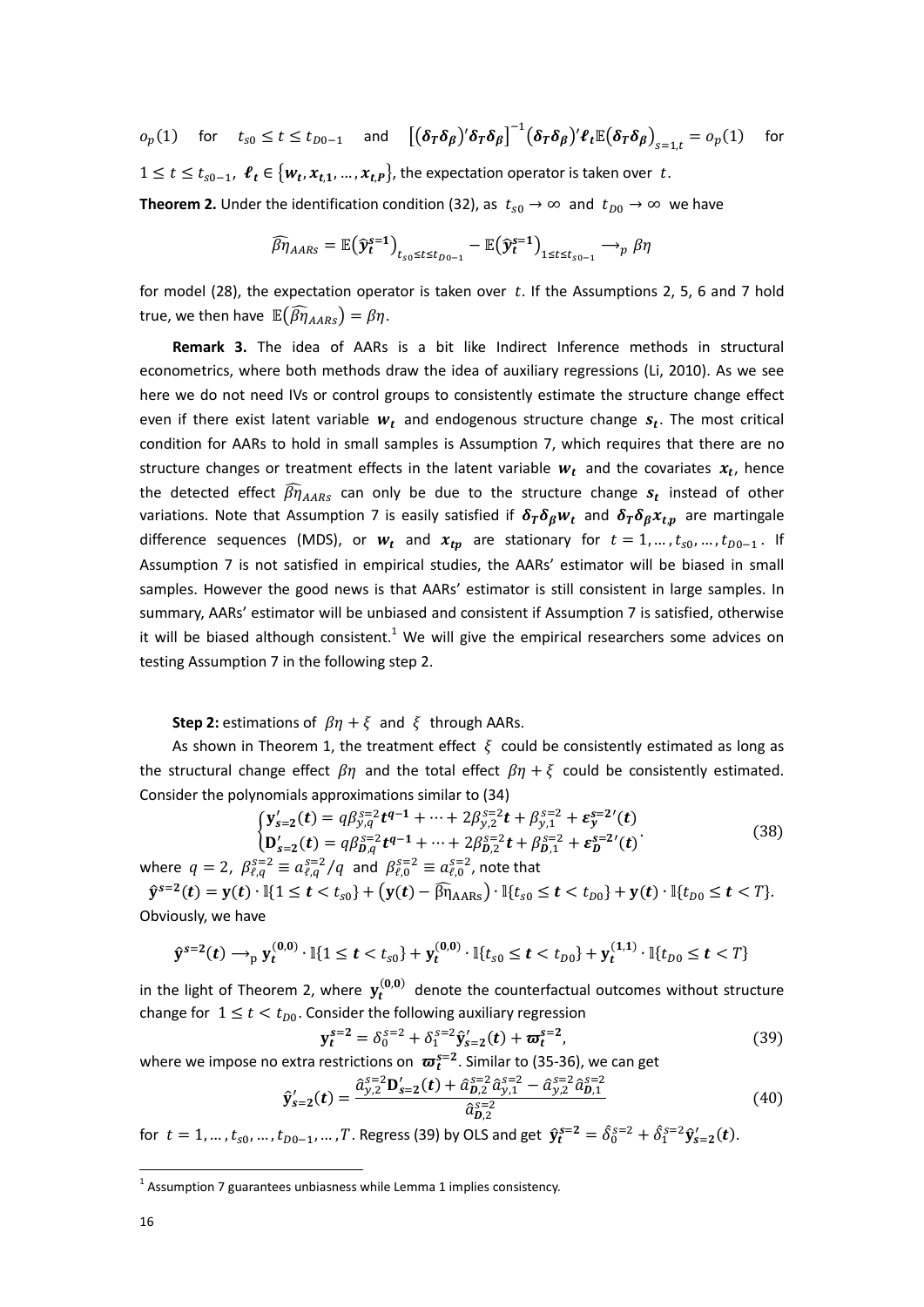**Assumption 8.**  $\eta \Delta_{s=2}(w_t) + \sum_p \alpha_p \Delta_{s=2}(x_{t,p}) = 0$ , where

$$
\Delta_{s=2}(w_t) \equiv \mathbb{E}(\delta_T \delta_\beta \odot w_t)_{s=2, t_{D0} \le t \le T} - \mathbb{E}(\delta_T \delta_\beta \odot w_t)_{s=2, 1 \le t < t_{D0}},
$$
  

$$
\Delta_{s=2}(x_{t,p}) \equiv \mathbb{E}(\delta_T \delta_\beta \odot x_{t,p})_{s=2, t_{D0} \le t \le T} - \mathbb{E}(\delta_T \delta_\beta \odot x_{t,p})_{s=2, 1 \le t < t_{D0}},
$$

for  $p = 1, ..., P$ , and

$$
\delta_T \equiv \begin{pmatrix} 2 \cdot 1 & 1 & 0 \\ \vdots & \vdots & \vdots \\ 2 \cdot T & 1 & 0 \end{pmatrix}_{T \times 3}, \quad \delta_\beta \equiv \begin{pmatrix} \beta_{y2} \\ \beta_{y1} \\ \beta_{y0} \end{pmatrix},
$$

 $\delta_{\beta}$  is defined in (38).

**Assumption 9.**  $\varepsilon_{y,t}^{s=2}$  is i.i.d. with  $\varepsilon_{y,t}^{s=2} =_{i.i.d.} \mathfrak{S}_{s=2}(0, \sigma_{\varepsilon,s=2}^2)$ , where  $\mathfrak{S}$  is a Lebesgue measurable distribution and  $\sigma_{\varepsilon, s=2} < \infty$ ,  $t = 1, ..., t_{s0}, ..., t_{D0-1}$ .

**Lemma 2.** If there exist constants  $0 < \tilde{c}_w, \tilde{c}_{x_n} < min(1/(t_{D0} - 1), 1/(T - t_{D0} + 1))$  such that  $\delta_t \delta_\beta \odot w_t = O((T-t_{D0}+1)^{\tilde{c}_w})$ ,  $\delta_t \delta_\beta \odot x_{t,p} = O((T-t_{D0}+1)^{c_{x_p}})$  for  $t_{D0} \le t \le T$  and  $\delta_t \delta_\beta \odot w_t = O((t_{D0} - 1)^{\tilde{c}_w})$ ,  $\delta_t \delta_\beta \odot x_{t,p} = O((t_{D0} - 1)^{\tilde{c}_{xp}})$  for  $1 \le t \le t_{D0-1}$ ,  $p = 1, ..., P$ . Then as  $t_{D0} \to \infty$  and  $T \to \infty$ , we have  $\left[ (\delta_T \delta_\beta)' \delta_T \delta_\beta \right]^{-1} (\delta_T \delta_\beta)' \ell_t \mathbb{E} (\delta_T \delta_\beta)_{s=2,t} = o_p(1)$ 

for  $t_{D0} \le t \le T$  and  $\left[ (\delta_T \delta_\beta)' \delta_T \delta_\beta \right]^{-1} (\delta_T \delta_\beta)' \ell_t \mathbb{E} (\delta_T \delta_\beta)_{s=2,t} = o_p(1)$  for  $1 \le t \le t_{D0-1}$ ,  $\boldsymbol{\ell}_{t} \in \{w_{t}, x_{t,1}, ..., x_{t,P}\}$ , the expectation operator is taken over  $|t|$ .

**Corollary 1.** Under the identification conditions (30-31), as  $t_{D0} \rightarrow \infty$  and  $T \rightarrow \infty$  we have

$$
\widehat{\beta\eta+\xi}_{AARS}=\mathbb{E}(\widehat{\mathbf{y}}_t^{S=2})_{t_{D0}\leq t\leq T}-\mathbb{E}(\widehat{\mathbf{y}}_t^{S=2})_{1\leq t\leq t_{D0-1}}\longrightarrow_p \beta\eta+\xi,
$$

and

<u>.</u>

$$
\hat{\xi}_{AARS} = \widehat{\beta \eta + \xi}_{AARS} - \widehat{\beta \eta}_{AARS} \longrightarrow_p \xi
$$

for model (28), the expectation operator is taken over  $t$ . If the Assumptions 1-9 hold true, we then have  $\mathbb{E}(\beta \overline{\eta} + \overline{\xi}_{AARS}) = \beta \eta + \xi$  and  $\mathbb{E}(\overline{\xi}_{AARS}) = \xi$ .

As shown in Theorem 2 and Corollary 1, the most critical conditions for the unbiasness are Assumptions 7-8, which require that there are no structure and treatment breaks in the latent variable  $w_t$  and other covariates  $x_{t,p}$ .<sup>1</sup> Hence the first step to adopt AARs in small samples is to check whether these conditions are satisfied, we provide a rule of thumb to test these Assumptions. Note that from (28), we have  $u_{t,s=1} \equiv w_t \eta + x_t \alpha + \epsilon_t + v_t = y_t - s_t \beta \eta$  for the time series  $t = 1, ..., t_{s0}, ..., t_{D0-1}$ , from which we can get  $\hat{u}_{t,s=1} = y_t - s_t \widehat{\beta} \hat{\eta}_{AARS}$ . Hence, under Assumption 2, testing Assumption 7 turns into testing  $\mathcal{H}_0: \mathbb{E}(\widehat{\bm{u}}_t)_{s=1,1\leq t < t_{s0}} - \mathbb{E}(\widehat{\bm{u}}_t)_{s=1,t_{s0}\leq t \leq t_{D0-1}} \neq 0$ ,  $\mathcal{H}_1: \mathbb{E}(\widehat{\bm{u}}_t)_{s=1,1\leq t < t_{s0}} - \mathbb{E}(\widehat{\bm{u}}_t)_{s=1,t_{s0}\leq t \leq t_{D0-1}} =$ 0. Similarly, we can get  $\hat{u}_{t,s=2} = y_t - s_t \hat{\beta} \hat{\eta}_{AARs} - D_t \hat{\xi}_{AARs}$  where  $u_{t,s=2} \equiv w_t \eta + x_t \alpha + \epsilon_t + \epsilon_t$  $v_t = y_t - s_t \beta \eta - D_t \xi$  for  $t = 1, ..., T$ . Hence testing Assumption 8 turns into testing

 $<sup>1</sup>$  Similar to Regression Discontinuity Design (RD), these assumptions turn into the requirement of smoothness</sup> and continuousness of  $w_t$  and  $x_{t,p}$  near  $t_{s0}$  and  $t_{D0}$  when estimating local structure change effect and local treatment effect.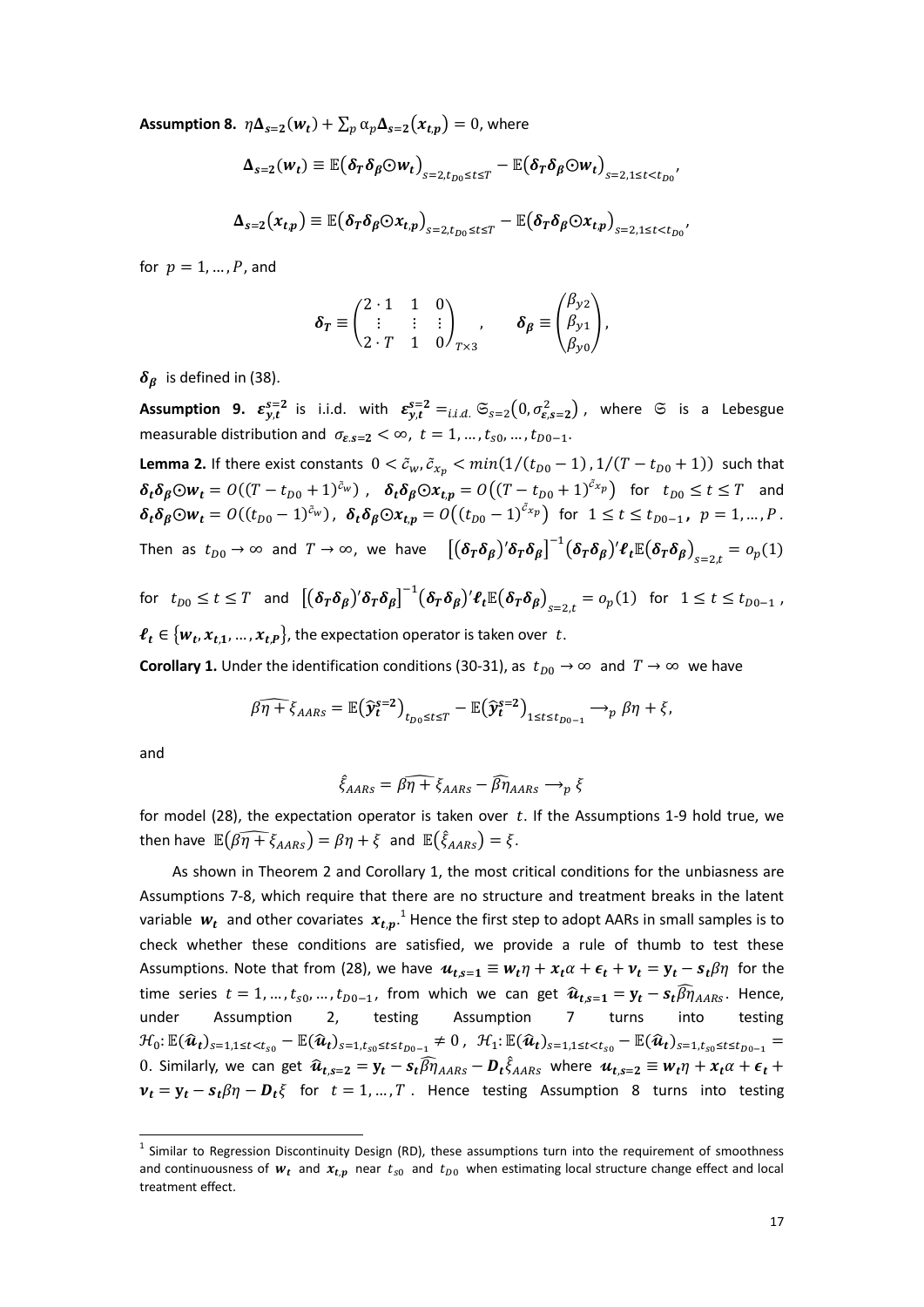$\mathcal{H}_0: \mathbb{E}(\widehat{\boldsymbol{u}}_t)_{s=2,1\leq t < t_{D0}} - \mathbb{E}(\widehat{\boldsymbol{u}}_t)_{s=2,t_{D0}\leq t \leq T} \neq 0$ ,  $\mathcal{H}_1: \mathbb{E}(\widehat{\boldsymbol{u}}_t)_{s=2,1\leq t < t_{D0}} - \mathbb{E}(\widehat{\boldsymbol{u}}_t)_{s=2,t_{D0}\leq t \leq T} = 0$ . If  $\mathcal{H}_0$  are rejected by inference, then AARs could be adopted.

**Step 3:** estimations of  $\alpha$ ,  $\eta$ ,  $\beta$  and  $\mathbb{E}(w_t)$ . From Theorem 2 and Corollary 1 , we have

$$
\mathbf{y}_t - \mathbf{s}_t \widehat{\beta} \widehat{\eta}_{AARs} - \mathbf{D}_t \widehat{\xi}_{AARs} = \mathbf{w}_t \eta + x_t \alpha + \epsilon_t + \mathbf{v}_t + o_p(1). \tag{41}
$$

It is easy to verify that, as  $T\to\infty$ ,  $\hat\alpha_{AARS}=(x_t'x_t)^{-1}x_t'(y_t-s_t\widehat\beta\eta_{AARS}-D_t\widehat\xi_{AARS})\to_p\alpha$ under some standard regular conditions such as  $x_t x_t$  is of full rank implied by Assumption 3, and  $w_t$  is independent of  $D_t$  implied by model (28) and Proposition 1.

From (41), as  $T \rightarrow \infty$  we then have

$$
\mathbf{y}_t - \mathbf{s}_t \widehat{\beta} \widehat{\eta}_{AARS} - \mathbf{D}_t \widehat{\xi}_{AARS} - \mathbf{x}_t \widehat{\alpha}_{AARS} = \mathbf{w}_t \eta + \epsilon_t + \mathbf{v}_t + o_p(1),
$$
\n(42)

\nthe endogenous switch effect can be then estimated,

 $\hat{\eta}_{AARS}$ 

$$
= \left(\frac{\|w_t\|_{\infty} + \|w_t\|_{-\infty}}{\|y_t - s_t\widehat{\beta}\eta_{AARS} - D_t\widehat{\xi}_{AARS} - x_t\widehat{\alpha}_{AARS}\|_{\infty} + \|y_t - s_t\widehat{\beta}\eta_{AARS} - D_t\widehat{\xi}_{AARS} - x_t\widehat{\alpha}_{AARS}\|_{-\infty}}\right)^{-1},
$$

where  $\|w_t\|_{\infty}$  denotes the  $\mathcal{L}_{\infty}$  norm while  $\|w_t\|_{-\infty}$  denotes the  $\mathcal{L}_{-\infty}$  norm. Therefrom, under Assumptions 1-9 we can get  $\hat{\eta}_{AARS} \to_p \eta$ ,  $\hat{\beta}_{AARS} = \hat{\beta} \hat{\eta}_{AARS} / \hat{\eta}_{AARS} \to_p \beta$  and  $\mathbb{E}(w_t)_{AARS} = 1/\hat{\eta}_{AARS} (y_t - s_t \hat{\beta} \hat{\eta}_{AARS} - D_t \hat{\xi}_{AARS} - x_t \hat{\alpha}_{AARS}) \rightarrow_p \mathbb{E}(w_t)$  as  $T \rightarrow \infty$ .

If  $\|w_t\|_{\infty}$  and  $\|w_t\|_{-\infty}$  are known priors, our estimation mission completes here. But the problem we are facing in most of the empirical studies is that we know nothing about the latent variable  $w_t$ , hence  $||w_t||_{\infty}$  and  $||w_t||_{-\infty}$  should be estimated. The good news is that they can be estimated through social interaction models as shown in section 2.2.

Let  $\mathbf{y}_{j,t}$  denote the outcomes for  $\mathbf{y}_t$ 's neighbors,  $\mathcal{P} = \{1,2,...,n\}$  is the reference group of size *n*, then  $j \in \mathcal{P}$  represents  $y_t$ 's peers and  $j \in \mathbb{Z} \backslash \mathcal{P}$  represents  $y_t$ 's other neighbors except for the peers,  $\mathbb{Z} = \{1,2,...\}$  represents total neighbors set and is of size N. We may denote  $y_{i,t} \equiv y_t$  w.l.o.g. Recall the Near-epoch Dependency (NED) condition widely used in time-series/spatial literatures (see e.g. Jenish & Prucha, 2012),

**Assumption 10.** Assume there exist  $d_1 < \infty$ ,  $d_2 < \infty$  and  $s > 0$  such that

$$
\inf_{1 \le t \le T} \left| \mathbf{y}_t - \mathbb{E} \big( \mathbf{y}_t | \mathcal{F}(s) \big) \right| \le d_1 \cdot \varphi(N),\tag{43}
$$

$$
\sup_{1 \le t \le T} \left| \mathbf{y}_t - \mathbb{E}(\mathbf{y}_t | \mathcal{F}(s)) \right| \le d_2 \cdot \varphi(N) \tag{44}
$$

for  $\varphi(N) \ge 0$  with  $\lim_{N \to \infty} \varphi(N) = 0$ , and  $\mathcal{F}(s) = \sigma \{y_{it}: \varphi(i,j) < s\}$  be the sigma-field generated by the random variables  $y_{i,t}$  located in the  $s$ -neighborhood of location  $y_{i,t}$ . Usually  $\varrho(i,j) = \min_{j \in \mathbb{Z}} |y_{i,t} - y_{j,t}|$ , we may assume  $s = N^c$  for some  $c > 0$ . Then  $y_{i,t}$  is said to be uniformly  $\mathcal{L}_1(d)$  -inf-NED and  $\mathcal{L}_1(d)$  - sup-NED on  $\mathbf{y}_{j,t}$  for (43-44) respectively over t.

When the distance between  $y_{i,t}$  and  $y_{j,t}$  tends to be infinite ( $s = \infty$ ),  $y_{i,t}$ 's neighbor  $y_{j,t}$ will have no prediction power on  $y_{it}$ , which implies that the network is sparse or asymptotically sparse (Graham & de Paula, 2020). Consequently, there are three methods to estimate  $\|w_t\|_{\infty}$ and  $\|\mathbf{w}_t\|_{-\infty}$  under two different scenarios.

Situation One: common latent variable.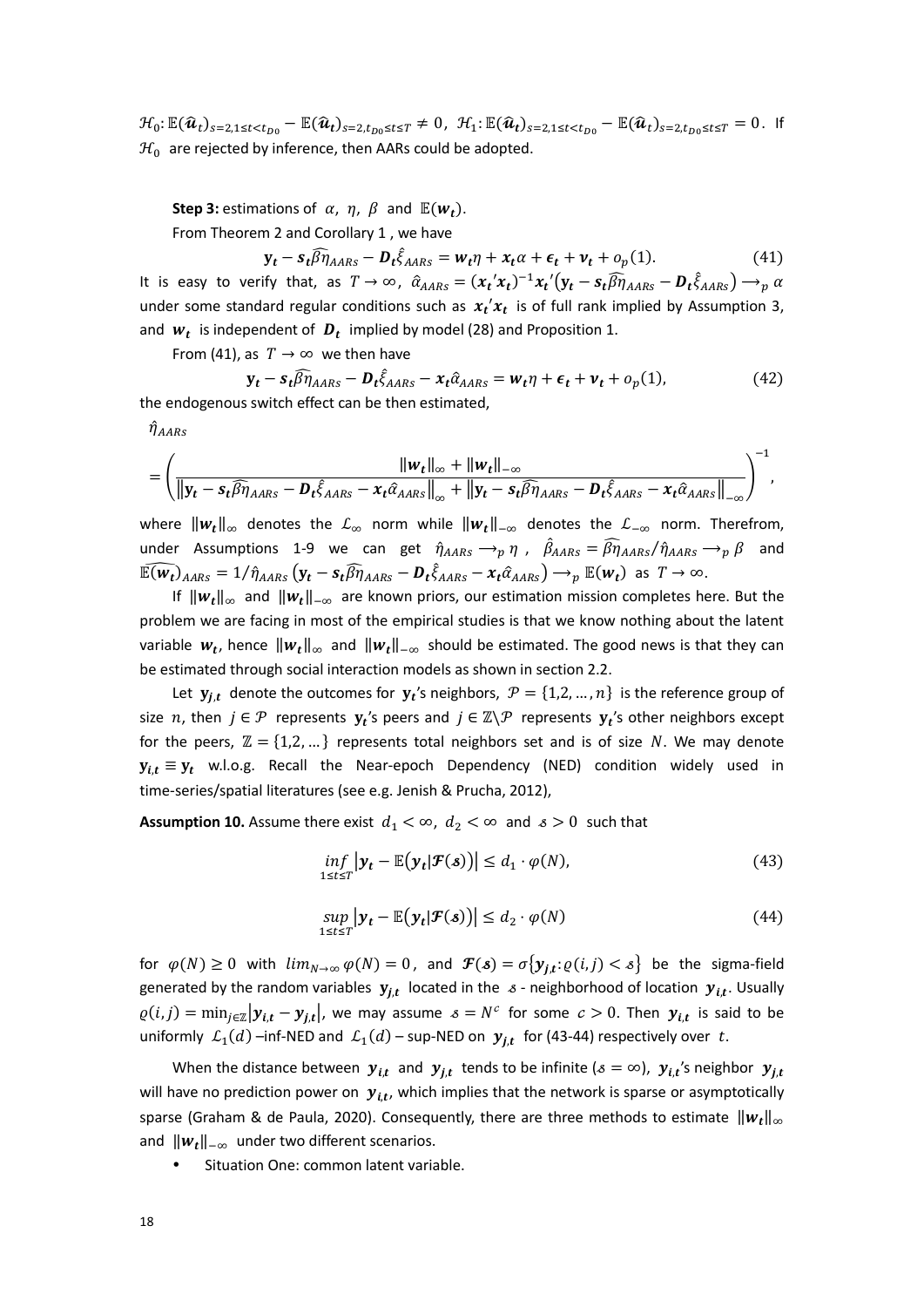Suppose the economies on the network share a same latent variable such that the economies' latent growths  $(y_{lp,i,t}, y_{lp,j,t})$  are all driven by  $w_t$ , meanwhile suppose the structure change and treatment only occur in  $y_{i,t}$  and all neighbors  $j \in \{1,2,...\}$  are ordered from small to large by distance  $\varrho(i, j)$ .<sup>1</sup> Then the GDP for the neighbors can be set as

$$
y_{j,t} = w_t \eta_j + x_{j,t} \alpha_j + v_j,
$$
  
where  $v_j =_{i.i.d.} \mathfrak{F}_k(0, \sigma_j^2)$  for some Lebsgue measurable distribution  $\mathfrak{F}_k$ ,  $j = 1, 2, ..., N$ . (45)

**Assumption 11. (sparsity and unique social equilibrium)**  $n \ll N$  and  $\frac{1}{N} \sum_{j=1}^{N} \eta_j = 1$ ,  $\eta_j = \gamma_j$ 

for  $j \in \mathbb{Z}$ ,  $\eta_j$  is defined in (45) and  $\gamma_j$  is defined in (48).

Assumption 11 requires that, on the one hand, the size of the reference group  $\mathcal P$  is far smaller than that of the neighbors group  $\mathbb Z$ , which implies that the number of friends is limited on the network; on the other hand, the influential weights of the latent variable on neighbors' latent growths form a convex set  $\{\eta_1, ..., \eta_N\}$ , so there is a unique social equilibrium on the network. We can then get

$$
\phi_{en} \frac{1}{N} \sum_{j=1}^{N} y_{j,t} = \phi_{en} w_t + \phi_{en} \frac{1}{N} \sum_{j=1}^{N} x_{j,t} \alpha_j + \phi_{en} \frac{1}{N} \sum_{j=1}^{N} v_j
$$
(46)

from (45) and Assumption 11, the coefficient  $|\phi_{en}| < 1$  captures endogenous peer effect of  $1/n \sum_{j \in \mathcal{P}} y_{j,t}$  on  $y_t$  by the classical social interaction model (Graham & de Paula, 2020). As  $N \rightarrow \infty$ , by the Law of Large Numbers we can get

$$
\inf_{1 \le t \le T} \phi_{en} \frac{1}{N} \sum_{j=1}^{N} y_{j,t} = \inf_{1 \le t \le T} \phi_{en} w_t + o_p(1) \quad \text{and} \quad \sup_{1 \le t \le T} \phi_{en} \frac{1}{N} \sum_{j=1}^{N} y_{j,t} = \sup_{1 \le t \le T} \phi_{en} w_t + o_p(1)
$$

where  $\phi_{en}\sum_{j\in\mathcal{P}}\alpha_j$  captures some sort of exogenous peer effect of  $1/n\sum_{j\in\mathcal{P}}x_{j,t}$  on  $y_t$ ,  $(\phi_{en}/N)\alpha_N = o_p(1)$  and  $1/N \sum_{j\in\mathbb{Z}} \phi_{en} x_{j,t} \alpha_j = o_p(1)$  according to Assumption 10. The intuition behind this is straightforward, note that we have  $y_t \leftarrow_{\phi_{en}/N} y_{j,t} \leftarrow_{\alpha_j} x_{j,t}$  where  $\leftarrow_{\phi_{en}/N}$  denotes  $y_{j,t}$ 's impact on  $y_t$  is  $\phi_{en}/N$ . Hence if  $\phi_{en}/N = 0$ , we will get  $(\phi_{en}/N)\alpha_j =$ 0. Under this scenario,  $\|w_t\|_{\infty}$  and  $\|w_t\|_{-\infty}$  could be estimated by the largest and smallest value of the neighbors' mean outcome over  $t = 1, ..., T$  on the network.

Apart from this, consider  $w_t$  is omitted from (45):  $y_{j,t} = x_{j,t} \alpha_j + \sigma_j$ , direct OLS estimation will lead to

$$
\hat{\boldsymbol{v}}_j = \boldsymbol{y}_{j,t} - \boldsymbol{x}_{j,t} \hat{\alpha}_j \rightarrow_p \boldsymbol{w}_t \eta_j + \boldsymbol{v}_j. \tag{47}
$$

as  $T \to \infty$ . By Assumption 11 again, as  $N \to \infty$  we can get

$$
\inf_{1 \le t \le T} \frac{1}{N} \sum_{j=1}^{N} \widehat{\mathbf{v}}_j = \inf_{1 \le t \le T} \mathbf{w}_t + o_p(1) \quad \text{and} \quad \sup_{1 \le t \le T} \frac{1}{N} \sum_{j=1}^{N} \widehat{\mathbf{v}}_j = \sup_{1 \le t \le T} \mathbf{w}_t + o_p(1),
$$

which implies that  $\|w_t\|_{\infty}$  and  $\|w_t\|_{-\infty}$ could also be estimated by the largest and smallest value of the estimated residuals of (47) over  $t = 1, ..., T$ .

Situation Two: heterogeneous latent variables.

<u>.</u>

Different from Situation One, it would be more plausible that the latent variable be different among  $y_{i,t}$ 's neighbors  $y_{i,t}$  on the economies' network, so each economy is driven by its unique

<sup>&</sup>lt;sup>1</sup> As we can see here,  $y_{i,t}$ 's neighbors  $y_{j,t}$  could be treated as control units in the causal inference literature,  $y_{i,t}$ is the treated unit.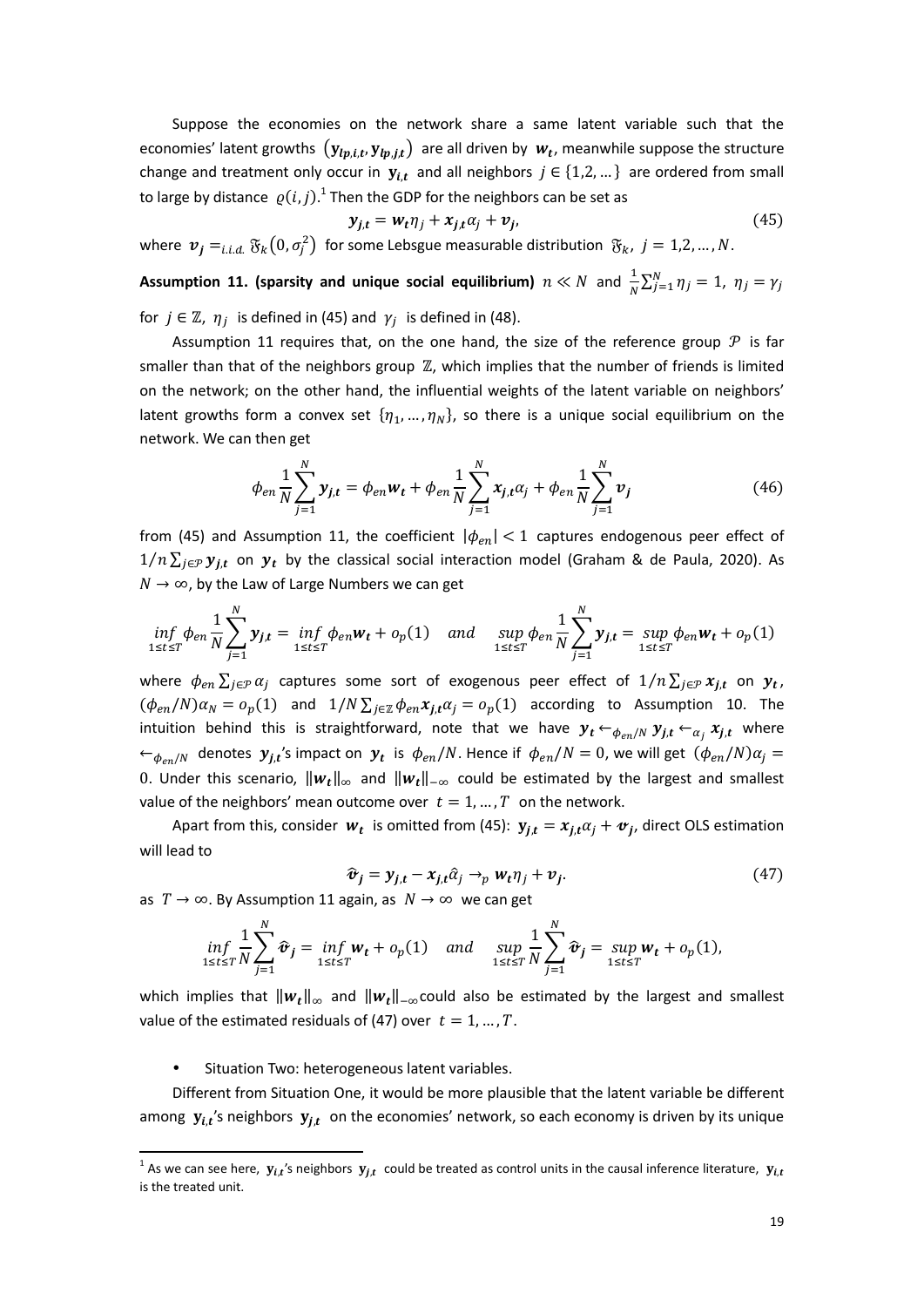latent factor  $w_{t,i}$ . In this case, consider

$$
w_t = \frac{\gamma_1}{N} w_{j=1,t} + \frac{\gamma_2}{N} w_{j=2,t} + \dots + \frac{\gamma_2}{N} w_{j=N,t}
$$
(48)

for some  $\gamma_i \in \mathbb{R}$  w.l.o.g., and

$$
\mathbf{y}_{j,t} = \mathbf{w}_{j,t} \eta_j + \mathbf{x}_{j,t} \alpha_j + \boldsymbol{\pi}_j,\tag{49}
$$

where  $\pi_j$  i.i.d. to some symmetry distribution with zero means and finite variance. Note that  $\gamma_i/\eta_i = 1$  by Assumption 11, hence we can get

$$
\phi_{en}\eta\mathbf{w_t} = \phi_{en}\eta \frac{1}{N} \sum_{j=1}^N \gamma_j \mathbf{y_{j,t}} - \phi_{en}\eta \frac{1}{N} \sum_{j=1}^N \gamma_j \alpha_j \mathbf{x_{j,t}} - \phi_{en}\eta \frac{1}{N} \sum_{j=1}^N \gamma_j \boldsymbol{\pi_j}
$$
(50)

from (48) and (49), where the coefficient  $\eta$  captures endogenous regime switch effect shown in (28). Therefore by Assumption 10, as  $N \to \infty$  we can get  $(\phi_{en}/N)\eta \gamma_N \alpha_N = o_p(1)$ ,  $\phi_{en}/$  $N\sum_{j\in\mathbb{Z}}\eta\gamma_j\alpha_jx_{j,t}=o_p(1)\;$  similar to (46), and

$$
\inf_{1\leq t\leq T}\frac{1}{N}\sum_{j=1}^Ny_{j,t}=\inf_{1\leq t\leq T}w_t+o_p(1)\quad and \quad \sup_{1\leq t\leq T}\frac{1}{N}\sum_{j=1}^Ny_{j,t}=\sup_{1\leq t\leq T}w_t+o_p(1),
$$

which is equivalent to Situation One under Assumptions 10-11.

# *4.2. Asymptotic behaviors*

The asymptotic distributions of the estimators are established in the following theorem:

**Theorem 3.** Suppose the Assumptions 1-9 hold true,  $T_0/T_1 \rightarrow c_1 \in (0, \tau)$ ,  $T_0/T_2 \rightarrow c_2 \in (0, \tau)$ and  $T_1/T_2 \to c_3 \in (0, \tau)$  with  $\tau < \infty$  where  $T_0 = t_{s0} - 1$ ,  $T_1 = t_{D0} - t_{s0}$  and  $T_2 = T$  $t_{D0} + 1$ . Then for the structure change effect, as  $T_0 \rightarrow \infty$  and  $T_1 \rightarrow \infty$  we have

$$
\sqrt{T_0(\beta\eta_{AARS} - \beta\eta)}\n\sim \mathcal{N}\left(0, \frac{T_0Var(\epsilon_t)_{t_{s0} \le t \le t_{D0-1}}}{T_1^2} \delta_{t_{s0} \le t \le t_{D0-1}} Q_{t_{s0} \le t \le t_{D0-1}} \delta'_{t_{s0} \le t \le t_{D0-1}}\n+ \frac{T_0Var(\epsilon_t)_{1 \le t \le t_{s0-1}}}{T_0^2} \delta_{1 \le t \le t_{s0-1}} Q_{1 \le t \le t_{s0-1}} \delta'_{1 \le t \le t_{s0-1}}\right),
$$

where  $\mathcal{S}_{t_{s0}\leq t\leq t_{D0-1}}=\left((\delta_T\delta_\beta)'\delta_T\delta_\beta\right)^{-1}\delta_T\delta_\beta I_{T_0+T_1}$ ,  $\mathcal{Q}_{t_{s0}\leq t\leq t_{D0-1}}=\mathbb{E}\big(\delta_T\delta_\beta\odot\delta_T\delta_\beta\big)_{t_{s0}\leq t\leq t_{D0-1}}$ 

and  $S_{1 \leq t \leq t_{s0-1}} = ((\delta_T \delta_\beta)' \delta_T \delta_\beta)^{-1} \delta_T \delta_\beta I_{T_0}$ ,  $Q_{1 \leq t \leq t_{s0-1}} = \mathbb{E} (\delta_T \delta_\beta \odot \delta_T \delta_\beta)_{1 \leq t \leq t_{s0-1}}$ ,  $\delta_T \delta_\beta$  is defined in Theorem 2. For the total effect, as  $T = T_0 + T_1 + T_2 \rightarrow \infty$  we have

$$
\sqrt{T_0 + T_1} \left( \beta \widehat{\eta} + \xi_{AARS} - (\beta \eta + \xi) \right)
$$
  
\n
$$
\sim \mathcal{N} \left( 0, \frac{(T_0 + T_1)Var(\epsilon_t)_{t_{D0} \le t \le T}}{T_2^2} \delta_{t_{D0} \le t \le T} \mathcal{Q}_{t_{D0} \le t \le T} \delta'_{t_{D0} \le t \le T}
$$
  
\n
$$
+ \frac{(T_0 + T_1)Var(\epsilon_t)_{1 \le t \le t_{D0-1}}}{(T_0 + T_1)^2} \delta_{1 \le t \le t_{D0-1}} \mathcal{Q}_{1 \le t \le t_{D0-1}} \delta'_{1 \le t \le t_{D0-1}} \right)
$$

with  $\mathcal{S}_{t_{D0}\leq t\leq T} = ((\delta_T\delta_\beta)' \delta_T\delta_\beta)^{-1} \delta_T\delta_\beta I_T$ ,  $\mathcal{Q}_{t_{D0}\leq t\leq T} = \mathbb{E}(\delta_T\delta_\beta \odot \delta_T\delta_\beta)_{t_{S0}\leq t\leq t_{D0-1}}$ and

$$
S_{1 \leq t \leq t_{D0-1}} = ((\delta_T \delta_\beta)' \delta_T \delta_\beta)^{-1} \delta_T \delta_\beta I_{T_1 + T_2}, \quad Q_{1 \leq t \leq t_{D0-1}} = \mathbb{E} (\delta_T \delta_\beta \odot \delta_T \delta_\beta)_{1 \leq t \leq t_{D0-1}}, \quad \delta_T \delta_\beta \quad \text{is}
$$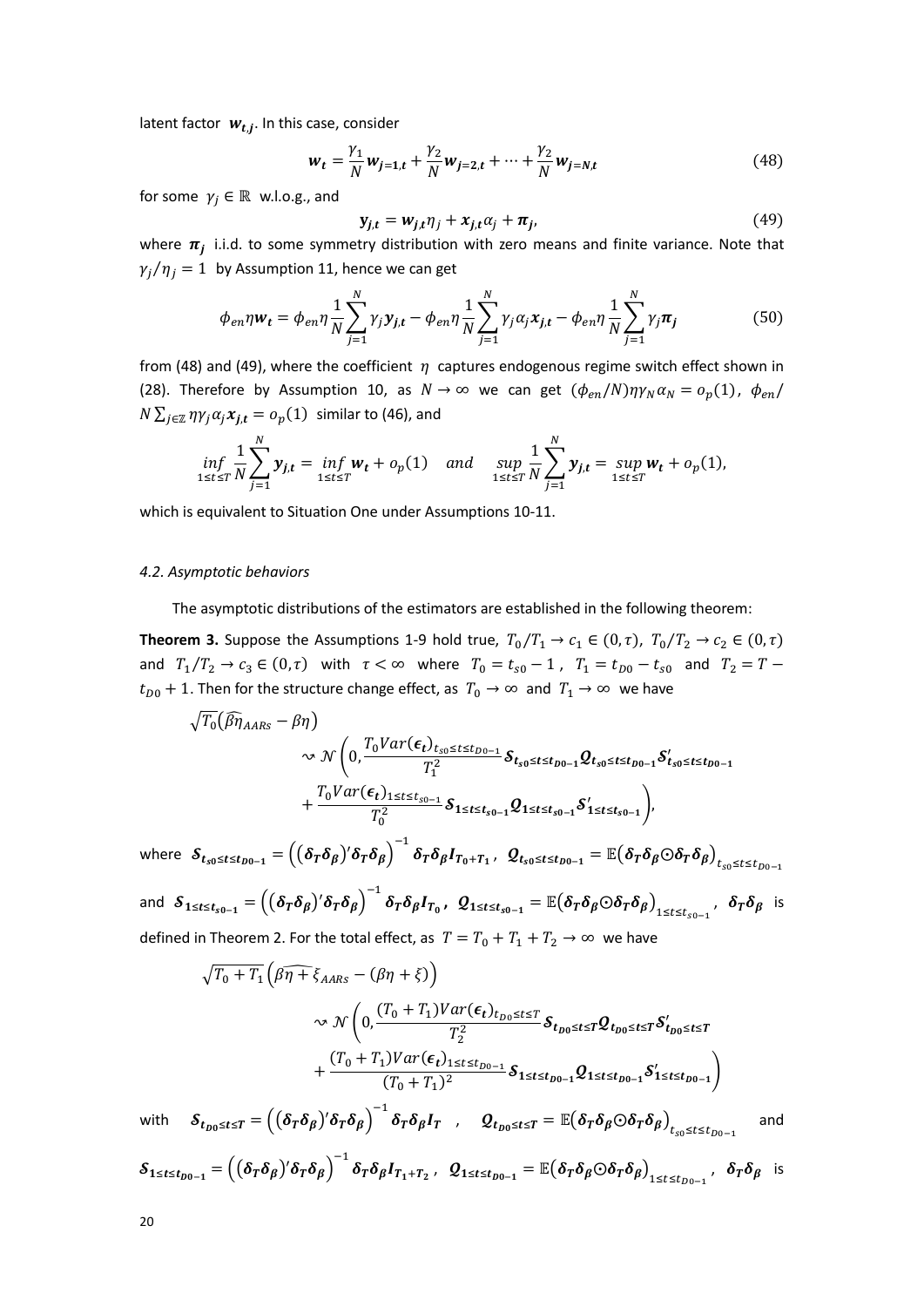defined in Corollary 1. For the treatment effect, as  $T_0 \rightarrow \infty$  and  $T_1 \rightarrow \infty$  we have

$$
\sqrt{T_0}(\hat{\xi}_{AARS} - \xi) \sim \mathcal{N}\left(0, \frac{T_0 Var(\epsilon_t)_{t_{D0} \le t \le T}}{T_2^2} \delta_{t_{D0} \le t \le T} Q_{t_{D0} \le t \le T} \delta'_{t_{D0} \le t \le T} + \frac{T_0 Var(\epsilon_t)_{1 \le t \le t_{D0-1}}}{(T_0 + T_1)^2} \delta_{1 \le t \le t_{D0-1}} Q_{1 \le t \le t_{D0-1}} \delta'_{1 \le t \le t_{D0-1}}\right)
$$

with  $\mathcal{S}_{t_{D0}\leq t\leq T} = ((\delta_T\delta_\beta)' \delta_T\delta_\beta)^{-1} \delta_T\delta_\beta I_T$ ,  $\mathcal{Q}_{t_{D0}\leq t\leq T} = \mathbb{E}(\delta_T\delta_\beta \odot \delta_T\delta_\beta)_{t_{\text{SO}}\leq t\leq t_{D0-1}}$ and

$$
\mathcal{S}_{1 \leq t \leq t_{D0-1}} = ((\delta_T \delta_\beta)' \delta_T \delta_\beta)^{-1} \delta_T \delta_\beta I_{T_1 + T_2}, \quad \mathcal{Q}_{1 \leq t \leq t_{D0-1}} = \mathbb{E} (\delta_T \delta_\beta \odot \delta_T \delta_\beta)_{1 \leq t \leq t_{D0-1}}, \quad \delta_T \delta_\beta \quad \text{is}
$$

defined in Corollary 1. For the individual effect, as  $T \rightarrow \infty$  we have

$$
\sqrt{T}(\hat{\alpha}_{AARS} - \alpha_{AARS}) \sim \mathcal{N}(0, T\sigma_{\alpha}^2(\mathbf{x_t}^{\prime}\mathbf{x_t})^{-1})
$$

where  $\sigma_{\alpha}^2 = Var(y_t - s_t \beta \eta_{AARS} - D_t \xi_{AARS})_{1 \le t \le T}$ , the expectation and variance operator are taken over  $t$ .

Note that the convergence speeds of the AARs estimators are different from each other, among which the convergence speed of the total effect is the fastest. In empirical studies, we usually require the pre-structural period  $T_0$  to be large enough. The asymptotic behavior of  $\hat{\beta}_{AARS}=\widehat{\beta}\widehat{\eta}_{AARS}/\widehat{\eta}_{AARS}$  is nontrivial, and is established in e.g.: Hinkley (1969) and Nadarajah (2006). Note that the first and high-order moments of  $\beta_{AARS}$  do not exist, it is beyond this paper's scope to carry out inference for  $\beta_{AARS}$ .

#### **5. Monte Carlo Simulations**

We consider DGP

$$
\begin{cases} y_{lp,t} = w_t \eta + s_t \eta \beta + v_t \\ y_t = y_{lp,t} + D_t \xi + x_t \alpha + \epsilon_t' \end{cases}
$$
\n(51)

with  $\beta = 2$ ,  $\eta = 1.25$ ,  $\xi = -1.7$  and  $\alpha = 0.5$  respectively for sample size  $T = 100, 250, 500$ , where  $t_{s0} = 35$ ,  $t_{D0} = 70$  for  $T = 100$ ,  $t_{s0} = 87$ ,  $t_{D0} = 175$  for  $T = 250$  and  $t_{s0} = 175$ ,  $t_{D0} = 350$  for  $T = 500$  according to the convergence condition shown in Theorem 3. Hence  $T_0/T \rightarrow 0.35$ ,  $T_1/T \rightarrow 0.36$  and  $T_3/T \rightarrow 0.3$  for  $T = 100, 250, 500$  respectively in our simulations. we set  $w'_t =_d U(0,1)$  and  $w_t = sort(w'_t)$ , sort $(\cdot)$  denotes the sort function,  $\|\mathbf{w}_t\|_{\infty} = \max_t \mathbf{w}_t$ ,  $\|\mathbf{w}_t\|_{-\infty} = \min_t \mathbf{w}_t$ ;  $\mathbf{x}_t =_d \mathcal{U}(0,1)$ ,  $\mathbf{v}_t =_d \mathcal{N}(0,0.01)$  and  $\epsilon_t =_d \mathcal{N}(0,0.01)$ . The control units are generated as

$$
\mathbf{y}_{t,j} = \mathbf{w}_t \eta + x_t \alpha + \epsilon_t + \mathbf{v}_{t,j}
$$
\n
$$
\text{for } j = 1, \dots, 20 \text{ with } \mathbf{v}_{t,j} =_d \mathcal{N}(0, 0.01).
$$
\n
$$
(52)
$$

In the first case, we consider  $x_t$  is observable hence controlled in our model. To test Assumption 7, we consider a stronger inference method than the one suggested in section 4.1:  $\mathcal{H}_0: \mathcal{f}(\hat{\boldsymbol{u}}_t^{s=1})_{1 \leq t < t_{s0}} - \mathcal{f}(\hat{\boldsymbol{u}}_t^{s=1})_{t_{s0} \leq t \leq t_{D0-1}} \neq 0$ ,  $\mathcal{H}_1: \mathcal{f}(\hat{\boldsymbol{u}}_t^{s=1})_{1 \leq t < t_{s0}} - \mathcal{f}(\hat{\boldsymbol{u}}_t^{s=1})_{t_{s0} \leq t \leq t_{D0-1}} = 0$ where  $\hat{\bm{u}}_t^{s=1} = \bm{y}_t - \bm{s}_t \hat{\beta} \hat{\eta}_{AARs}$  and  $\hat{\beta}(\cdot)$  is the empirical distribution. Similarly, to test Assumption 8, we consider  $\mathcal{H}_0$ :  $\oint (\widehat{\bm{u}}_t^{s=2})_{1\leq t < t_{\scriptscriptstyle S0}} - \oint (\widehat{\bm{u}}_t^{s=2})_{t_{D0}\leq t\leq T} \neq 0$ ,  $\mathcal{H}_1$ :  $\oint (\widehat{\bm{u}}_t^{s=2})_{1\leq t < t_{\scriptscriptstyle S0}} - \oint (\widehat{\bm{u}}_t^{s=2})_{t_{\scriptscriptstyle S0}}$ 

$$
\mathcal{B}(\widehat{\mathbf{u}}_t^{s=2})_{t_{D_0} \le t \le T} = 0 \quad \text{where} \quad \widehat{\mathbf{u}}_t^{s=2} = \mathbf{y}_t - \mathbf{s}_t \widehat{\beta} \widehat{\eta}_{AARS} - \mathbf{D}_t \widehat{\xi}_{AARS} \quad \text{if} \quad \mathcal{H}_0 \quad \text{are rejected, then}
$$

Assumptions 7-8 hold true. We adopt Wilcoxon rank sum method to test the Null hypothesizes. Several competitive estimators including OLS and Generalized Synthetic Control Method (Gsynth)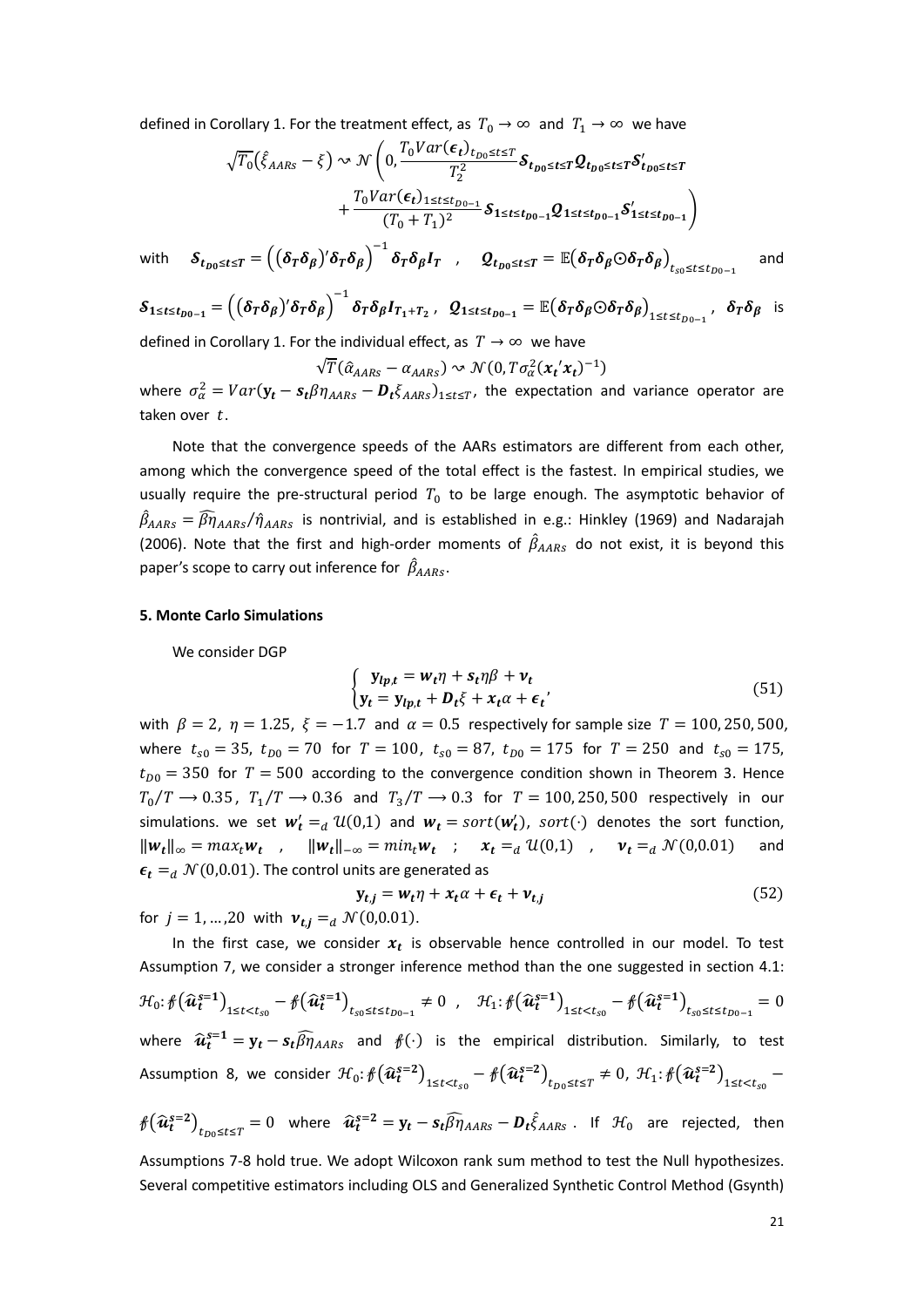are compared with the new method.<sup>1</sup> The results are shown below in Table 1 and Figure 4 (a).

In the second case, we suppose the confounder  $x_t$  is unobservable to the empirical researchers hence omitted in model (51), consequently the treatment  $D_t$  and the structure change  $s_t$  are both endogenous. We are interested in estimating  $(\eta \beta, \xi)$ , the results are shown in Table 2 and Figure 4 (b).

# **Table 1**

Small sample performances of several estimators (  $x_t$  is observable and controlled).

| <b>Biases</b> |            | $ \beta\eta-\widehat{\beta\eta} $ | $ \beta - \hat{\beta} $ | $ \eta-\hat{\eta} $ | $ \xi-\hat{\xi} $ | $  w_t - \hat{w}_t  $ | $ \alpha - \hat{\alpha} $ |
|---------------|------------|-----------------------------------|-------------------------|---------------------|-------------------|-----------------------|---------------------------|
| $T = 100$     | AARs       | 0.195                             | 0.225                   | 0.127               | 0.210             | 8.366                 | 0.105                     |
|               | <b>OLS</b> | 0.512                             | 150.453                 | 1.166               | 0.420             | 574.398               | 0.187                     |
|               | Gsynth     | 0.616                             | 72.527                  | 1.267               | 1.136             | 4822.992              | 0.260                     |
| $T = 250$     | AARs       | 0.189                             | 0.144                   | 0.089               | 0.207             | 18.758                | 0.066                     |
|               | <b>OLS</b> | 0.513                             | 106.349                 | 1.167               | 0.425             | 1028.038              | 0.180                     |
|               | Gsynth     | 0.643                             | 43.855                  | 1.294               | 1.162             | 6963.779              | 0.004                     |
|               | AARs       | 0.190                             | 0.103                   | 0.072               | 0.208             | 35.532                | 0.044                     |
| $T = 500$     | <b>OLS</b> | 0.515                             | 50.112                  | 1.163               | 0.424             | 1001.816              | 0.181                     |
|               | Gsynth     | 0.636                             | 86.979                  | 1.229               | 0.687             | 27020.25              | 0.152                     |

#### **Table 2**

Small sample performances of several estimators (  $x_t$  is unobservable and omitted).

|           | <b>Biases</b> | $ \beta\eta - \widehat{\beta\eta} $ | $ \xi - \hat{\xi} $ |
|-----------|---------------|-------------------------------------|---------------------|
|           | AARs          | 0.196                               | 0.216               |
| $T = 100$ | <b>OLS</b>    | 0.507                               | 0.425               |
|           | Gsynth        | 0.620                               | 1.158               |
|           | AARs          | 0.189                               | 0.213               |
| $T = 250$ | <b>OLS</b>    | 0.536                               | 0.416               |
|           | Gsynth        | 0.624                               | 1.155               |
|           | AARs          | 0.173                               | 0.205               |
| $T = 500$ | <b>OLS</b>    | 0.522                               | 0.434               |
|           | Gsynth        | 0.634                               | 1.145               |



<sup>&</sup>lt;sup>1</sup> Gsynth is a generalization of DID and Synthetic Control Method (SCM) (Alberto & Gardeazabal, 2003; Alberto et. al, 2010; Xu, 2017).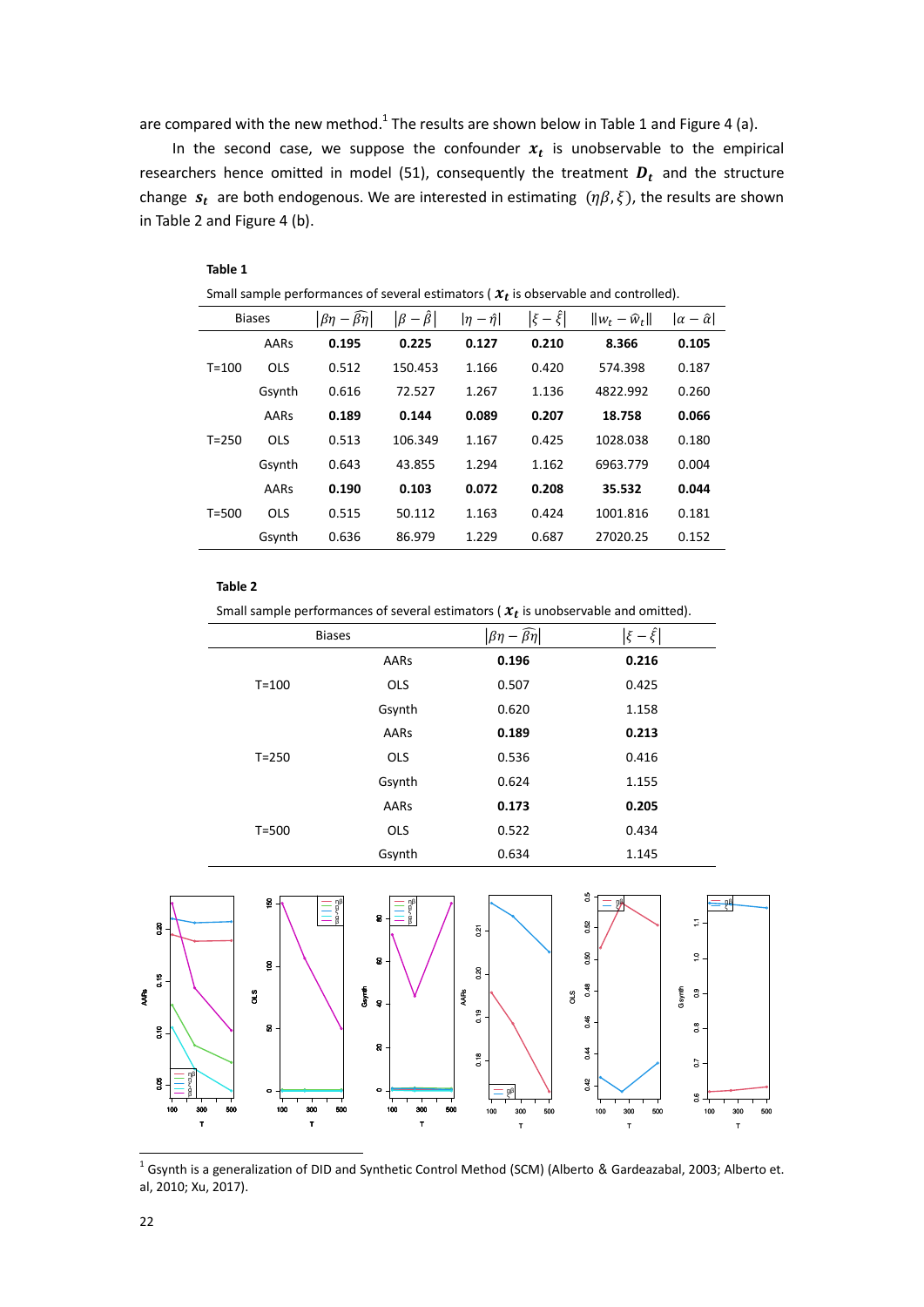$(a)$  (b) **Figure 4.** Biases of three estimators in the first case (a) and second case (b).

From Table 1 and Table 2, it is shown that AARs dominates the other two estimators: (1) AARs owns good small sample performances and the biases of AARs are the smallest; (2) the biases of AARs are decreasing with sample size proving the consistencies of the estimators, while OLS and Gsynth are not consistent due to model misspecification caused by the unobservable and uncontrollable latent variable  $w_t$ ; (3) AARs can be adopted to estimate the structure change effect and treatment effect even though there exist confounders not controlled in the model, wherein both  $s_t$  and  $D_t$  are endogenous.<sup>1</sup>

#### **6. A tale of two cities: the shocks of earthquakes**

Will natural disasters such as earthquakes inevitably lead to economic recessions? Economists hold different views on this topic, although the literature is diverse, all viewpoints can be summed up into two theories: direct destruction theory and Schumpeterian creative destruction theory. For the former, researchers hold the view that natural disasters will destroy economic constructions and labor aggregations directly, move economies away from their steady-state levels of objectives and result in economic recessions, see Barro & Lee (1993); Raddatz (2005); Noy (2009) and Cavallo et al. (2013) for examples; while the latter holds that natural disasters update capital stocks and encourage the adoptions of new technologies, which will lead to improved Total Factor Productivity (TFP) and growth of GDP, see Schumpeter (1942), Caballero (1994), Skidmore & Toya (2002), Shabnam (2014) and references therein for examples.

Which of these two theories is correct? There is no final conclusion. To throw new lights on this topic, we turn back to the Wenchuan and Kobe earthquakes. By the proposed AARs method, we find that the reason for the conflicting conclusions on the impacts of earthquakes lies in the neglecting of business cycle effects captured by structure changes and endogenous regime switches. The great Hanshin-Awaji earthquake of Richter scale 7.3 took place on January 17, 1995 in Kobe city, Japan. This strong earthquake caused extremely serious damages to Kobe, the main city in the Hanshin economic zone of Japan. According to the statistics, more than 6500 people died in the earthquake stricken area (more than 4000 people were killed by smashing and suffocation, accounting for more than 90% of the deaths), about 27000 people were injured, and 108000 buildings were destroyed with nearly 300000 homeless victims (Horwich, 2000). Meanwhile, the Wenchuan earthquake of Richter scale 8.0 took place on May 12, 2008 in Wenchuan county, China. The quake lead to 69227 people killed, 17923 people missing, 374643 people injured, and 1993.03 million people lost their homes. The total affected population reached 46.256 million. As of September 2008, the direct economic loss caused by the quake was 845.14 billion Yuan (RMB). The Wenchuan earthquake is the most destructive, the most extensive and the heaviest disaster loss since the founding of the People's Republic of China.<sup>1</sup>

To evaluate the impact of the earthquake on economic development, we consider the following equation:

$$
\mathbf{y}_t = (\mathbf{w}_t + \mathbf{s}_t \beta)\eta + \mathbf{D}_t \xi + x_t \alpha + \epsilon_t + \mathbf{v}_t, t = t_1, ..., t_{s0}, ..., t_{D0}, ..., t_T,
$$
(53)

 $<sup>1</sup>$  This can be a good news to empirical researchers who are always limited by good quality IVs to handle</sup> endogeneities.

 $<sup>1</sup>$  For more details about this earthquake, we refer to Ng et al. (2015).</sup>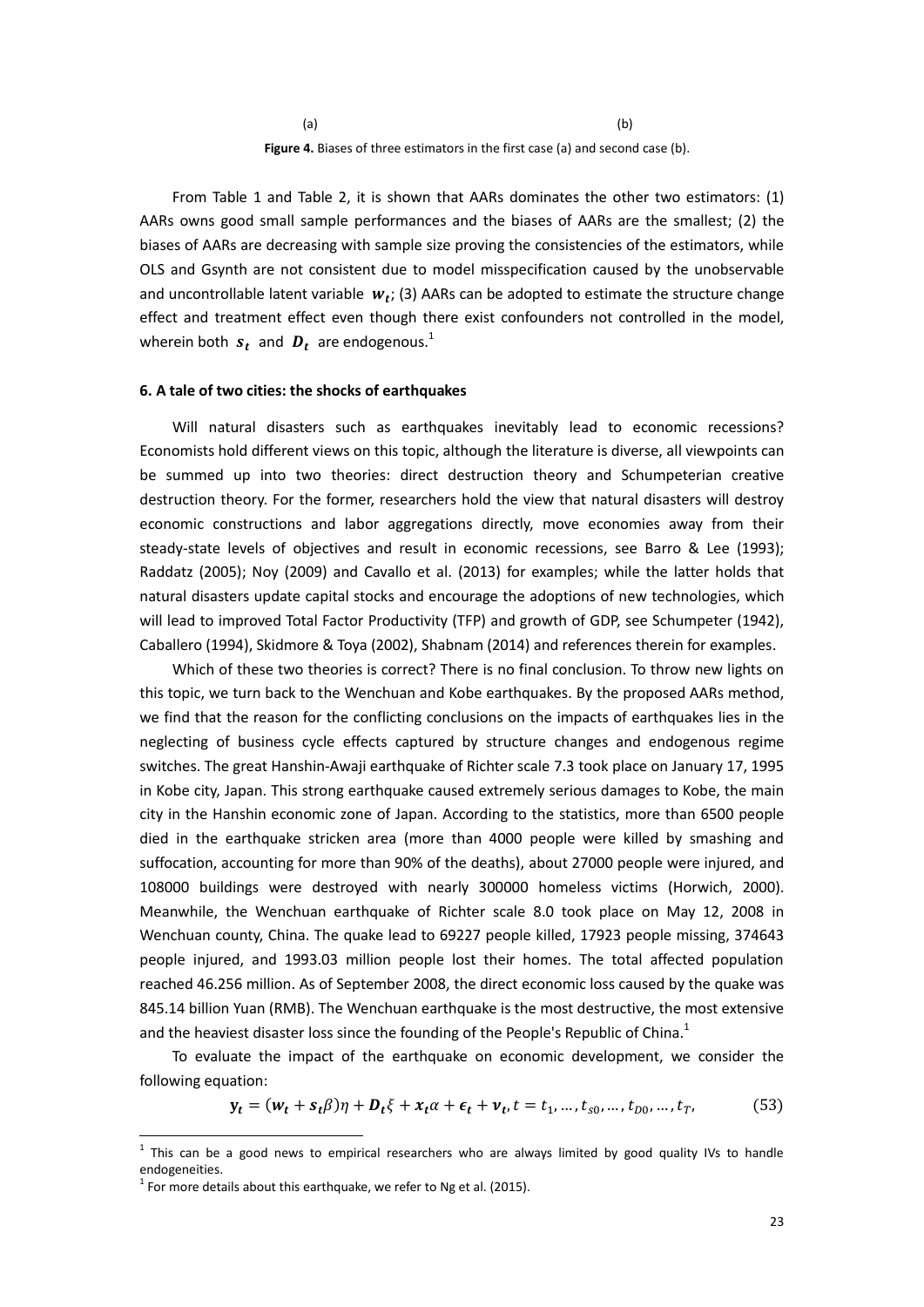where  $\mathbf{y}_t$  denotes  $log(GDP)$ ,  $\mathbf{D}_t = 1 \cdot \mathbb{I}\{t \geq 1995\} + 0 \cdot \mathbb{I}\{t \leq 1994\}$  with  $t_{D0} = 1995$ ,  $t_1 = 1955$ ,  $t_2 = 1956$ ,...,  $t_T = 2009$  for Kobe and  $D_t = 1 \cdot \mathbb{I} \{t \ge 2008\} + 0 \cdot \mathbb{I} \{t \le 2007\}$ with  $t_{D0} = 2008$ ,  $t_1 = 1978$ ,  $t_2 = 1980$ ,  $t_3 = 1985$ ,  $t_4 = 1990$ ,  $t_5 = 1995$ ,  $t_6 = 2000$ ,  $t_7 = 2001$ ,  $t_8 = 2002,...$ ,  $t_T = 2018$  for Wenchuan.<sup>2</sup> To adopt the AARs method, we use the Huberized CUSUM test implemented in the R package "robcp" to estimate the structure change points, and then get  $s_t = 1 \cdot \mathbb{I}\{t \ge 1980\} + 0 \cdot \mathbb{I}\{t \le 1979\}$  with  $\hat{t}_{s0} = 1980$  for Kobe; and  $s_t = 1 \cdot \mathbb{I}\{t \ge 1983\} + 0 \cdot \mathbb{I}\{t \le 1982\}$  with  $\hat{t}_{s0} = 1983$  for Wenchuan. We include other neighbor-cities'  $log(GDPs)$  on the economic network as covariates  $x_t$  for Kobe and Wenchuan to implement our AARs and OLS estimations (Ng et al., 2015), $^3$  meanwhile we also treat these neighbor-cities as control units free of earthquakes to implement the Gsynth estimation. 46 cities are then selected as controls for Kobe which are shown in Fujiki & Hsiao (2015), and 20 cities selected for Wenchuan.<sup>4</sup> The data collection for Kobe is described in Fujiki & Hsiao (2015) while the data for Wenchuan are collected from *Statistical yearbook of Sichuan Province*. Therefrom, we get  $||w_t||_{\infty} = 3.9985$ ,  $||w_t||_{-\infty} = 0.4809$  for Kobe and  $||w_t||_{\infty} =$ 10.6383,  $\|\mathbf{w}_t\|_{-\infty} = 5.5295$  for Wenchuan by step 3 in section 4.1.

# *6.1. Long-run effects*

We compare the long-run effects of the earthquakes with structure changes and without structure changes through OLS, Gsynth and AARs, which are shown in Table 3 and 4 respectively: **Table 3** 

|                                | Hanshin-Awaji (Japan) |                  |                     | Wen-chuan (China)     |                  |                     |  |
|--------------------------------|-----------------------|------------------|---------------------|-----------------------|------------------|---------------------|--|
|                                | AARs                  | <b>OLS</b>       | Gsynth              | AARs                  | <b>OLS</b>       | Gsynth              |  |
| Treatment<br>effect<br>$(\xi)$ | $-0.147$<br>(0.205)   | 0.506<br>(0.438) | $-0.007$<br>(0.052) | $0.739***$<br>(0.307) | 1.130<br>(1.560) | $-0.024$<br>(0.055) |  |
| Structural                     |                       |                  |                     |                       |                  |                     |  |
| change                         | $1.698***$            | $3.216***$       | $-0.006$            | $1.708***$            | $8.833***$       | $-0.397***$         |  |
| effect                         | (0.180)               | (0.310)          | (0.052)             | (0.249)               | (1.187)          | (0.041)             |  |
| $(\beta\eta)$                  |                       |                  |                     |                       |                  |                     |  |
| Endogenous                     |                       |                  |                     |                       |                  |                     |  |
| regime                         | $0.752$ ***           | $0.444$ ***      | $-0.0003$           | $0.887***$            | $0.443***$       | $-0.003***$         |  |
| switch effect                  | (0.017)               | (0.043)          | $(9.425e-05)$       | (0.001)               | (0.033)          | $(3.290e-06)$       |  |
| $(\eta)$                       |                       |                  |                     |                       |                  |                     |  |
| Structure                      | 2.259                 | 7.249            | 19.887              | 1.926                 | 19.938           | 142.251             |  |
| change                         |                       |                  |                     |                       |                  |                     |  |

A tale of two cities: the long-run effects of earthquakes on economic developments with prior structure changes (Hanshin-Awaji, Japan & Wenchuan, China).

 $2$  Limited by the availabilities, these are the most comprehensive data we can collect.

<sup>&</sup>lt;sup>3</sup> The covariates  $x_t$  are independent of treatment  $D_t$  for the earthquake can be seen as an exogenous shock.  $4$  The selection of control units are based on two criterions: (1) we need the controls not influenced by earthquakes at  $t_{D0}$  as well as any other structure changes at  $t_{\rm so}$  and (2) the economic development levels are similar to that of the treated unit. We adopt the method of Fujiki & Hsiao (2015) to select control units for Wenchuan, 20 cities and districts selected are Chengdu, Zigong, Panzhihua, Luzhou, Deyan, Mianyan, Guangyuan, Suining, Neijiang, Leshan, Nanchong, Meishan, Yibin, Guangan, Dazhou, Yaan, Bazhong, Ziyan, Ganzi Tibetan Autonomous Prefecture and Liangshan Yi Autonomous Prefecture.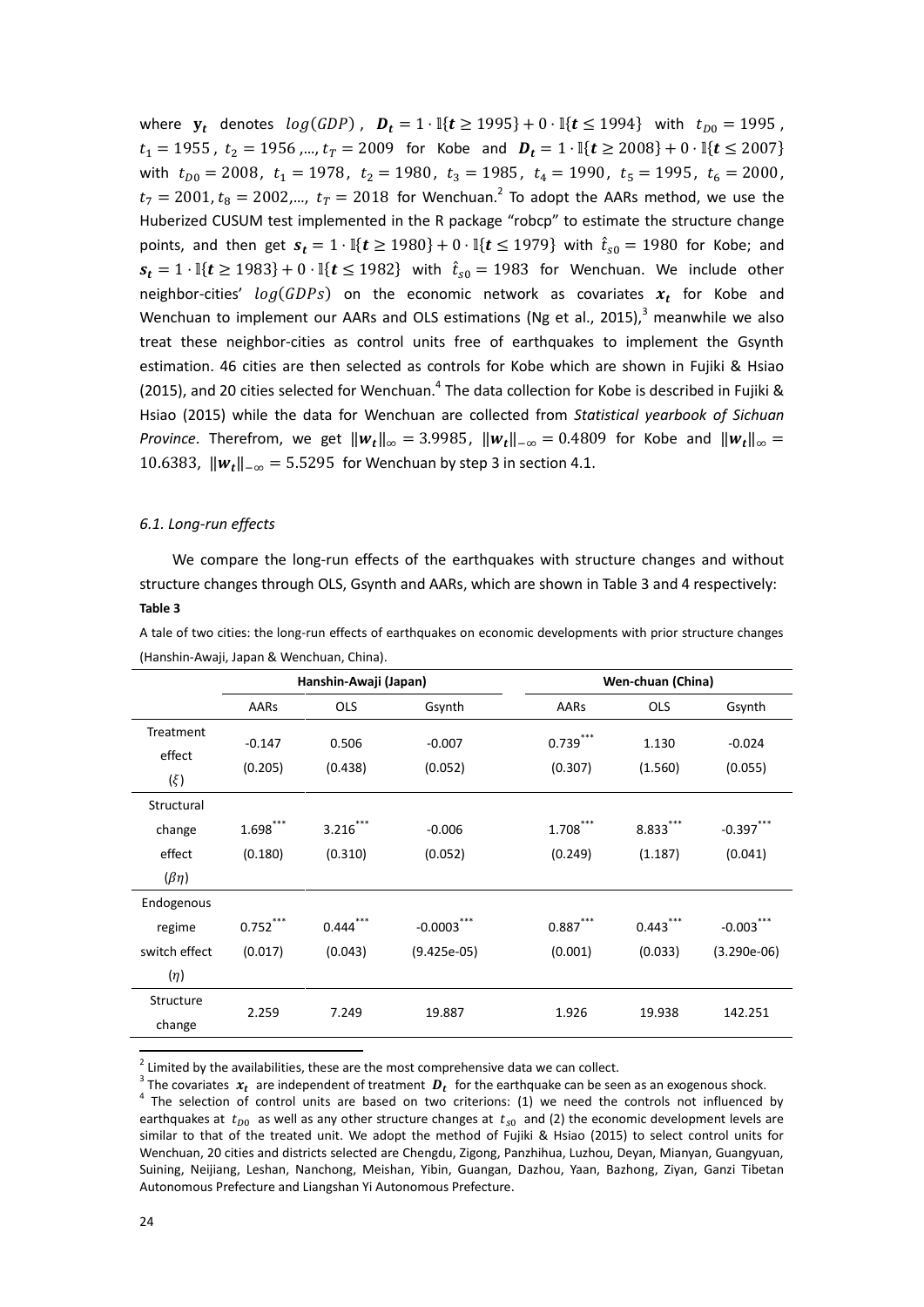| $(\beta)$    |            |            |             |         |            |             |
|--------------|------------|------------|-------------|---------|------------|-------------|
| Threshold    | 1.135      | 1.923      | $-2563.491$ |         | 15.022     | $-2386.022$ |
| $(\tau_s)$   |            |            |             | 7.503   |            |             |
| Statistics-1 | 204        |            |             | 18      |            |             |
| (P. value)   | (0.926)    |            |             | (0.036) |            |             |
| Statistics-2 | 201        |            |             | 30      |            |             |
| (P. value)   | (0.990)    |            |             | (0.235) |            |             |
| Controls     | $\sqrt{ }$ | $\sqrt{ }$ | $\sqrt{ }$  | V       | $\sqrt{ }$ | $\sqrt{}$   |
| Adj. $R^2$   | 0.990      | 0.999      | 0.998       | 0.980   | 0.999      | 0.997       |
| $T_0$        | 25         | 25         | 25          | 5       | 5          | 5           |
| $T_1$        | 15         | 15         | 15          | 8       | 8          | 8           |
| $T_2$        | 15         | 15         | 15          | 11      | 11         | 11          |
| T            | 55         | 55         | 55          | 24      | 24         | 24          |

Standard errors in parentheses. \*<0.05, \*\*<0.01, \*\*\*<0.001.

#### **Table 4**

A tale of two cities? the long-run effects of earthquakes on economic developments with neglected structure changes (Hanshin-Awaji, Japan & Wenchuan, China).

|                                                    | Hanshin-Awaji (Japan) |                       |                         | Wen-chuan (China)       |                       |                                  |
|----------------------------------------------------|-----------------------|-----------------------|-------------------------|-------------------------|-----------------------|----------------------------------|
|                                                    | AARs                  | <b>OLS</b>            | Gsynth                  | AARs                    | <b>OLS</b>            | Gsynth                           |
| Treatment<br>effect<br>$(\xi)$                     | $1.804***$<br>(0.156) | $3.723***$<br>(0.535) | $-0.289$ ***<br>(0.055) | ***<br>2.020<br>(0.198) | $9.963***$<br>(1.857) | $-0.421$ <sup>*</sup><br>(0.036) |
| <b>Statistics</b><br>(P. value)                    | 372<br>(0.179)        |                       |                         | 93<br>(0.228)           |                       |                                  |
| Structure<br>changes<br>$(\beta\eta, \beta, \eta)$ | $\times$              | $\times$              | $\times$                | $\times$                | ×                     | $\times$                         |
| Controls                                           | $\sqrt{}$             | $\sqrt{}$             | $\sqrt{ }$              | $\sqrt{}$               | √                     | $\sqrt{}$                        |
| Adj. $R^2$                                         | 0.991                 | 0.999                 | 0.998                   | 0.845                   | 0.999                 | 0.998                            |
| $T_0$                                              | 40                    | 40                    | 40                      | 13                      | 13                    | 13                               |
| $T_{\rm 1}$                                        | 40                    | 40                    | 40                      | 13                      | 13                    | 13                               |
| $T_2$                                              | 15                    | 15                    | 15                      | 11                      | 11                    | 11                               |
| T                                                  | 55                    | 55                    | 55                      | 24                      | 24                    | 24                               |

Standard errors in parentheses. \*<0.05, \*\*<0.01, \*\*\*<0.001.

We find that: (1) even if the structure changes are considered in all methods, OLS and Gsynth still get unreasonable estimation results for the treatment effect and structural change effect. More specifically, OLS over-estimates the treatment effect  $\xi$ , structural change effect  $\beta\eta$ , structure change  $\beta$ , threshold level  $\tau_s$ , and under-estimates the endogenous regime switch effect  $\eta$ ; while Gsynth gets nearly *false negative* estimations for the treatment effect, structural change, endogenous regime switch effect, threshold level and over-estimates the structure change for both Hanshin-Awaji earthquake and Wenchuan earthquake; (2) AARs' result supports the Schumpeterian creative destruction theory for Wenchuan earthquake, which implies that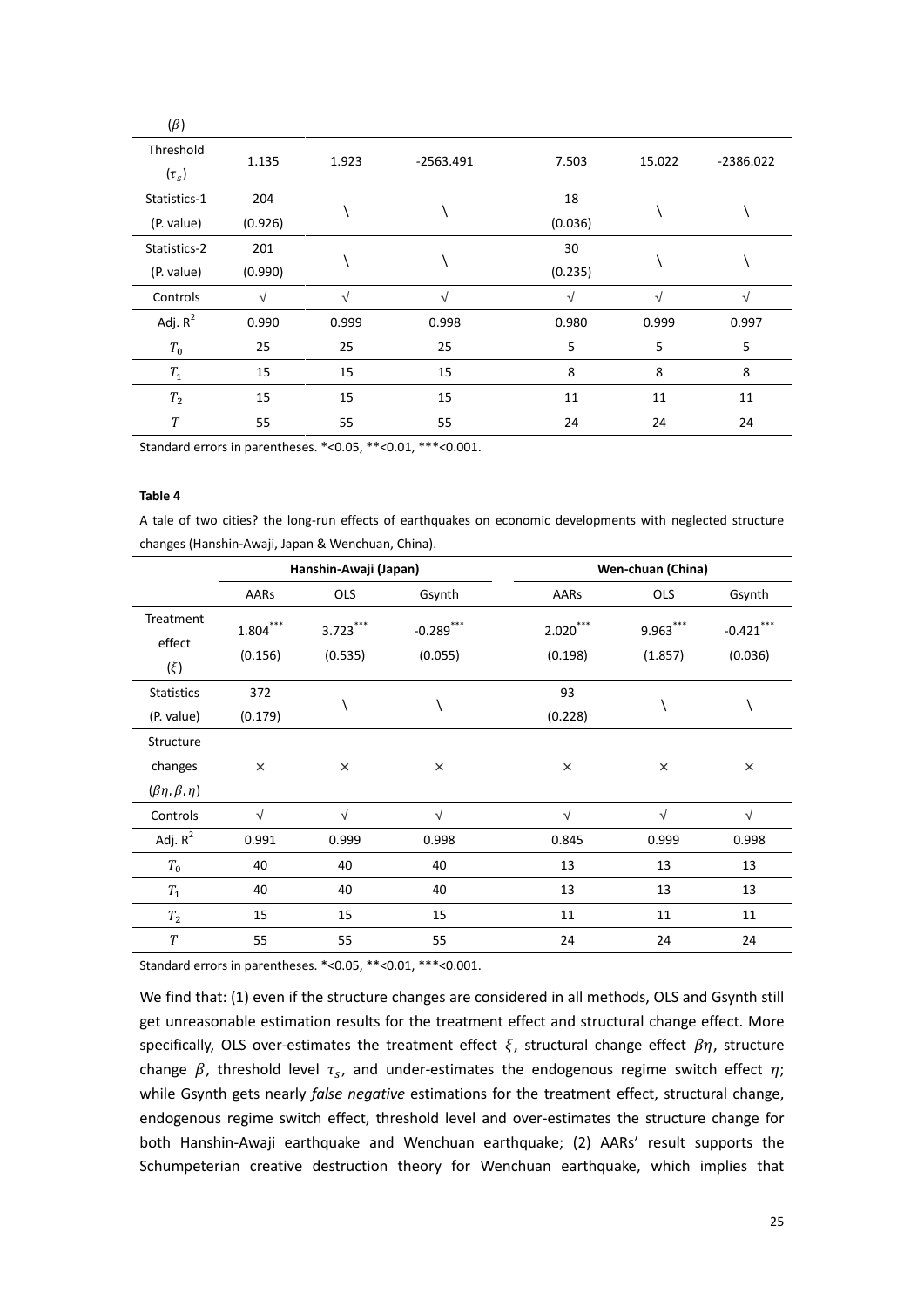technological improvements and new governmental investments after the earthquake increased log(GDP) by 0.7394; but does not support the direct destruction theory and the Schumpeterian creative destruction theory for Hanshin-Awaji, which indicates that the earthquake has no long-run effects on Kobe's economic developments; (3) most of all, neglecting structure changes over-estimates the treatment effects of both earthquakes.

# *6.2. Short-run effects*

But why the Hanshin-Awaji earthquake has no long-run effects on economic development while the Wenchuan earthquake shows long-run positive effects? Will earthquakes really not lead to economic recessions? To find these out, we turn to estimate the short-run effects of the earthquakes. We estimate the dynamic treatment effects and endogenous regime switch effects with  $t_T = 1995 + i$  for Kobe, where  $i = 1,2,3,4,5,6,7,8,9,10,11,12,13,14$  respectively; and  $t_T = 2008 + i$  for Wenchuan, where  $i = 1,2,3,4,5,6,7,8,9,10$  respectively. The estimation results are shown in Figure 5 and Table 5:



**Figure 5.** Short-run effects of earthquakes: Hanshin-Awaji, Japan (left) & Wenchuan, China (right).

#### **Table 5**

A tale of two cities: the short-run effects of earthquakes on economic developments with prior structure changes (Hanshin-Awaji, Japan & Wenchuan, China).

| Hanshin-Awaji (Japan)                            |                                       |            | Wen-chuan (China)     |                        |  |
|--------------------------------------------------|---------------------------------------|------------|-----------------------|------------------------|--|
| Forward step                                     | Treatment effect<br>Endogenous regime |            | Treatment effect      | Endogenous regime      |  |
| $(\xi)$<br>switch effect $(\eta)$<br>since quake |                                       |            | $(\xi)$               | switch effect $(\eta)$ |  |
| $i=1$                                            | $-0.915***$                           | $0.946***$ | $-0.585$ <sup>*</sup> | $0.961***$             |  |
|                                                  | (0.211)                               | (0.027)    | (0.319)               | (0.002)                |  |
| $i=2$                                            | $-0.780***$                           | $0.918***$ | $-0.326$              | $0.944***$             |  |
|                                                  | (0.207)                               | (0.028)    | (0.284)               | (0.002)                |  |
| $i=3$                                            | $-0.708***$                           | $0.896***$ | $-0.094$              | $0.930***$             |  |
|                                                  | (0.213)                               | (0.027)    | (0.296)               | (0.001)                |  |
| $i=4$                                            | $-0.630$ ***                          | $0.877***$ | 0.108                 | $0.924***$             |  |
|                                                  | (0.215)                               | (0.027)    | (0.315)               | (0.001)                |  |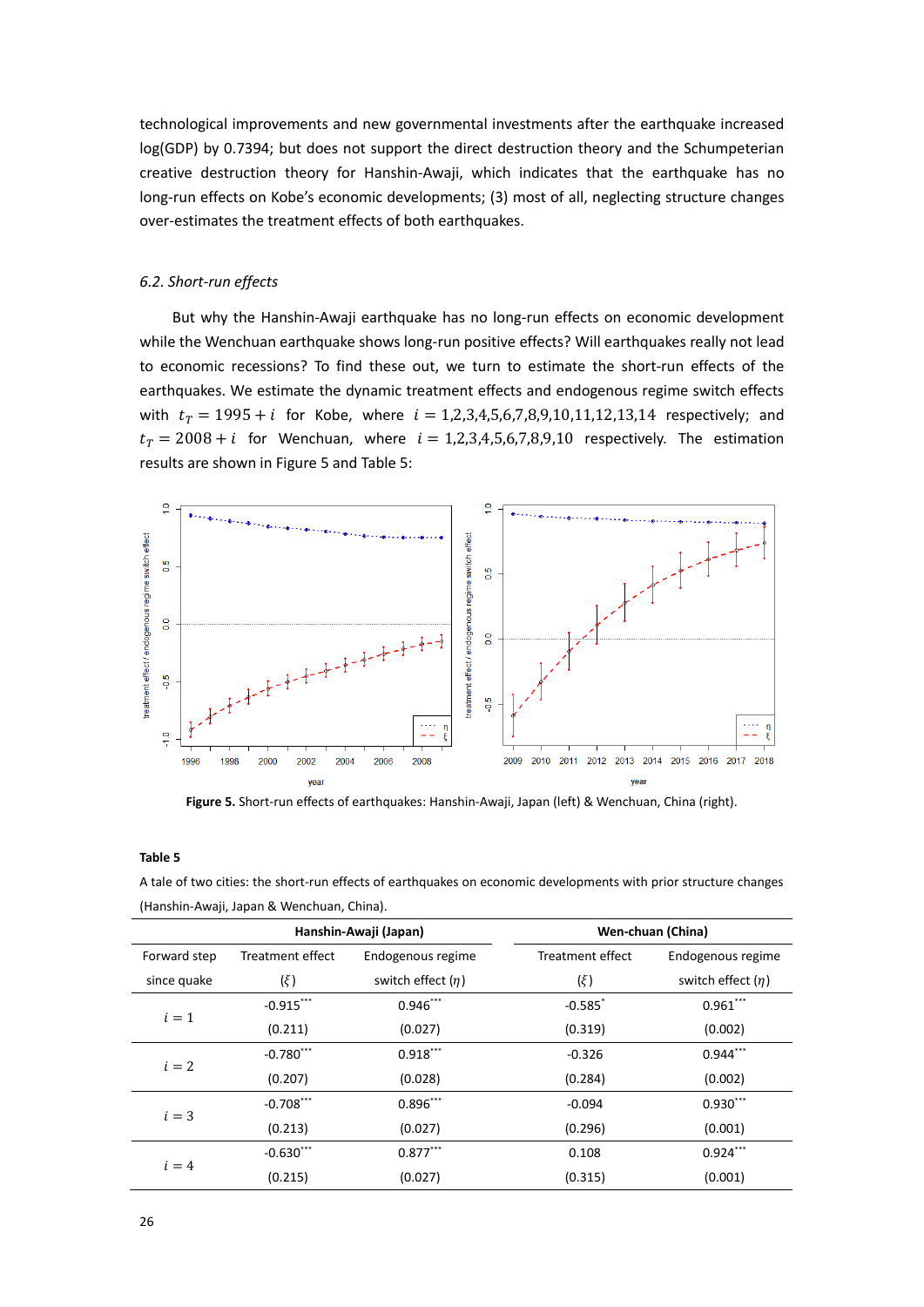|          | $-0.557***$ | $0.848***$ | 0.280      | $0.914***$ |  |
|----------|-------------|------------|------------|------------|--|
| $i=5$    | (0.212)     | (0.025)    | (0.320)    | (0.001)    |  |
| $i=6$    | $-0.500$ ** | $0.834***$ | 0.417      | $0.904***$ |  |
|          | (0.213)     | (0.025)    | (0.319)    | (0.001)    |  |
| $i=7$    | $-0.448$ ** | $0.822***$ | $0.527$ *  | $0.901***$ |  |
|          | (0.212)     | (0.024)    | (0.316)    | (0.001)    |  |
|          | $-0.402$ ** | $0.807***$ | $0.615***$ | $0.897***$ |  |
| $i=8$    | (0.211)     | (0.023)    | (0.313)    | (0.001)    |  |
| $i=9$    | $-0.355$ ** | $0.785***$ | $0.685***$ | $0.893***$ |  |
|          | (0.209)     | (0.021)    | (0.310)    | (0.001)    |  |
|          | $-0.306*$   | $0.768***$ | $0.739***$ | $0.887***$ |  |
| $i=10$   | (0.207)     | (0.020)    | (0.307)    | (0.001)    |  |
| $i=11$   | $-0.256$    | $0.758***$ |            |            |  |
|          | (0.207)     | (0.019)    |            |            |  |
| $i = 12$ | $-0.211$    | $0.752***$ | N          |            |  |
|          | (0.206)     | (0.018)    |            |            |  |
| $i=13$   | $-0.171$    | $0.752***$ |            |            |  |
|          | (0.205)     | (0.018)    | ∖          |            |  |
| $i = 14$ | $-0.147$    | $0.752***$ |            |            |  |
|          | (0.205)     | (0.017)    |            |            |  |

Standard errors in parentheses. \*<0.05, \*\*<0.01, \*\*\*<0.001.

Interestingly, we find that: (1) both earthquakes show negative short-run impacts on economic development, supporting the direct destruction theory in short-runs after earthquakes, while the short-run effects last 10 years for Kobe but only 1 year for Wenchuan; (2) this adverse short-run effect diminished for Kobe in the long-run while turns into beneficial long-run effect for Wenchuan. The reason why Wenchuan turns into new growth in the long-run lies in the fact that strong measures have been taken timely and continuously by the central government of China and the local government of Wenchuan after quake.

These two findings reveal us that earthquakes will exert adverse effects on economic development in short-runs, so the direct destruction theory holds true in short-runs, while this effect will diminish or turn into positive effects in the long-run depending on whether the government has taken remedial measures. If positive measures are taken, the development of the economy will recover soon and even turn into new growths, as described by the Schumpeterian creative destruction theory; otherwise, it recovers slowly.

Put the pieces together, through the proposed AARs method, we conclude that one of the reasons for the disunity literature lies in the neglecting of prior structure changes and endogenous regime switches when evaluating earthquake shocks on economic developments.

# **7. Concluding Remarks**

Be cautious of prior structure changes and endogenous regime switches when you are carrying out a regional program evaluation! As shown in this paper, neglecting prior structure changes and endogenous regime switches will lead to over-estimated, under-estimated or even *false positively estimated* or *false negatively estimated* treatment effects, resulting in server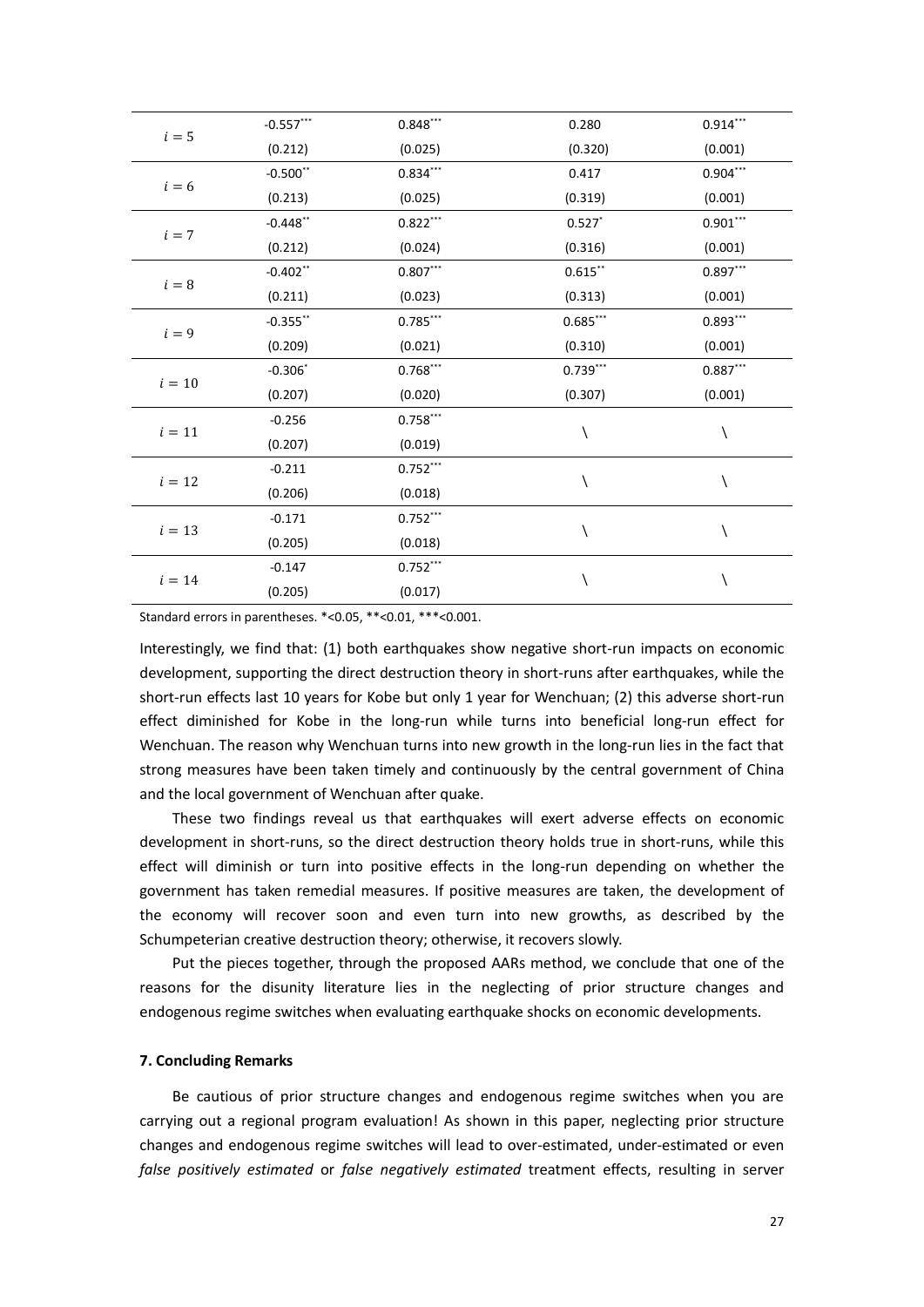misleading research conclusions and wrong policy implications. Unfortunately, what is worrying is that almost all published empirical studies ignored this point, which is exactly what this paper wants to attract your attention.<sup>1</sup> The good news is that a new method, called AARs, is proposed in this paper to deal with this issue. Through an automatically auxiliary dynamics, the AARs is able to disentangling structure change effects from treatment effects, and the parameters can be consistently estimated though a flexible 3-step estimation procedure. This new approach has several clear advantages: first of all, we allow endogenous structure changes with an unobservable latent variable and endogenous treatments with totally unobservable (or partially observable) confounders. Mostly important, we do not need IVs or any other exogenous shocks to help us achieve identification; second, we allow multiple structure changes and multiple treatments; third, the new method is highly flexible and easy to implement, there are nearly no technical barriers for empirical researchers.

Instead of sophisticated and exhausted technical explorations, the main purpose of this paper is to present the problem we want to call for appearing in current empirical studies through a simple model. Although it is simple, the basic idea and the baseline specification can be extended to handle complex situations, among which particular interests are: (1) smooth structure changes. The endogenous regime switch considered in this paper is designed as an abrupt structure break, but it is more reasonable to "allow the structure change to take a period of times to take effects" (Chen & Hong, 2012), disentangling smooth structure transitions from treatments would be attractive; (2) time-varying structure change effects, endogenous regime switch effects and treatment effects. The model considered in this paper assumes that all these effects remain the same over time, but it is more realistic and meaningful to take time into consideration in modeling the dynamics of structure changes and policy transitions; (3) more general specifications: nonparametric or semi-parametric settings. It would be quite attractive to consider nonparametric nested systems wherein the structure changes and treatments are determined in much more flexible forms of the thresholds. Efforts on these directions are undergoing.

## **References**

- Abadie A., Diamond A., Hainmueller J. 2010. Synthetic control methods for comparative case studies: Estimating the effect of California's tobacco control program. Journal of the American Statistical Association. 105 (490), 493–505.
- Abadie A., Diamond A., Hainmueller J. 2015. Comparative politics and the synthetic control method. American Journal of Political Science. 59 (2), 495–510.
- Alexopoulos M, Cohen J. 2016. The medium is the measure: Technical change and employment, 1909—1949. Review of economics and statistics. 98, 792–810.

Alonso, C., Gutierrez, J., Recio, T. 1997. A note on separated factors of separated

 $1$  For example, Abadie et. al (2015) finds that the negative impact of the reunification of Germany after World War II on the economy continued until 2003. However through the proposed AARs method, we find that, this kind of influence only lasted until 1998. The reason why there seems no effect in the short run after the reunification is that the continuous growth of structure change effects neutralized the treatment effects. That is to say, the reunification of Germany had a negative impact on the economy in the short term, but this effect was neutralized by the inertia of economic growth before unification. Abadie et. al (2015) ignores the structure change effects, which leads to the over-estimation of the influence of German unification on economic growth by 1.051374 units (after taking log).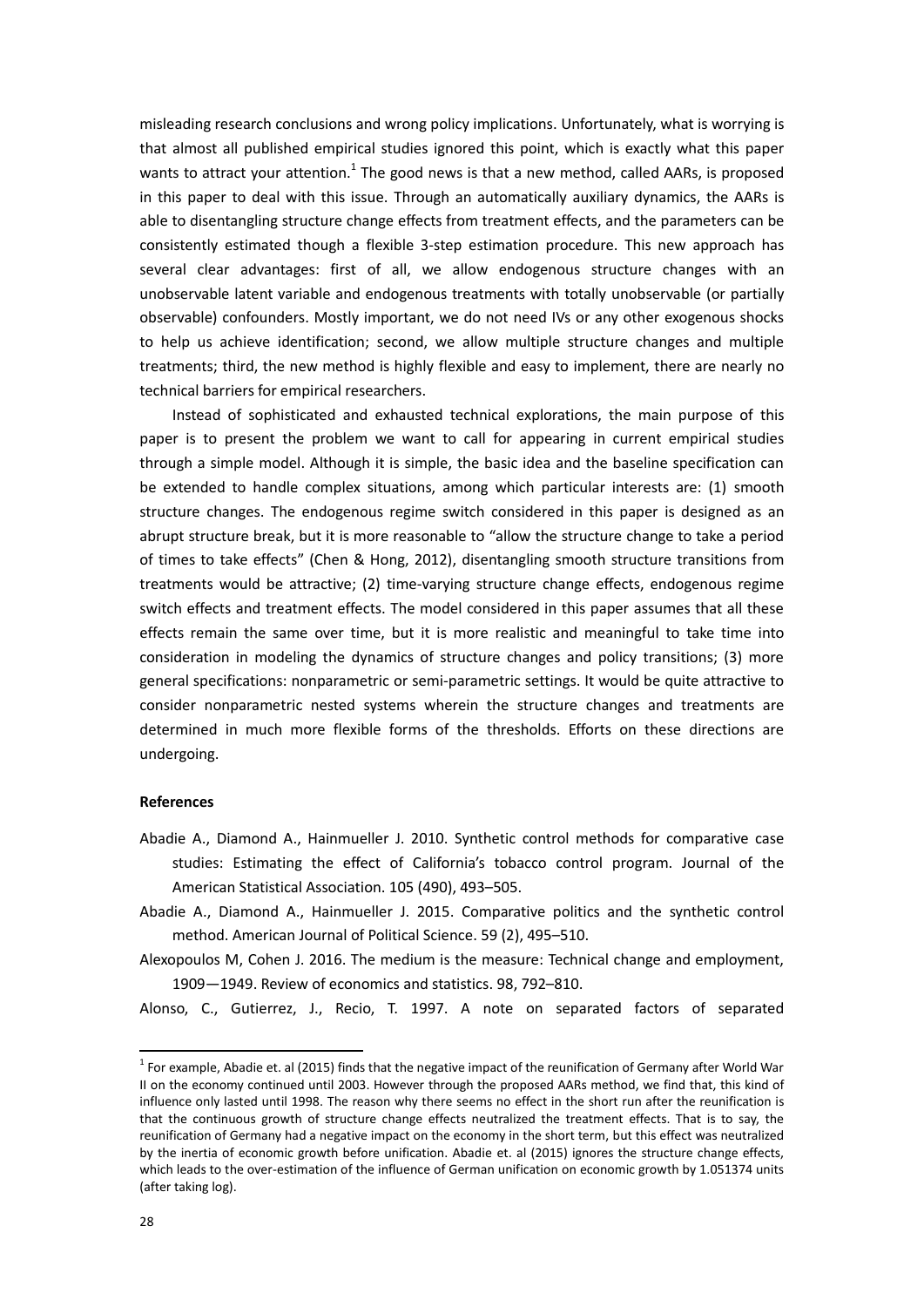polynomials. Journal of Pure and Applied Algebra. 121(3), 217-222.

- Alonso, C., Gutierrez, J., Recio, T. 2007. A rational function decomposition algorithm by near-separated polynomials. Journal of Symbolic Computation. 19(6), 527-544.
- Angrist J.D., Pischke J.S. 2009. Mostly Harmless Econometrics: An Empiricist's Companion. Princeton University Press.
- Becker, J., Fuest, C. 2010. Taxing foreign profits with international mergers and acquisitions. International Economic Review. 51(1), 171-186.
- Black F. 1982. The Trouble with Econometric Models. Financial Analyst Journal. 38, 29—37.
- [Blume](https://www.journals.uchicago.edu/author/Blume%2C+Lawrence+E) L.E.[, Brock](https://www.journals.uchicago.edu/author/Brock%2C+William+A) W.A.[, Durlauf](https://www.journals.uchicago.edu/author/Durlauf%2C+Steven+N) S.N., [Jayaraman](https://www.journals.uchicago.edu/author/Jayaraman%2C+Rajshri) R. 2015. Linear Social Interactions Models. Journal of Political Economy. 123(2): 444-496.
- Boucekkine, R., Pommeret, A., Prieur F. 2013. Optimal regime switching and threshold effects. Journal of Economic Dynamics & Control. 37(12), 2979-2997.
- Caballero, R.J., Hammour, M.L. 1994. The cleansing effect of recessions. American Economic Review. 84(5), 1350–1368.
- Callaway B., Sant'Anna P.H.C. 2021. Difference-in-Differences with multiple time periods. Journal of Econometrics (forthcoming).
- Cavallo E., Galiani S., Noy I. et al. 2013. Catastrophic natural disasters and economic growth. Review of Economics & Statistics. 95(5), 1549-1561.
- Chang Y., Choi Y., Park J.Y. 2017. A new approach to model regime switch. Journal of Econometrics. 196, 127-143
- Chen, B., Hong, Y. 2012. Testing for smooth structural changes in time series models via nonparametric regression. Econometrica. 80(3), 1157-1183.
- Cinelli C., Hazlett C. 2020. Making Sense of Sensitivity: Extending Omitted Variable Bias. Journal of the Royal Statistical Society: Series B (Statistical Methodology). 82(1), 39–67.
- Dawid, A. P. 1979. Conditional independence in statistical theory. Jour. Roy. Statist. Soc. B. 41(1), 1-31.
- Dinkelman T. 2011. The effects of rural electrification on employment: New evidence from South Africa. American Economic Review. 101, 3078– 3108.
- Forastiere L., Airoldi E.M., Mealli F. 2021. Identification and estimation of treatment and interference effects in observational studies on networks. Journal of the American Statistical Association (forthcoming).
- Franks A., D'Amour A., Feller A. 2019. Flexible sensitivity analysis for observational studies without observable implications. Journal of the American Statistical Association, 114(528), 1574-1596.
- Fujiki H., Hsiao C. 2015. Disentangling the effects of multiple treatments—measuring the net economic impact of the 1995 great Hanshin-Awaji earthquake. Journal of Econometrics. 186, 66-73.
- Gobillon L., Magnac T. 2016. Regional policy evaluation: Interactive fixed effects and synthetic controls. Review of Economics and Statistics. 98 (3), 535–551.
- Graham B., de Paula A. 2020. The Econometric Analysis of Network Data. Academic Press/Elsevier.
- Gutierrez, J., Urroz J.J. 2020. On some classes of irreducible polynomials. Journal of Symbolic Computation. 105, 64-70.
- Haavelmo T. 1944. The Probability Approach in Econometrics. Econometrica. 12, 1—115.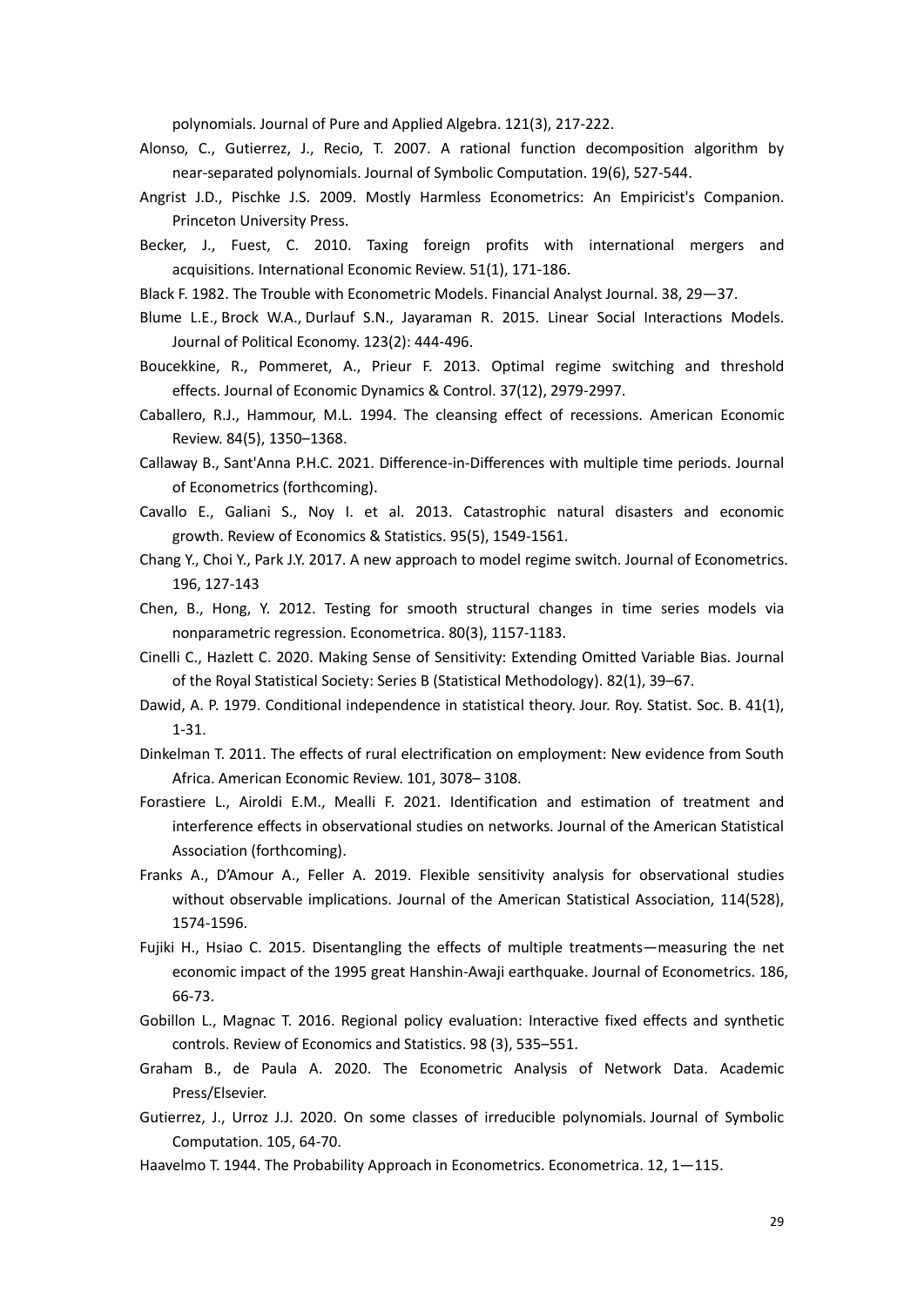Hall, A.R., Han, S., Boldea, O. 2012. Inference regarding multiple structural changes in linear models with endogenous regressors. Journal of Econometrics. 170(2), 281-302.

Heckman J.J. 2001. Econometrics and Empirical Economics. Journal of Econometrics. 100, 3—5.

Heckman, J. J., Humphries, J. E., Veramendi, G. 2016. Dynamic treatment effects. Journal of Econometrics. 191(2), 276-292.

Hendry D.F. 1980. Econometrics—Alchemy or Science? Economica. 47, 387—406.

- Hinkley, D.V. 1969. On the ratio of two correlated normal random variables. Biometrika. 56(3),635-639.
- Holland, P.W. 1986. Statistics and causal inference. Journal of the American statistical Association 81, 945– 960.

Horwich G. 2000. Economic lessons of the Kobe earthquake. Economic Development & Cultural Change. 48(3), 521-542.

- Hsiao C., Ching H.S., Wan S.K. 2012. A panel data approach for program evaluation: Measuring the benefits of political and economic integration of Hong Kong with mainland China. Journal of Applied Econometrics. 27, 705–740.
- Huber, M., Melly, B. 2015. A test of the conditional independence assumption in sample selection models. Journal of Applied Econometrics, 30, 1144-1168.
- Hudgens M.G., Halloran M.E. 2008. Toward causal inference with interference. Journal of the American Statistical Association. 103*,* 832-842.
- Imbens G.W., Rubin D.B. 2015. Causal inference in statistics, social, and biomedical sciences. Cambridge University Press.
- Jenish, N., Prucha, I.R. 2012. On spatial processes and asymptotic inference under near-epoch dependence. Journal of Econometrics, 170(1), 178-190.
- Keynes J.M. 1939. Professor Tinbergen's Method. Economic Journal. 49, 558—568.
- Keynes J.M. 1940. Comment. Economic Journal. 50, 154—156.
- Kim C. J. 2004. Markov-switching models with endogenous explanatory variables. J. Econometrics 122, 127–136.
- Kim C. J. 2009. Markov-switching models with endogenous explanatory variables II: A Two-Step MLE procedure. J. Econometrics 148, 46–55.
- Leamer E. 1983. Let's Take the Con Out of Econometrics. American Economic Review. 73, 31—43.
- Lewis, J. Severnini, E. 2020. Short- and long-run impacts of rural electrification: evidence from the historical rollout of the U.S. power grid. Journal of Development Economics. 143, 1-19.
- Lopez M.J., Gutman R. 2017. Estimation of causal effects with multiple treatments: a review and new ideas. Statistical Science. 32(3), 432-454.
- Machado, C. 2017. Unobserved selection heterogeneity and the gender wage gap. Journal of Applied Econometrics. 32(7), 1348-1366.
- Manski, C. F. 2013. Identification of treatment response with social interactions. Econometrics Journal. 16(1), S1-S23.
- Michaels G., Rauch F., Redding S.J. 2012. Urbanization and structural transformation. The Quarterly Journal of Economics. 127, 535–586
- Moroney, J. R. 1975. Natural resource endowments and comparative labor costs: a hybrid model of comparative advantage. Journal of Regional Science. 15(2), 139-151.
- Nadarajah S. 2006. On the ratio for some elliptically symmetric distributions. Journal of Multivariate Analysis. 97(2), 342-358.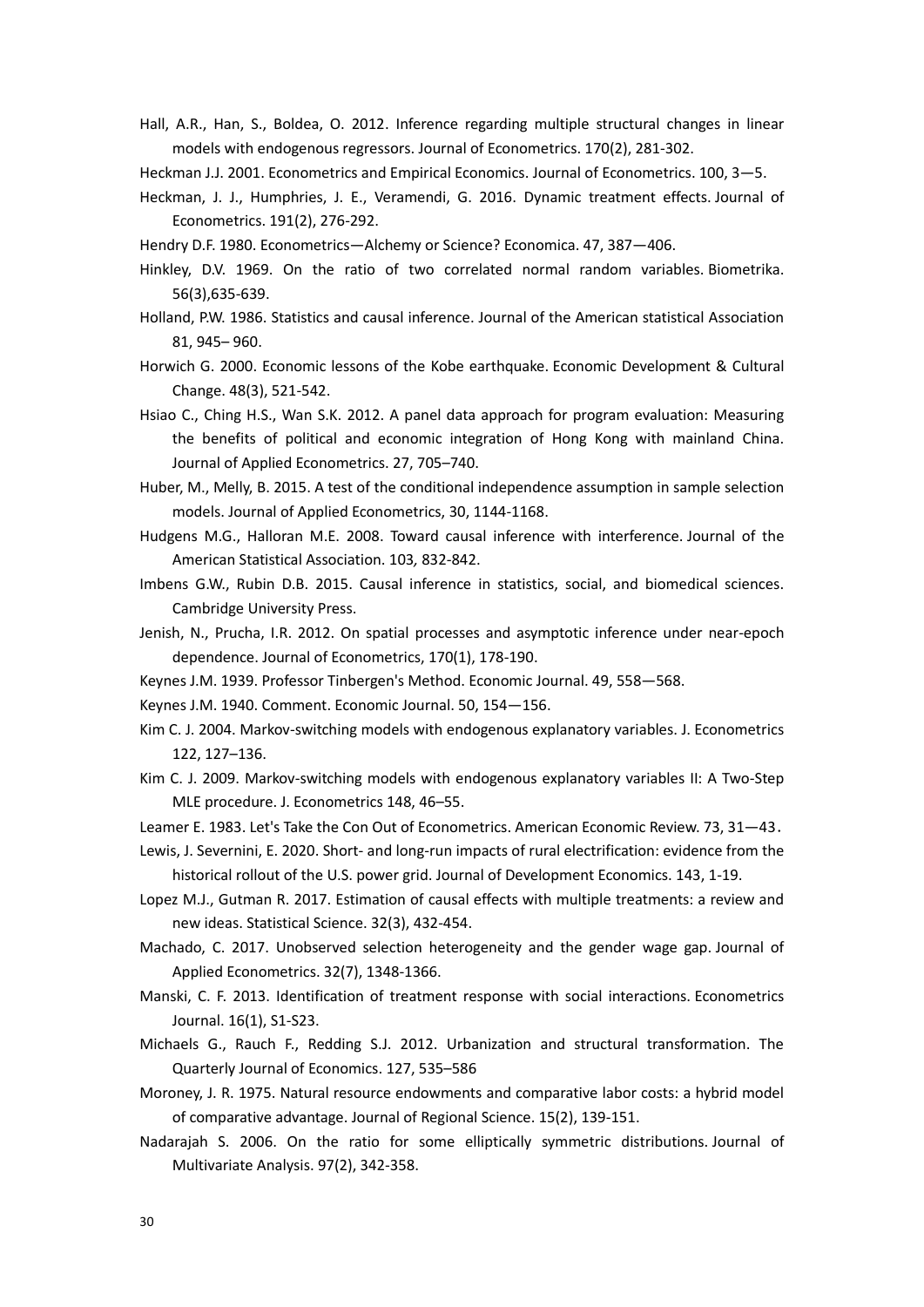- Ng D., Gan, L., Hernandez, M. A. 2015. Do natural disasters cause an excessive fear of heights? Evidence from the Wenchuan earthquake. Journal of Urban Economics. 90, 79-89.
- Noy, I. 2009. The macroeconomic consequences of disasters. Journal of Development Economics. 88(2), 221-231.
- Okuyama, Y. 2015. Regional economic impacts of terrorist attacks, natural disasters and metropolitan policies. Journal of regional science. 56(2), 366-368.
- Pratt J.W., Schlaifer R. 1984. On the Nature and Discovery of Structure. Journal of the American Statistical Association. 79, 9—21
- Raddatz, C. 2005. Are external shocks responsible for the instability of output in low income countries? Journal of Development Economics. 84(1), 155-187.
- Rubin D.B. 1978. Bayesian inference for causal effects: the role of randomization. Annals of Statistics. 6(1), 34-58.
- Schumpeter, J.A. 1942. Capitalism, socialism and democracy. New York: Harper.
- Seidl, A. 2019. Zeno points in optimal control models with endogenous regime switching. Journal of Economic Dynamics and Control. 100, 353-368.
- Shabnam, N. 2014. Natural Disasters and Economic Growth: A Review. Int. J. Disaster Risk Sci. 5,157–163.
- Skidmore, M., Toya, H. 2002. Do natural disasters promote long-run growth? Economic Inquiry. 40(4), 664–687.
- Splawa-Neyman, J., Dabrowska, D. Speed, T. 1990. On the application of probability theory to agricultural experiments. Statistical Science. 5, 465–472.
- Stuart, E.A. 2010. Matching methods for causal inference: a review and a look forward. Statistical Science. 2*5*(1), 1-21.
- Sun, L., Abraham, S. 2021. Estimating dynamic treatment effects in event studies with heterogeneous treatment effects. Journal of Econometrics (forthcoming).
- Tinbergen J. 1940. On a Method of Statistical Business-Cycle Research: A Reply. Economic Journal. 50, 141—154.
- Tong, L. 2010. Indirect inference in structural econometric models. Journal of Econometrics, 15*7*(1), 120-128.
- Waring P. Burgess J. 2011. Continuity and change in the Australian minimum wage setting system: the legacy of the commission. Journal of Industrial Relations. 53(5), 681-697.
- White, H. 2006. Time-series estimation of the effects of natural experiments. Journal of Econometrics. 135(1-2), 527-566.
- Xu Y.Q. 2017. Generalized synthetic control method: Causal inference with interactive fixed effects models. Political Analysis. 25 (1), 57–76.
- Yong, L., Yu, J. 2011. Bayesian hypothesis testing in latent variable models. Journal of Econometrics. 1*66*(2), 237-246.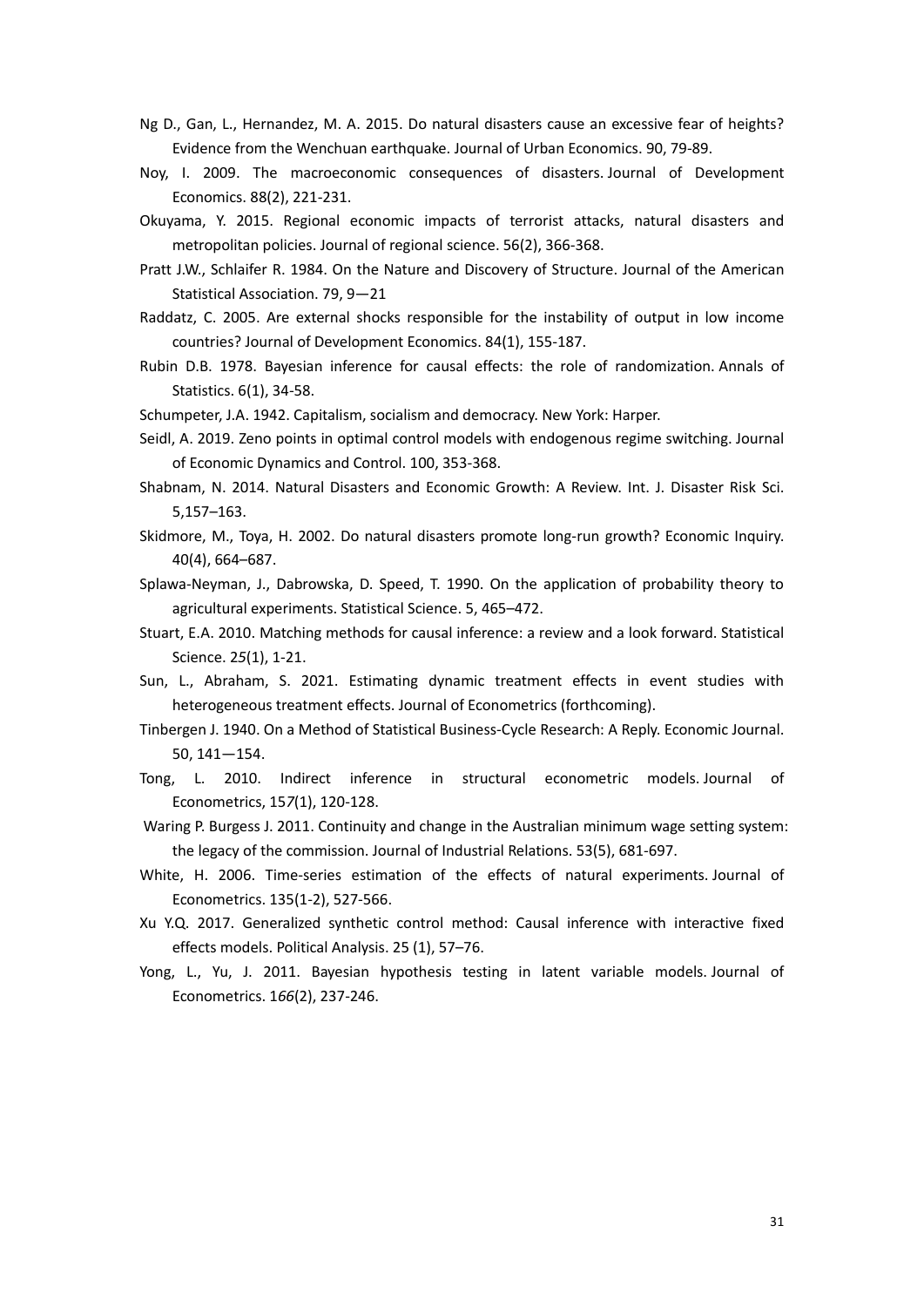## **Online Appendix**

All proofs of the Propositions and Theorems in the main text are collected in this Online Appendix.

**Proof of Proposition 1.** Under Assumption 1, the adjacency matrices for the DGPs (24-27) are shown as  $A$ ,  $B$ ,  $C$ , and  $D$ . By Assumptions 3-4, if we define  $X = (w_t, s(w_t), D(x_t), x_t)$  and

$$
E = \begin{pmatrix} 0 & 0 & 0 & 0 & 0 \\ 0 & 0 & -1 & 0 & 0 \\ 0 & 0 & 0 & 0 & 0 \\ -1 & 0 & 0 & 0 & 0 \\ 0 & 0 & 0 & 0 & 0 \end{pmatrix}, \qquad E_1 = \begin{pmatrix} 0 & 0 & 0 & 0 & 0 \\ 0 & 0 & -1 & 0 & 0 \\ 0 & 0 & 0 & 0 & 0 \\ 0 & 0 & 0 & 0 & 0 \\ 0 & 0 & 0 & 0 & 0 \end{pmatrix}, \qquad E_2 = \begin{pmatrix} 0 & 0 & 0 & 0 & 0 \\ 0 & 0 & 0 & 0 & 0 \\ 0 & 0 & 0 & 0 & 0 \\ -1 & 0 & 0 & 0 & 0 \\ 0 & 0 & 0 & 0 & 0 \end{pmatrix}
$$

then it is easy to see that the parameters  $\theta_2 = (\beta_2, \eta_2, \beta_2, \eta_2, \xi_2, \alpha_2)$  can be identified in DGP (25) if and only if  $y_{t,2} \subset \mathcal{M}^-(X(\mathcal{B}+E)')$ , the parameters  $\theta_3 = (\beta_3, \eta_3, \beta_3, \eta_3, \alpha_3)$  can be identified in DGP (26) if and only if  $y_{t,3} \subset \mathcal{M}^-(X(\mathcal{C}+E_1)')$  and the parameters  $\theta_4 = (\xi_4, \alpha_4)$  can be identified in DGP (27) if and only if  $y_{t,4} \subset \mathcal{M}^-(X(\mathcal{D} + E_2)')$ . We then have

$$
y_{t,1} \subset \mathcal{M}^-(X(\mathcal{B} + E)')
$$
  
=  $\mathcal{M}^-(X\mathcal{B}') + \mathcal{M}^-(XE')$   
=  $\mathcal{M}^-(X(\mathcal{C} + \mathcal{D})') + \mathcal{M}^-(X(E_1 + E_2)')$   
=  $\mathcal{M}^-(X(\mathcal{C} + E_1)') + \mathcal{M}^-(X(\mathcal{D} + E_2)')$ 

by Assumption 4 again. Note that  $y_{t,1} \subset \mathcal{M}^-(X(\mathcal{C} + E_1)') + \mathcal{M}^-(X(\mathcal{D} + E_2)')$  implies  $y_{t,1} \subset (y_{t,2} + y_{t,3})$ , which shows that the structure change  $\beta_2$ , structure change effect  $\beta_2 \eta_2$ , endogenous regime switch effect  $\eta_2$  and treatment effect  $\xi_2$  in GDP (25) can be identified as long as the structure change  $\beta_3$ , structure change effect  $\beta_3\eta_3$ , endogenous regime switch effect  $\eta_3$  in DGP (26) and the treatment effect  $\xi_4$  in DGP (27) can be identified. On the contrary, one can verify that  $y_{t,1} \subset (y_{t,2} + y_{t,3})$  will not imply  $y_{t,2} \subset \mathcal{M}^-(X(\mathcal{A} + E)')$ , which confirms that the structural change effects  $\beta\eta$ , endogenous regime switch effects  $\eta$  and treatment effects  $\xi$ can be identified separately under DGP (25) with adjacency matrix  $\mathcal B$  but not under DGP (24) with adjacency matrix  $\mathcal{A}$ .

**Proof of Theorem 1.** Under model (28) and Assumption 5, there exist  $i \in \mathbb{Z} = \{1,2,3,...\}$  such that

$$
\beta \eta + \xi = \mathbb{E}\left(\mathbf{y}_{t}^{(1,1)}|s_{t} = 1, D_{t} = 1\right) - \mathbb{E}\left(\mathbf{y}_{t}^{(0,0)}|s_{t} = 0, D_{t} = 0\right)
$$
  
\n
$$
= \mathbb{E}\left(\mathbf{y}_{t}^{(1,1)}|s_{t} = 1, D_{t} = 1\right) - \mathbb{E}\left(\mathbf{y}_{t}^{(0,0)}|s_{t} = 1, D_{t} = 1\right) + \mathbb{E}\left(\mathbf{y}_{t}^{(0,0)}|s_{t} = 1, D_{t} = 1\right)
$$
  
\n
$$
- \mathbb{E}\left(\mathbf{y}_{t}^{(0,0)}|s_{t} = 0, D_{t} = 0\right)
$$
  
\n
$$
= \mathbb{E}\left(\mathbf{y}_{t}^{(1,1)}|s_{t}, D_{t}\right)_{T \ge t \ge t_{D_{0}}} - \mathbb{E}\left(\mathbf{y}_{t}^{(0,0)}|s_{t}, D_{t}\right)_{T \ge t \ge t_{D_{0}}} + \mathbb{E}\left(\Delta \mathbf{y}_{t}^{(0,0)}|s_{t}, D_{t}\right)_{T \ge t \ge t_{D_{0}}}
$$
  
\n
$$
- \mathbb{E}\left(\Delta \mathbf{y}_{t}^{(0,0)}|s_{t}, D_{t}\right)_{t_{D_{0}} > t \ge t_{S_{0}}}
$$
  
\n
$$
- \mathbb{E}\left(\mathbf{y}_{t-i}^{(0,0)}|s_{t}, D_{t}\right)_{t_{D_{0}} > t \ge t_{S_{0}}}
$$
  
\n
$$
= \mathbb{E}\left(\mathbf{y}_{t}^{(1,1)}|s_{t}, D_{t}\right)_{T \ge t \ge t_{D_{0}}} - \mathbb{E}\left(\mathbf{y}_{t-i}^{(0,0)}|s_{t}, D_{t}\right)_{t_{D_{0}} > t \ge t_{S_{0}}}
$$
  
\n
$$
+ 0
$$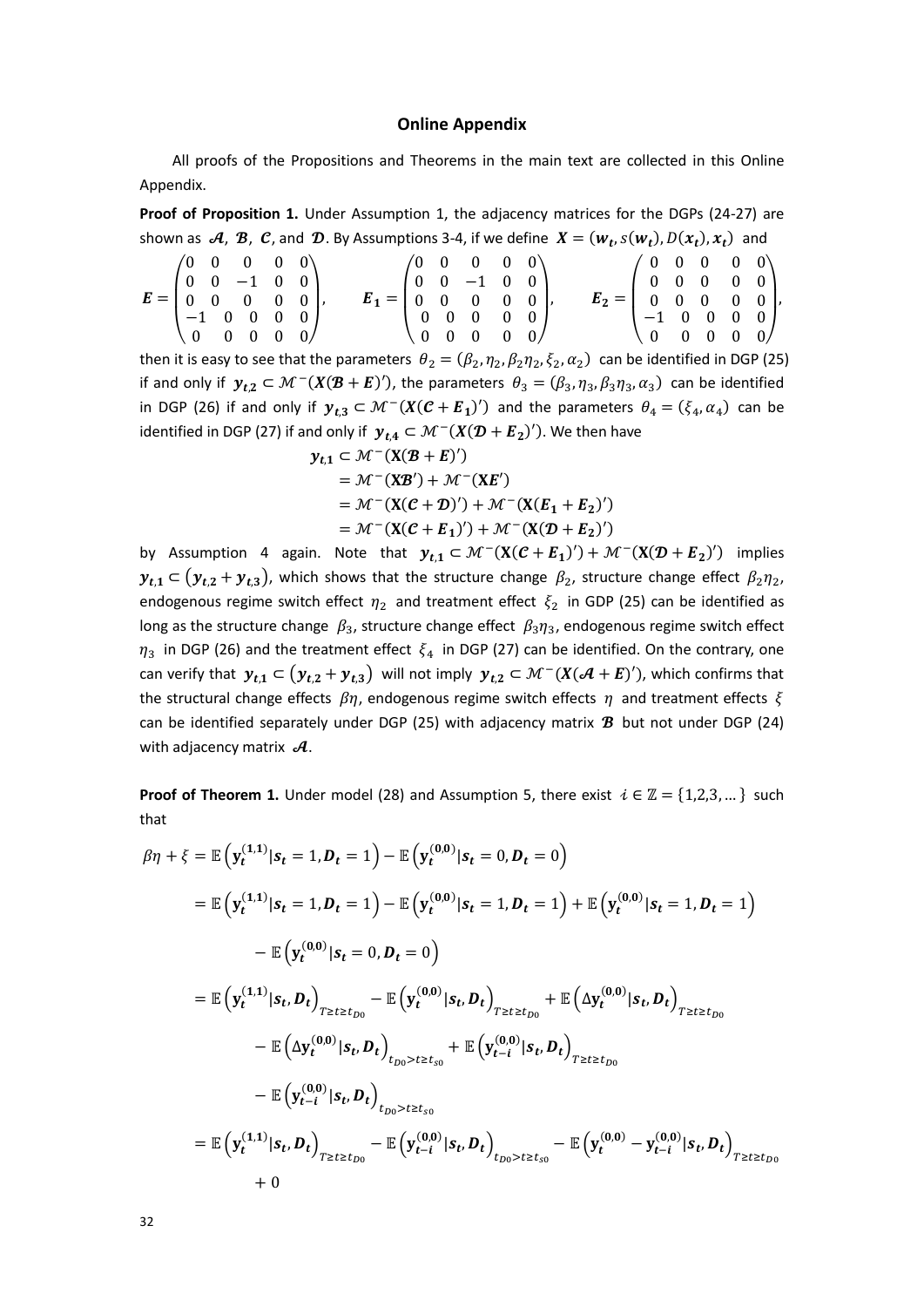$$
= \mathbb{E}\left(\mathbf{y}_{t}^{(1,1)}|s_{t}, D_{t}\right)_{T \geq t \geq t_{D0}} - \mathbb{E}\left(\mathbf{y}_{t-i}^{(0,0)}|s_{t}, D_{t}\right)_{t_{D0} > t \geq t_{S0}}
$$

$$
- \mathbb{E}\left(\mathbf{y}_{t}^{(0,0)} - \mathbf{y}_{t-i}^{(0,0)}|s_{t}, D_{t}\right)_{t_{D0} > t \geq t_{S0}}
$$

$$
= \mathbb{E}\left(\mathbf{y}_{t}^{(1,1)}|s_{t}, D_{t}\right)_{T \geq t \geq t_{D0}} - \mathbb{E}\left(\mathbf{y}_{t}^{(0,0)}|s_{t}, D_{t}\right)_{t_{D0} > t \geq t_{S0}}
$$

for the total effect, similarly we can get

$$
\beta \eta = \mathbb{E}\left(\mathbf{y}_{t}^{(1,0)}|s_{t}=1, D_{t}=0\right) - \mathbb{E}\left(\mathbf{y}_{t}^{(0,0)}|s_{t}=0, D_{t}=0\right)
$$
\n
$$
= \mathbb{E}\left(\mathbf{y}_{t}^{(1,0)}|s_{t}=1, D_{t}=0\right) - \mathbb{E}\left(\mathbf{y}_{t}^{(0,0)}|s_{t}=1, D_{t}=0\right) + \mathbb{E}\left(\mathbf{y}_{t}^{(0,0)}|s_{t}=1, D_{t}=0\right)
$$
\n
$$
- \mathbb{E}\left(\mathbf{y}_{t}^{(0,0)}|s_{t}=0, D_{t}=0\right)
$$
\n
$$
= \mathbb{E}\left(\mathbf{y}_{t}^{(1,0)}|s_{t}, D_{t}\right)_{t_{D_{0}} > t \ge t_{S_{0}}} - \mathbb{E}\left(\mathbf{y}_{t}^{(0,0)}|s_{t}, D_{t}\right)_{t_{D_{0}} > t \ge t_{S_{0}}} + \mathbb{E}\left(\Delta \mathbf{y}_{t}^{(0,0)}|s_{t}, D_{t}\right)_{t_{D_{0}} > t \ge t_{S_{0}}}
$$
\n
$$
- \mathbb{E}\left(\Delta \mathbf{y}_{t}^{(0,0)}|s_{t}, D_{t}\right)_{t_{S_{0}} \ge t \ge 1} + \mathbb{E}\left(\Delta \mathbf{y}_{t-t}^{(0,0)}|s_{t}, D_{t}\right)_{t_{D_{0}} > t \ge t_{S_{0}}}
$$
\n
$$
- \mathbb{E}\left(\Delta \mathbf{y}_{t-t}^{(0,0)}|s_{t}, D_{t}\right)_{t_{S_{0}} \ge t \ge 1}
$$
\n
$$
= \mathbb{E}\left(\mathbf{y}_{t}^{(1,0)}|s_{t}, D_{t}\right)_{t_{D_{0}} > t \ge t_{S_{0}}} - \mathbb{E}\left(\mathbf{y}_{t-t}^{(0,0)}|s_{t}, D_{t}\right)_{t_{S_{0}} > t \ge 1} - \mathbb{E}\left(\mathbf{y}_{t}^{(0,0)}|s_{t}, D_{t}\right)_{t_{S_{0}} > t \ge t_{S_{0}}}
$$
\n
$$
= \mathbb{E}\left(\mathbf{y}_{
$$

for the structure change effect, and

$$
\xi = (\beta \eta + \xi) - \beta \eta
$$
\n
$$
= \mathbb{E} \left( y_t^{(1,1)} | s_t, D_t \right)_{T \ge t \ge t_{D0}} - \mathbb{E} \left( y_t^{(0,0)} | s_t, D_t \right)_{t_{D0} > t \ge t_{S0}} - \mathbb{E} \left( y_t^{(1,0)} | s_t, D_t \right)_{t_{D0} > t \ge t_{S0}}
$$
\n
$$
+ \mathbb{E} \left( y_t^{(0,0)} | s_t, D_t \right)_{t_{S0} > t \ge 1}
$$
\n
$$
= \mathbb{E} \left( y_t^{(1,1)} | s_t, D_t \right)_{T \ge t \ge t_{D0}} - \mathbb{E} \left( y_t^{(1,0)} | s_t, D_t \right)_{t_{D0} > t \ge t_{S0}}
$$

for the treatment effect by Assumption 5.

**Proof of Lemma 1.** If we denote  $t_0 = t_{s0} - 1$  and  $t_1 = t_{D0} - t_{s0}$ , then it is trivial to see that

$$
\begin{split} \left[ (\delta_{T}\delta_{\beta})'\delta_{T}\delta_{\beta} \right]^{-1} & \left( \delta_{T}\delta_{\beta} \right)' w_{t} \mathbb{E} \left( \delta_{T}\delta_{\beta} \right)_{s=1,t_{s0} \leq t \leq t_{D0-1}} \\ &= \frac{1}{t_{1}} \frac{\sum_{t=t_{0}+1}^{t_{0}+t_{1}} \left( 2t\beta_{y2} + \beta_{y1} \right)}{\sum_{t=t_{0}+1}^{t_{0}+t_{1}} \left( 2t\beta_{y2} + \beta_{y1} \right)^{2}} \sum_{t=t_{0}+1}^{t_{0}+t_{1}} \left( 2t\beta_{y2} + \beta_{y1} \right) w_{t} \\ &= \frac{1}{t_{1}} \frac{2\beta_{y2} \frac{1}{2} (t_{0}+1) (t_{0}+t_{1}) + t_{1} \beta_{y1}}{4\beta_{y2}^{2} \mathbb{Q} + t_{1} \beta_{y2}^{2} + 2\beta_{y1} \beta_{y2} (t_{0}+t_{1}) (t_{0}+1)} \sum_{t=t_{0}+1}^{t_{0}+t_{1}} \left( 2t\beta_{y2} + \beta_{y1} \right) w_{t}, \end{split}
$$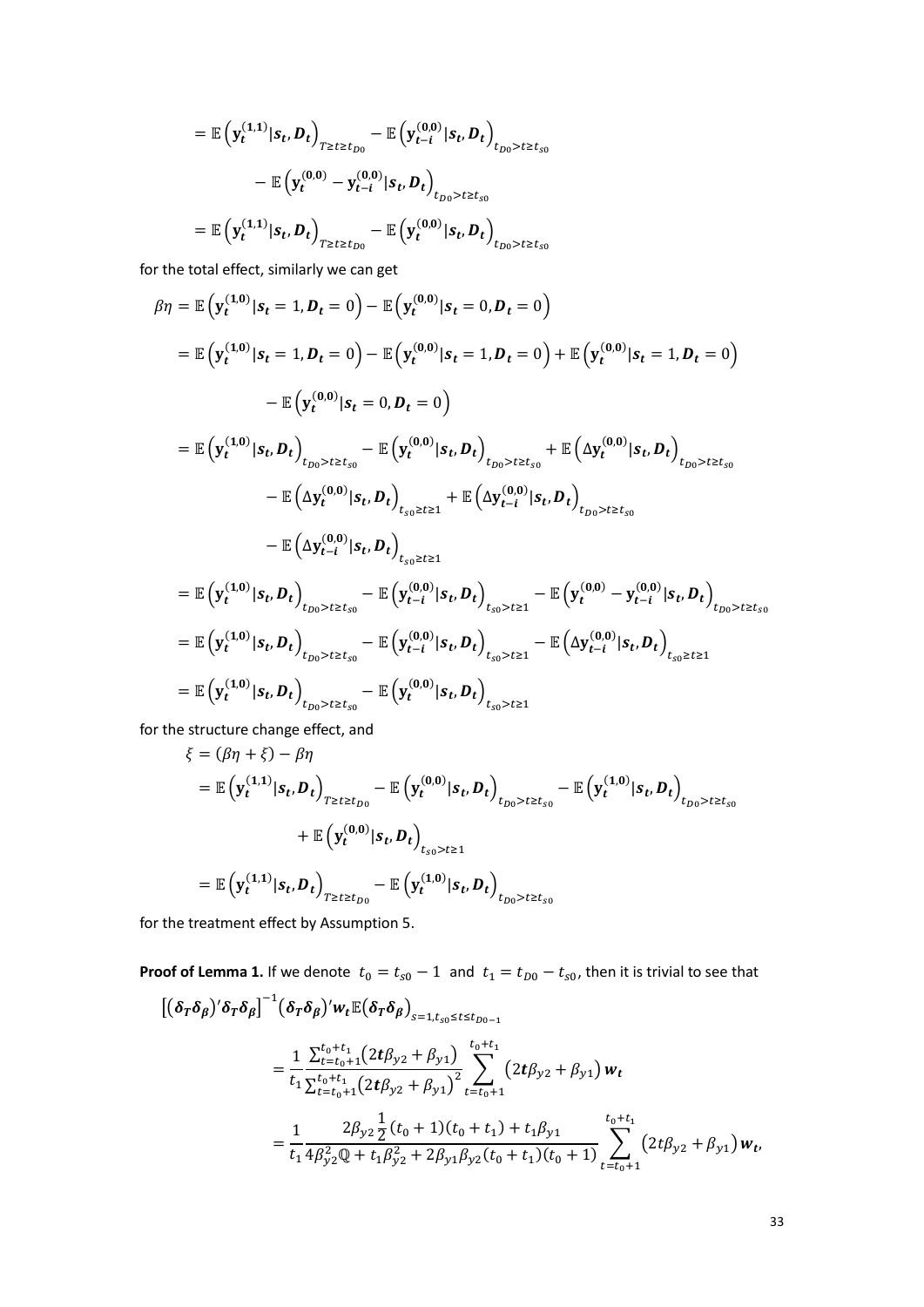where 
$$
\mathbb{Q} = \left(\frac{1}{3}((t_0 + t_1)^3 - (t_0 + 1)^3) + \frac{1}{2}((t_0 + t_1)^2 + (t_0 + 1)^2) + \frac{1}{6}((t_0 + t_1) - (t_0 + 1))\right).
$$

After simplification, we can get

$$
\begin{split} \left[ (\delta_T \delta_\beta)' \delta_T \delta_\beta \right]^{-1} & (\delta_T \delta_\beta)' w_t \mathbb{E} \left( \delta_T \delta_\beta \right)_{s=1, t_{s0} \le t \le t_{D_0 - 1}} \\ &= \frac{1}{(t_0 + 1)t_1} \frac{\beta_{y2} + \frac{t_1}{(t_0 + 1)(t_0 + t_1)} \beta_{y1}}{(t_0 + 1)^2 (t_0 + t_1)} \sum_{t=1}^{t_0 + t_1} \left( 2t \beta_{y2} + \beta_{y1} \right) w_t \end{split}
$$

where  $\widetilde{\mathbb{Q}} = \left(\frac{1}{3} \left( \left(\frac{t_0 + t_1}{t_0 + 1}\right)^2 - \frac{t_0 + 1}{t_0 + t_1} \right) \right)$  $\left(\frac{t_0+1}{t_0+t_1}\right) + \frac{1}{2} \left(\frac{t_0+t_1}{(t_0+1)}\right)$  $\frac{t_0+t_1}{(t_0+1)^2} + \frac{1}{t_0+1}$  $\frac{1}{t_0+t_1}$  +  $\frac{1}{6}$ 6 1  $\frac{1}{(t_0+1)^2}$ . By the conditions of Lemma 1,

as  $t_{D0} \to \infty$  we have  $[(\delta_T \delta_\beta)' \delta_T \delta_\beta]^{-1} (\delta_T \delta_\beta)' w_t \mathbb{E} (\delta_T \delta_\beta)_{s=1,t_{S0} \le t \le t_{D0-1}} = o_p(1)$ , and similarly as  $t_{s0} \to \infty$  we can get  $[(\delta_T \delta_\beta)' \delta_T \delta_\beta]^{-1} (\delta_T \delta_\beta)' w_t \mathbb{E} (\delta_T \delta_\beta)_{s=1,1 \le t \le t_{s0-1}} = o_p(1)$ . In the same

way, it is easy to show that  $[(\delta_T\delta_\beta)' \delta_T\delta_\beta]^{-1} (\delta_T\delta_\beta)' x_{t,p} \mathbb{E}(\delta_T\delta_\beta)_{s=1,t_{s0}\le t\le t_{D0-1}} = o_p(1)$  and

$$
\left[ (\delta_T \delta_\beta)' \delta_T \delta_\beta \right]^{-1} (\delta_T \delta_\beta)' x_{t,p} \mathbb{E} (\delta_T \delta_\beta)_{s=1, 1 \le t \le t_{s0-1}} = o_p(1) \text{ for } p = 1, \dots, P.
$$

**Proof of Theorem 2.** (i) We proof consistency. As shown in the main text, when the polynomial order is set as  $q = 2$ , by Assumption 7, equation (34) can be rewritten as

$$
\mathbf{y}'_{t,s=1} = \delta_T \delta_\beta + \varepsilon'_{t,y},\tag{A.1}
$$

where  $\delta_{\beta}$  denotes the parameter matrix. Note that if Assumption 6 holds true, we can get

$$
\varepsilon'_{t,y} =_{i.i.d.} \mathcal{N}\left(0, \sigma_{\varepsilon}^2 \cdot \varepsilon'_y(0)\right) \tag{A.2}
$$

by the delta method. Estimate equation (A.1) through OLS, by (A.2) and the law of large numbers, we then have

 $\hat{y}'_{t,s=1} = \delta_T (\delta'_T \delta_T)^{-1} \delta'_T y'_{t,s=1} = \delta_T (\delta'_T \delta_T)^{-1} \delta'_T (\delta_T \delta_\beta + \varepsilon'_{t,y}) = \delta_T \delta_\beta + o_p(1).$  (A.3) Input (A.3) into (37), under Assumption 2, we can get

$$
\hat{y}_{t}^{s=1} = (\hat{y}_{t,s=1}' \hat{y}_{t,s=1}')^{-1} \hat{y}_{t,s=1}' y_{t}^{s=1} \hat{y}_{t,s=1}'\n\n= (\hat{y}_{t,s=1}' \hat{y}_{t,s=1}')^{-1} \hat{y}_{t,s=1}'((w_{t} + s_{t}\beta)\eta + x_{t}\alpha + \epsilon_{t} + v_{t})\hat{y}_{t,s=1}'\n\n= ((\delta_{T}\delta_{\beta})'\delta_{T}\delta_{\beta})^{-1} (\delta_{T}\delta_{\beta})'w_{t}\eta\delta_{T}\delta_{\beta} + ((\delta_{T}\delta_{\beta})'\delta_{T}\delta_{\beta})^{-1} (\delta_{T}\delta_{\beta})'s_{t}\beta\eta\delta_{T}\delta_{\beta}\n\n+ ((\delta_{T}\delta_{\beta})'\delta_{T}\delta_{\beta})^{-1} (\delta_{T}\delta_{\beta})'x_{t}\alpha\delta_{T}\delta_{\beta}\n\n+ ((\delta_{T}\delta_{\beta})'\delta_{T}\delta_{\beta})^{-1} (\delta_{T}\delta_{\beta})'(\epsilon_{t} + v_{t})\delta_{T}\delta_{\beta} + o_{p}(1)\n\n= ((\delta_{T}\delta_{\beta})'\delta_{T}\delta_{\beta})^{-1} (\delta_{T}\delta_{\beta})'w_{t}\eta\delta_{T}\delta_{\beta} + ((\delta_{T}\delta_{\beta})'\delta_{T}\delta_{\beta})^{-1} (\delta_{T}\delta_{\beta})'s_{t}\beta\eta\delta_{T}\delta_{\beta}\n\n+ ((\delta_{T}\delta_{\beta})'\delta_{T}\delta_{\beta})^{-1} (\delta_{T}\delta_{\beta})'x_{t}\alpha\delta_{T}\delta_{\beta} + o_{p}(1) + o_{p}(1/(t_{D0} - 1))\n\n(1)
$$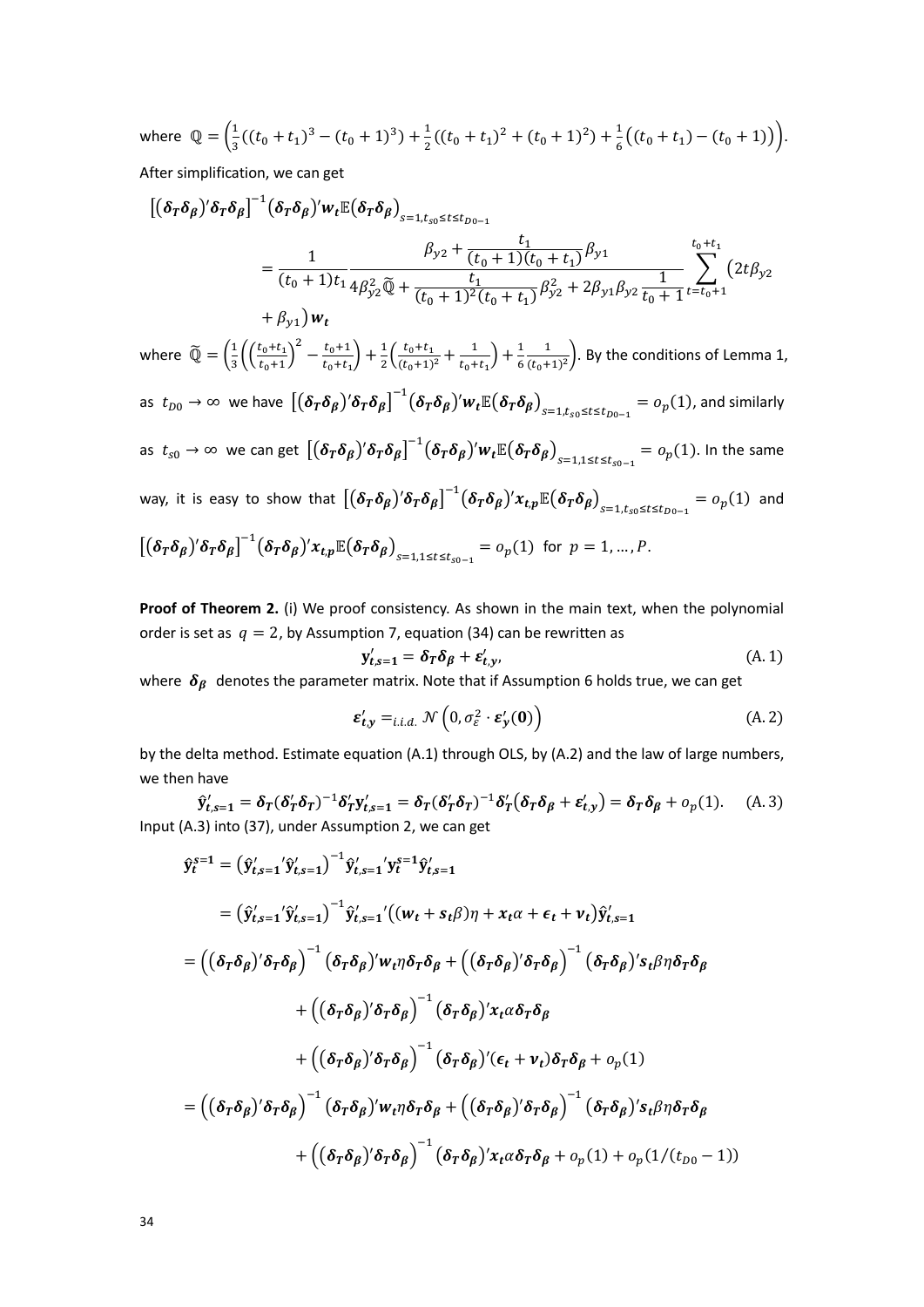for  $t = 1, ..., t_{s0}, ..., t_{D0} - 1$ ,  $s = 1$  denotes first step. By Assumption 5 and Lemma 1, as  $t_{D0} \rightarrow \infty$  we finally get

$$
\widehat{\beta\eta}_{AARS} = \mathbb{E}(\hat{\mathbf{y}}_t^{s=1})_{t_{s0} \le t \le t_{D0}-1} - \mathbb{E}(\hat{\mathbf{y}}_t^{s=1})_{1 \le t \le t_{s0}-1}
$$

$$
= \beta\eta + \eta \Delta_{s=1}(\mathbf{w}_t) + \sum_{p=1}^P \alpha_p \Delta_{s=1}(x_{t,p}) + o_p(1)
$$

$$
= \beta\eta + o_p(1)
$$

for the structure change effect, the expectation operator is taken over  $t$ . (ii) We proof unbiasness. Rewrite (28) as

 $y_t = (w_t + s_t \beta) \eta + D_t \xi + x_t \alpha + \epsilon_t + v_t, w_t \perp D_t, t = 1, ..., t_{s0}, ..., t_{D0}, ..., T.$  (A.4) where we define  $y_t = diag(y_1, ..., y_T)$ ,  $w_t = diag(w_1, ..., w_T)$ ,  $s_t = diag(s_1, ..., s_T)$ ,  $\bm{D_t} = diag(D_1, ..., D_T)$ ,  $\bm{x_t} = diag(x_1, ..., x_T)$ ,  $\bm{\epsilon_t} = diag(\epsilon_1, ..., \epsilon_T)$  and  $\bm{\nu_t} = diag(\nu_1, ..., \nu_T)$ w.l.o.g. By Assumption 7, we then have

$$
\mathbb{E}(\hat{y}_t^{s=1}) = ((\delta_T \delta_\beta)' \delta_T \delta_\beta)^{-1} (\delta_T \delta_\beta)' \mathbb{E} \left( w_t \eta + \sum_{p=1}^P x_{t,p} \alpha_p + s_t \beta \eta \right) \delta_T \delta_\beta
$$
  
= 
$$
((\delta_T \delta_\beta)' \delta_T \delta_\beta)^{-1} (\delta_T \delta_\beta)' \mathbb{E} (s_t \beta \eta) \delta_T \delta_\beta
$$

hence,

$$
\mathbb{E}(\widehat{\beta}\widehat{\eta}_{AARS}) = \mathbb{E}\left(\mathbb{E}(\widehat{\mathbf{y}}_{t}^{s=1})_{t_{s0}\leq t\leq t_{D0}-1} - \mathbb{E}(\widehat{\mathbf{y}}_{t}^{s=1})_{1\leq t\leq t_{s0}-1}\right)
$$
  
\n
$$
= \widehat{\mathbf{y}}_{t_{s0}\leq t\leq t_{D0}-1}^{s=1} - \widehat{\mathbf{y}}_{1\leq t\leq t_{s0}-1}^{s=1}
$$
  
\n
$$
= \left((\delta_{t\in\mathcal{T}_{1}}\delta_{\beta})'\delta_{t\in\mathcal{T}_{1}}\delta_{\beta}\right)^{-1}(\delta_{t\in\mathcal{T}_{1}}\delta_{\beta})'\mathbf{1}\beta\eta\delta_{t\in\mathcal{T}_{1}}\delta_{\beta}
$$
  
\n
$$
- \left((\delta_{t\in\mathcal{T}_{2}}\delta_{\beta})'\delta_{t\in\mathcal{T}_{2}}\delta_{\beta}\right)^{-1}(\delta_{t\in\mathcal{T}_{2}}\delta_{\beta})'\mathbf{0}\beta\eta\delta_{t\in\mathcal{T}_{2}}\delta_{\beta} = \beta\eta,
$$
  
\nwhere  $\mathcal{T}_{1} = \{t_{s0}, ..., t_{D0} - 1\}$ ,  $\mathcal{T}_{2} = \{1, ..., t_{s0} - 1\}$ ,  $1 = diag(1, ..., 1)_{(t_{D0}-t_{s0})\times(t_{D0}-t_{s0})}$  and  
\n $\mathbf{0}_{t_{D0}-t_{s0}} = diag(0, ..., 0)_{(t_{s0}-1)\times(t_{s0}-1)}$ .

**Proof of Lemma 2.** The proof is similar to Lemma 1, hence omitted here.

**Proof of Corollary 1.** The proof is similar to Theorem 2, hence omitted here.

Proof of Theorem 3. From the proof of Theorem 2, by the Lindeberg-Levy CLT theorem, as  $T_0 \rightarrow \infty$  and  $T_1 \rightarrow \infty$  we have

$$
\sqrt{T_0}(\widehat{\beta\eta}_{AARS} - \beta\eta)
$$
\n
$$
= \sqrt{T_0} \left( \frac{1}{T_1} \sum_{t=T_0+1}^{T_0+T_1} \left( (\delta_T \delta_\beta)' \delta_T \delta_\beta \right)^{-1} (\delta_T \delta_\beta)' (\epsilon_t + \nu_t) \delta_T \delta_\beta \right)
$$
\n
$$
- \frac{1}{T_0} \sum_{t=1}^{T_0} \left( (\delta_T \delta_\beta)' \delta_T \delta_\beta \right)^{-1} (\delta_T \delta_\beta)' (\epsilon_t + \nu_t) \delta_T \delta_\beta \right) + o_p(1) \sim \mathcal{N}(0, \sigma_{\beta\eta}^2).
$$

Note that  $\delta_T \delta_\beta = (2\beta_{v2} + \beta_{v1}, 4\beta_{v2} + \beta_{v1}, ..., 2(t_{D0} - 1)\beta_{v2} + \beta_{v1})'$ , hence by Assumption 2,